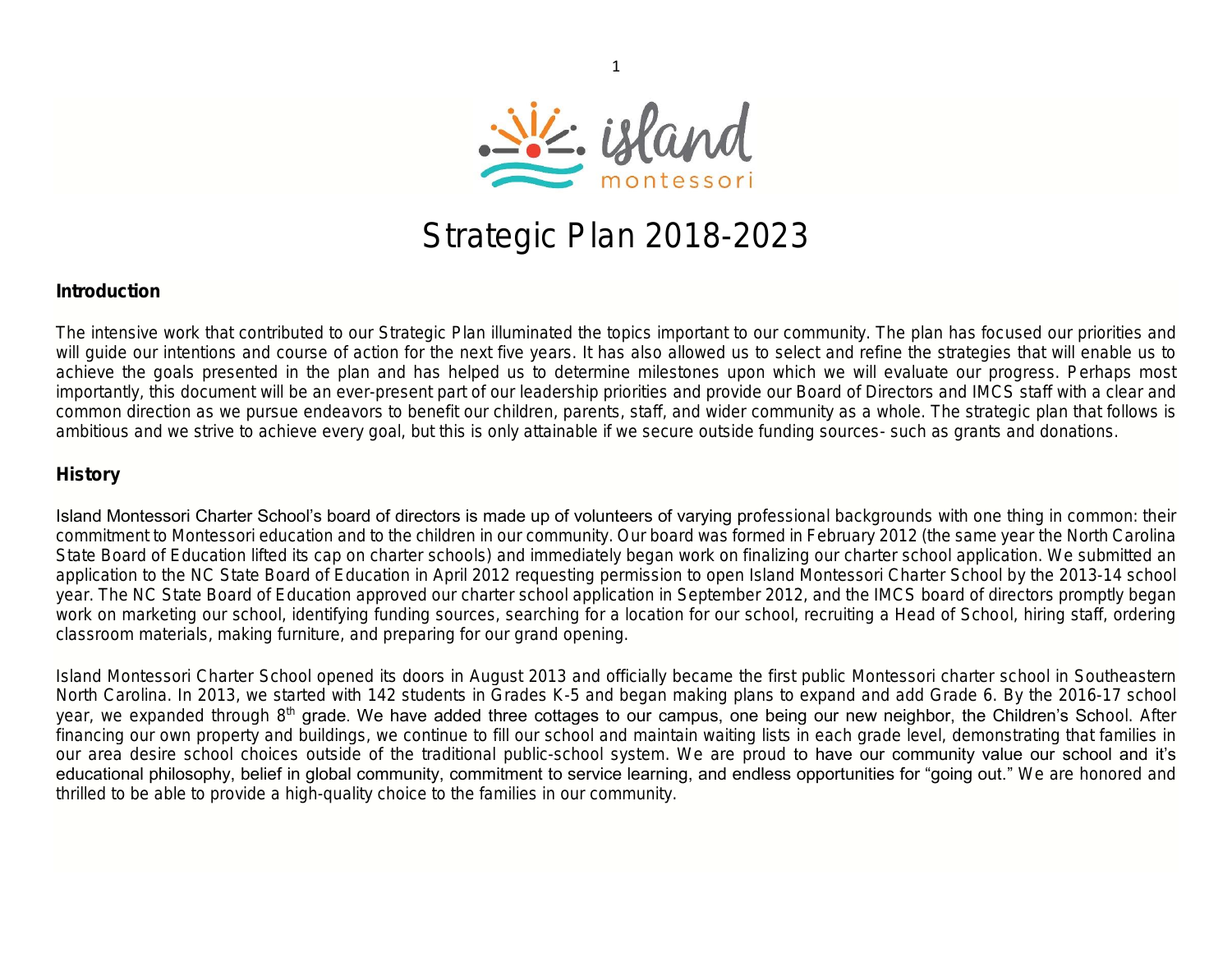### The Process

This Strategic Plan was informed by the focus groups held by our staff and each level and team of teachers, including the specials department, EC department, and the Administrative staff. Based on the feedback we received, the draft process centered around two primary questions, "What do we need to be excellent?" and "What do we need to be uniquely better?" We identified desired outcomes as pillars of the plan. As committees, we were tasked with establishing milestones and strategies around each outcome to draft recommendations and goals. Brian and Melinda, conducted out of school observations in a variety of Montessori schools in Nebraska to inform their committee and articulate new ideas. Lara connected with the Montessori Public Sector through a conference in Oregon and utilized her work in Montessori Coaching to inform the academic subcommittee. The subcommittees submitted their work to the planning team for group edits and revision, and the final plan was submitted to the Board of Directors for final approval during the January 2018 retreat.

### Collection of Feedback and Commentary

Following the Board's review, the IMCS teachers and staff received a draft of the plan- and met as a team with the Instructional Coordinator to provide feedback. Parents were provided a draft for reference initially through the academic newsletter, and the board academic liaison received comments from our families. We also created a focus group of parents for a round table discussion of the draft. Patti Barshay, our Montessori consultant, was provided a draft and consulted with the instructional coordinator for feedback. A UNCW partnering professor and our FSA, also received a draft for the same purposes. Following the input from these various constituencies and educators, we finalized this Strategic Plan.

Strategic Plan Committee:

Lara Hamlet-Instructional Coordinator- Academics Brian Corrigan- Head of School- Governance, Administration, Alicia Rheel-E.C. Coordinator- Academics **Finances** and Facility **Finances** and Facility Melinda Cummings- Vice President-Academic Liaison Dan Camacho- Board President- Governance Administration, Finances and Facility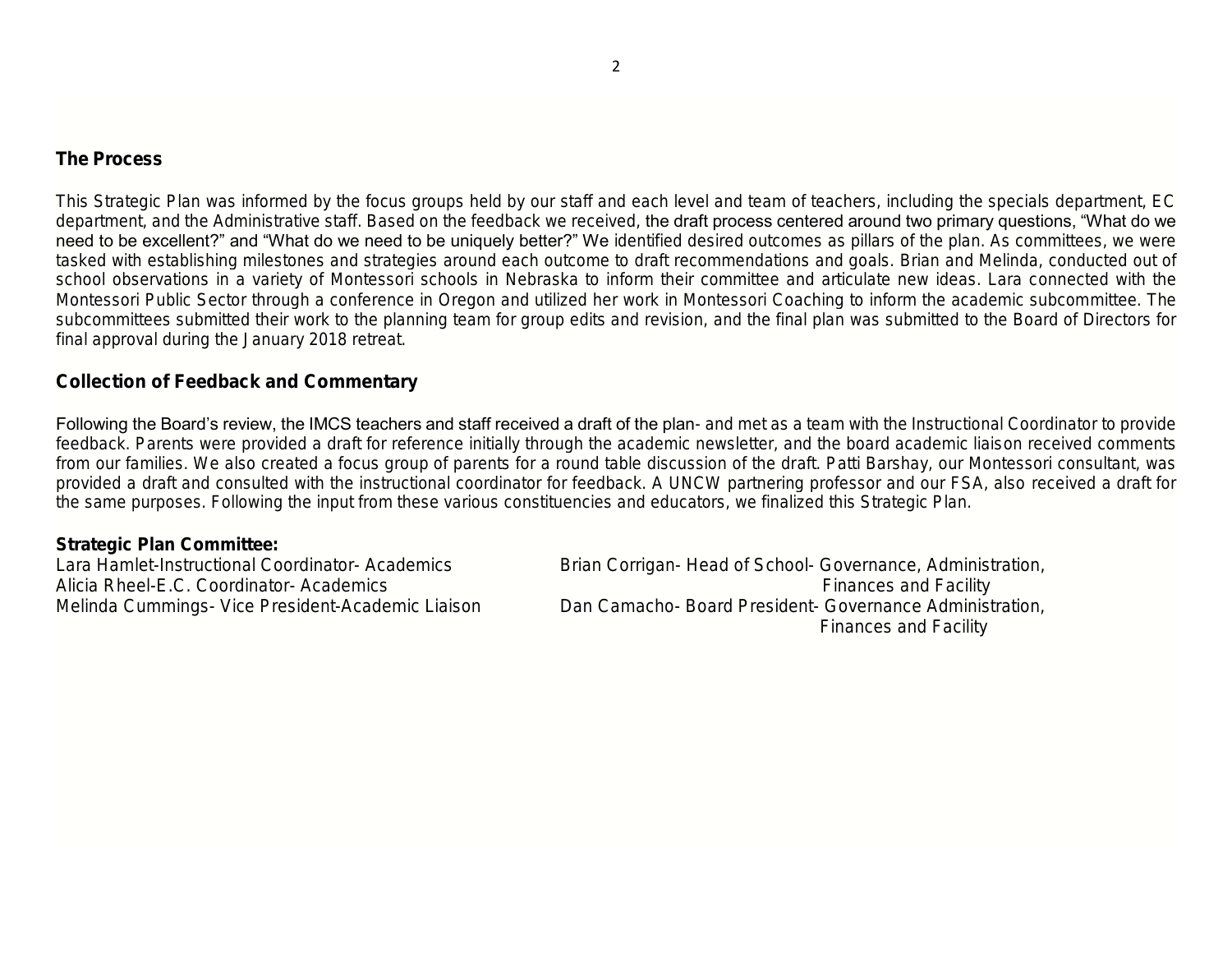# Our Mission Statement

Our mission at Island Montessori School is to create a Montessori community that respects each child as an individual and fosters in each student respect for self and others, joy in discovery, independence, communal responsibility, and a peaceful approach to problem solving. Island Montessori School guides the growth and development of the whole child in an environment that:

- Fosters a love of learning
- Maximizes individual potential
- Promotes academic excellence
- Inspires creativity
- Celebrates diversity
- Encourages mutual respect
- Nurtures compassion and humanitarianism
- Advocates stewardship of the environment
- Graduates responsible, productive citizens of the world

# Our Guiding Principles

Our school embraces the core Montessori guiding principles and embody a deep respect for the developmental process, the natural tendencies of children, the goal of independence, and practices of grace and courtesy. These principles drive our accountability and responsibility to the growth of every child.

Whole Child

- We provide an integrated and open-ended curriculum that adheres to rigorous Montessori standards, accompanied by state standards informed by current research.
- We encourage opportunities beyond memorization and repetition to a deep understanding of concepts, a thirst for knowledge, and a strong sense of self.
- We follow the child by knowing their potential, setting expectations to achieve their potential, and scaffold for their unique needs to reach their potential. Environment
	- We establish an orderly and properly prepared Montessori learning environment to promote independence through accessible and sequential materials.
	- We use mixed-age groupings and long work periods that maximize learning opportunities, cooperation and self-confidence.
	- We thoughtfully integrate organization and flow in our Montessori Community.
- Lead Teacher
	- We value how we give lessons
		- a. Lessons given by interest, motivation, and student readiness
		- **b.** The three-period lesson
		- c. Lessons given as presented in album and reference materials.
	- We intentionally plan thoughtful and carefully interwoven lessons to align with student responsibility.
	- We use a system of well-documented record keeping that tracks the progress of the whole child.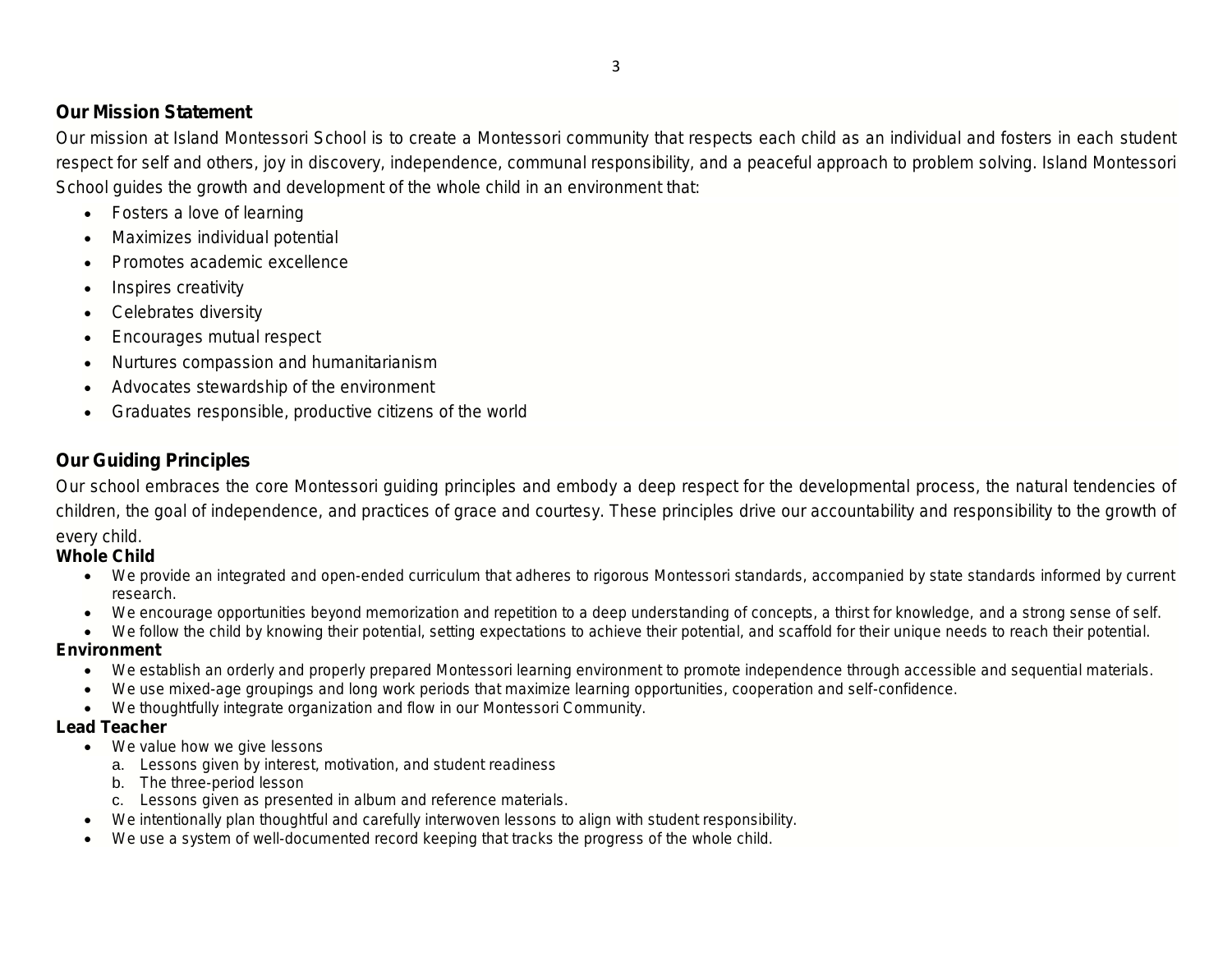# Our Strategic Vision Statement

We uphold excellence with a vibrant approach to Montessori education, a welcoming facility and staff, and a commitment to a peaceful, healthy, growing world. We are inspired to develop and materially support creative programs of personalized development that foster a joy of learning for the children we teach, the adults we train, and the Montessori-inspired community flourishing within us in mind, body, and spirit every day.

# Executive Summary of The Plan

# Upholding and Strengthening Montessori Educational Excellence

Island Montessori School holds itself to the highest educational standards. We believe in nurturing the whole child and are dedicated to consistently upholding the Montessori identity across all classrooms in our school. This is achieved by assessing the degree to which each classroom and teacher are currently operating within the Montessori pedagogy, and supporting those classrooms as they seek to expand and strengthen the implementation of the Montessori curriculum.

Although IMS is satisfied with its progress in its first five years, it endeavors to develop a non-complacent culture that continually looks to improve and innovate. As such, we continue to research, brainstorm, and evaluate options to improve the educational opportunities for our students.

With our Montessori philosophical emphasis on "following the child," we embrace our students with a balanced approach that holistically supports our children, staff, and parents. As a charter, it is important to have a firm grasp of the benchmarks each child must meet socially, emotionally, and academically. We ask teachers to dig deeper in their development of a framework to better assist in each student's readiness for advancing along the curriculum, and to gauge and identify each student's readiness for continuation. Beyond our educational focus, we look to create a unique student experience providing the appropriate staff and opportunities to our students to advance them in their areas of interest outside of academics. These hard-working teachers and staff are at the heart of our school, and we are committed creating a vibrant staff culture. By providing professional training and development, improved salaries, and feasibility studies for stipends- we desire to honor and support our staff.

### More Montessori for More Families

The school has made significant strides toward effective coordination of communications and advancement efforts. In the next five years, we will work to make the IMCS identity easily understood in a way that it meaningfully connects with community members, current and prospective students, alumni, and partners. We will ensure that the IMCS identity incorporates the values of diversity, inclusion, and Montessori educational excellence. These goals will be achieved, through building our internal and external community connections. We will create education, visibility, and engagement activities to broaden our Montessori.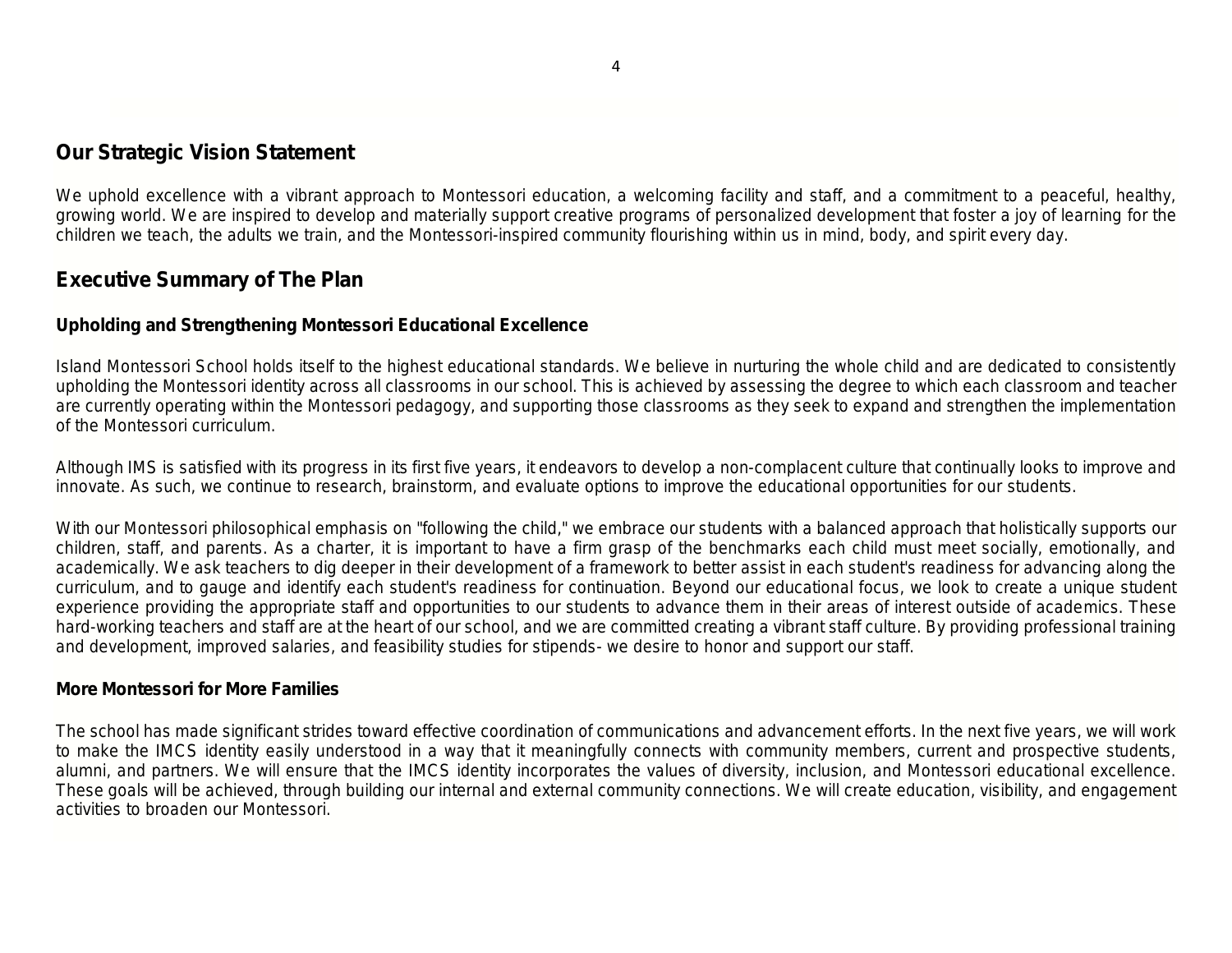We acknowledge that our parents are under intense demands for their time and energy. We strive to improve and streamline our parent communication and enhance parent engagement with the school. We will also work to increase engagement amongst our parents by providing more opportunities for parents to interact with each other. Our Parent Plan attached as Appendix A will assist in defining these goals.

Our Board governance will reflect our goal of more educational opportunities for our family and community, by being more strategic in supporting and implementing our five-year academic plan and ensuring the financial viability of our school.

# Enhancing Our Facility

We are fortunate to have a united campus and classrooms created with the child in mind. We are exceedingly appreciative for our space and are compelled to address its ongoing needs, and anticipate future needs to ensure safe, balanced, and affordable environments for children, staff, and parents. Of particular focus, are challenges for storage and further development of the outdoor

classrooms. We will also evaluate emergency preparedness and create a comprehensive emergency plan. We will consider best uses of existing internal spaces. Additionally, we will review possible modifications to become a "greener" building.

In thinking toward the future, our school will seek to understand the possibilities and limitations of future facility needs. Our Head of School and facilities committee shall evaluate the need for additional space in the future and assess the feasibility and financial backing for such growth.

### Strengthen Our Long-Term Financial Position

As a public charter school with limited government funding, IMS recognizes that diligent, responsible, thoughtful, and creative financial management is the key to both its short- and long-term survival. IMS endeavors to create development plans which account for variations in funding while maximizing the educational return for our students. As a school with ambitious educational goals, IMS recognizes it must improve its ability to raise outside funds, such as grants and donations, to fund these initiatives.

Island Montessori Charter School shall not discriminate against anyone on the basis of gender, race, creed, color, religion, national origin, age, ancestry, disability or measures of intellectual ability or achievement or aptitude or athletic ability in its admissions or educational programs.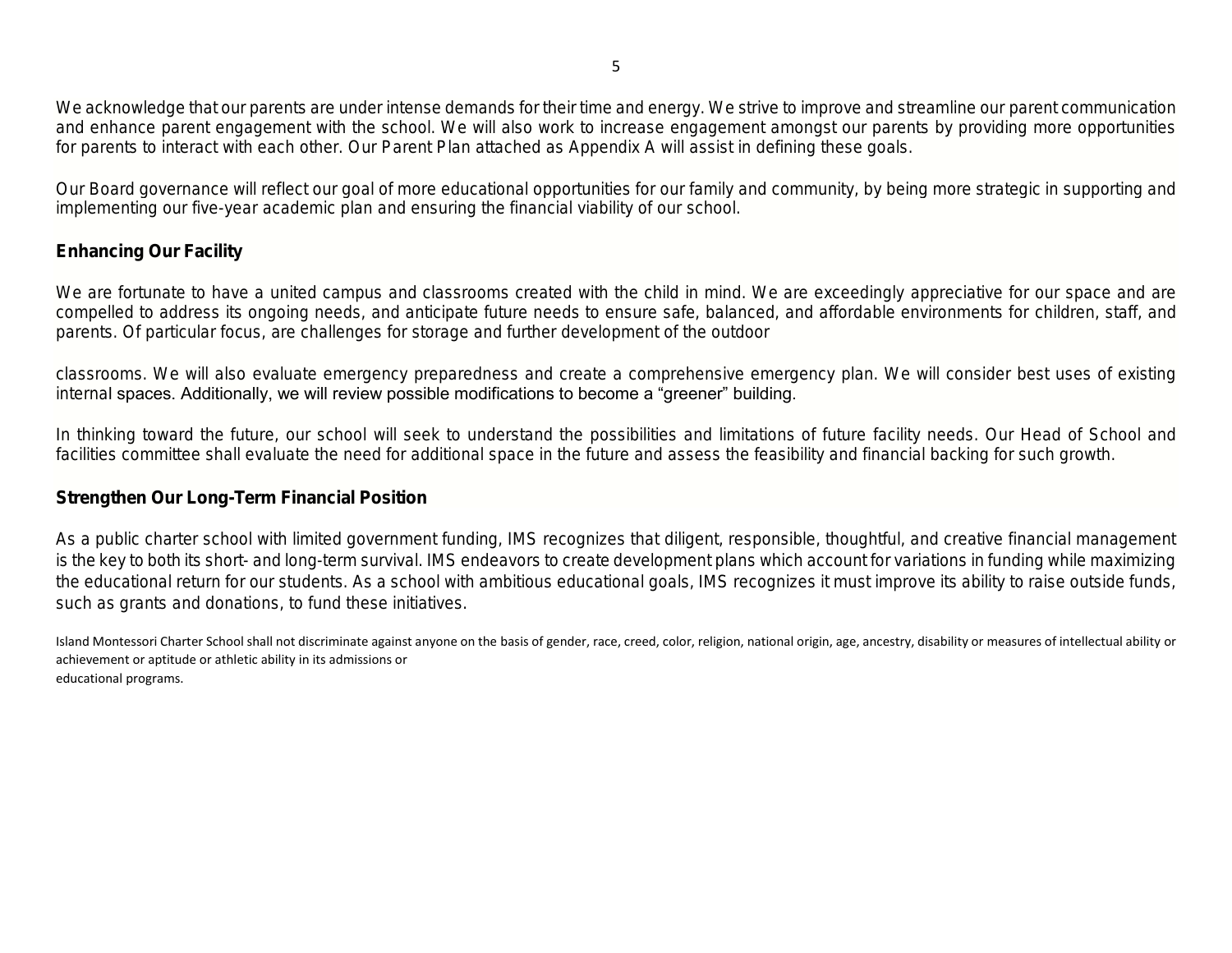# *Goal 1: A Commitment to Pedagogy (How We Teach)*

|  |  | A Teacher Focus on Student Achievement |
|--|--|----------------------------------------|
|  |  |                                        |

 $\mathbf{Q}$ 9 [Accountability](#page-8-0) and Record Keeping

1 **[Montessori](#page-10-0) Guiding Principles** 

- 13 3 [Promote](#page-12-0) Inclusion of All Children
- 1 4 Clear [Expectations](#page-13-0) of Content Knowledge

# *Goal 2: A Commitment to Student Experience*

- 16 Evaluate Student's [Emotional](#page-15-0) Well Being
- 19 Improved [Technology](#page-18-0)
- 21 [Service](#page-20-0) Learning and Culture Building

# *Goal 3: A Commitment to Engage and Extend Our Community*

- 23 **Improved [Communication](#page-22-0)**
- 24 **Broaden Our [Community](#page-23-0)**
- 26 6 Be Mindful of Our [Environmental](#page-25-0) Impact

# *Goal 4: A Commitment to Promote Staff Vibrancy*

| 28       | Training and Budgeting for Professional                                 |
|----------|-------------------------------------------------------------------------|
|          | Development                                                             |
| 28       | <b>Prepared Environment</b>                                             |
| 28       | <b>Competitive Salary</b>                                               |
| 29<br>30 | <b>Build Family-Staff Cohesiveness</b><br><b>Reinvent Communication</b> |
|          | Goal 5: A Commitment to Our                                             |
| Facility |                                                                         |

### 3 The Outdoor Prepared [Environment](#page-30-0) 33 3 [Functional](#page-32-0) Interior Spaces 34 **Emergency [Preparedness](#page-33-0)**

# *Goal 6: A Commitment to Governance and Administration*

- 35 5 Board Support for [Administrative](#page-34-0) Team in sounds  [policies](#page-34-0) and procedures
- 37 [Responsible](#page-36-0) Growth in Montessori Practice, Financial [Sustainability](#page-36-0) and Collective Community Needs

# <span id="page-5-0"></span>Table of Contents aldis<br>9  $\frac{1}{2}$ Contents

# *Goal 7: A Commitment to Financial Goals*

- 3 8 [Adequate](#page-37-0) Operating Cash Reserve
- 3 8 Teacher & Staff Retention and Staff Retention [and Financial](#page-37-1) Satisfaction
- 39 Increase Non [-Government](#page-38-0) Revenue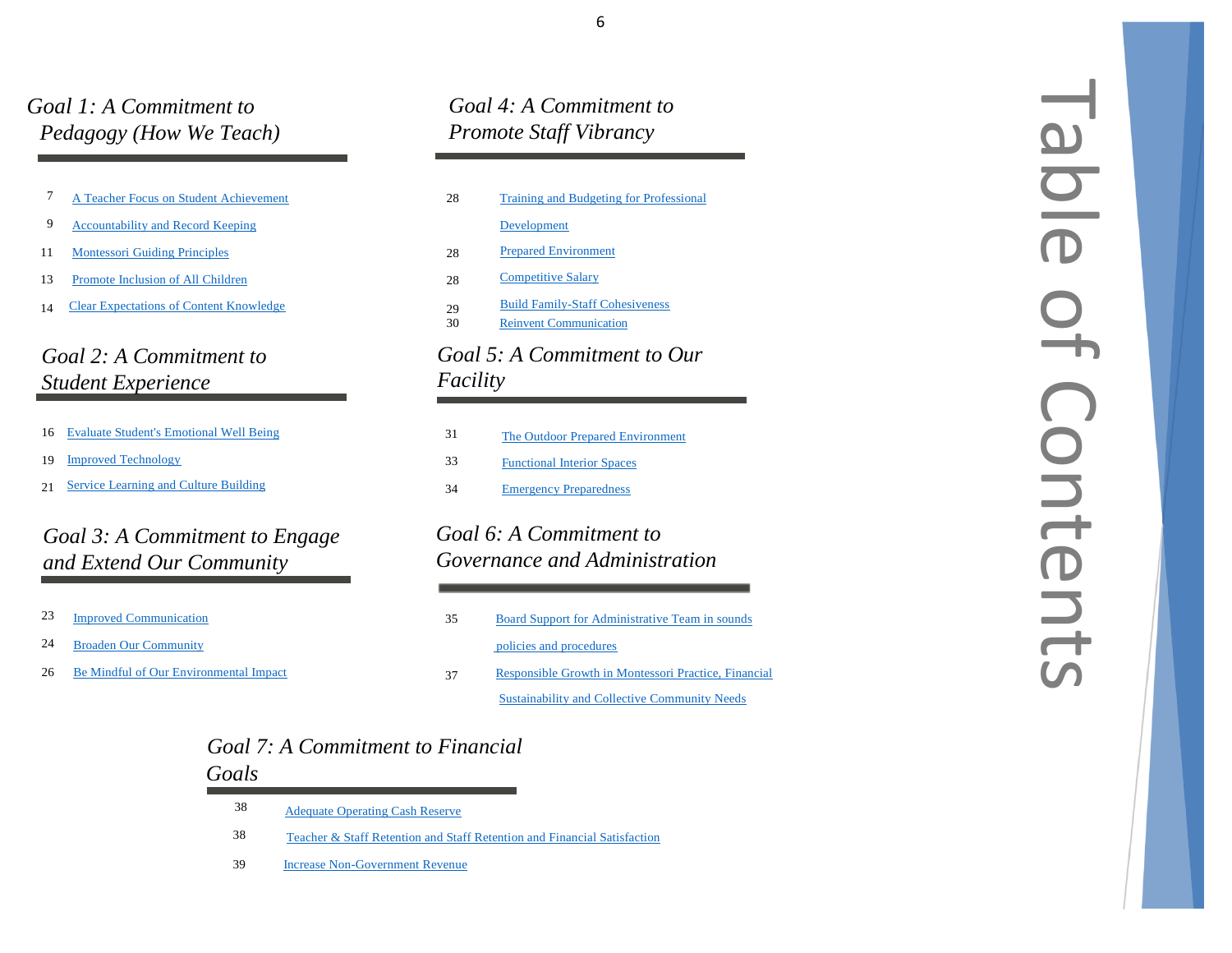# *I – Academic Goals*

<span id="page-6-0"></span>

| Goal 1          |                                                |                                                                                                                                                               |               |               |                            |  |  |
|-----------------|------------------------------------------------|---------------------------------------------------------------------------------------------------------------------------------------------------------------|---------------|---------------|----------------------------|--|--|
|                 |                                                | A Commitment to Pedagogy (How We teach)                                                                                                                       |               |               |                            |  |  |
|                 |                                                | Our pedagogically sound programs are a foundation for life. They reflect opportunities for experiential and individualized learning, community participation, |               |               |                            |  |  |
|                 |                                                | and stewardship for our natural environment.                                                                                                                  |               |               |                            |  |  |
| Outcomes        | Strategies                                     | Milestones (What drives the progress)                                                                                                                         | Progress      | Person(s)     | Evidence                   |  |  |
|                 | Responsible<br>Timeline                        |                                                                                                                                                               |               |               |                            |  |  |
| A teacher Focus | 1.1 Develop staff capacity to                  | a. (1) Using a committee of teachers, the                                                                                                                     | (1) Ongoing   | IC, HOS, Lead | a. Use of curriculum       |  |  |
| on Student      | understand and use data to                     | work will continue in developing curriculum                                                                                                                   | (2) August    | Teacher       | ladders                    |  |  |
| Achievement     | personalize student learning.                  | ladders (CLs) connecting Montessori lessons                                                                                                                   | of 2018       |               | <b>b</b> . Groups and data |  |  |
|                 | a. NWEA is balanced with                       | with RIT score bands. (2) Using a committee                                                                                                                   | $(3)$ July of |               | connected                  |  |  |
|                 | Montessori observations.                       | of teachers, staff PD will outline the uses of                                                                                                                | 2018          |               | c. Document of             |  |  |
|                 | <b>b</b> . Ability grouping is accurately used | the CLs. (3) Criteria will be set for ensuring                                                                                                                | (4) Ongoing   |               | continuing education       |  |  |
|                 | to meet the needs of all students.             | proper and confident use.                                                                                                                                     | (5) Ongoing   |               |                            |  |  |
|                 | c. Progress monitoring systems are             | b. (4) Team Meetings will focus on the                                                                                                                        | beginning     |               |                            |  |  |
|                 | actively in place.                             | organization of student groups and lesson                                                                                                                     | August        |               |                            |  |  |
|                 |                                                | studies.                                                                                                                                                      | 2018          |               |                            |  |  |
|                 |                                                | c. (5) PD for implementing, tracking, and                                                                                                                     |               |               |                            |  |  |
|                 |                                                | utilizing progress monitoring will occur 1                                                                                                                    |               |               |                            |  |  |
|                 |                                                | time a month.                                                                                                                                                 |               |               |                            |  |  |
|                 | 1.2 Curriculum and instruction gaps            | a. (1) PD to understand and interpret the                                                                                                                     | $(1)$ June    | IC, HOS, Lead | a/b. Teacher records       |  |  |
|                 | are identified and addressed by fully          | reading continuum and how students benefit                                                                                                                    | 2017          | Teacher, SST  | and plans                  |  |  |
|                 | and effectively implementing a                 | from lessons that meet them on the                                                                                                                            | $(2)$ Sept    | Team,         | c. Evaluation and          |  |  |
|                 | student support system, to identify            | continuum. (2) PD to guarantee teachers                                                                                                                       | 2018          | Academic      | documentation of           |  |  |
|                 | student needs (MTSS)                           | properly record lessons, work, and                                                                                                                            | $(3)$ April   | Committee     | Map Testing, MTSS          |  |  |
|                 | a. Guided reading groups are                   | observations for guided reading groups.                                                                                                                       | 2018          |               | committee agendas,         |  |  |
|                 | included in daily lesson plans and             | b. (3) Evaluate research-based programs and                                                                                                                   | $(4)$ June    |               | Employee Handbook          |  |  |
|                 | driven by NWEA and Lexile Scores.              | determine the best fit for our school. (4) If                                                                                                                 | 2018          |               |                            |  |  |
|                 | <b>b.</b> Implement a school-wide writing      | this opportunity is found viable, we will begin                                                                                                               | (5) August    |               |                            |  |  |
|                 | program to advance all students.               | to analyze a timeline for securing and                                                                                                                        | 2018          |               |                            |  |  |
|                 | c. Determine the needs and benefits            | allocating funds for implementing a program                                                                                                                   | $(6)$ Jan     |               |                            |  |  |
|                 | of acquiring math and reading                  | and (5) provide PD to ensure it is                                                                                                                            | 2019          |               |                            |  |  |
|                 | intervention staff.                            | implemented with validity.                                                                                                                                    | $(7)$ Jan     |               |                            |  |  |
|                 |                                                | c. (6) Determine the average percent of                                                                                                                       | 2019          |               |                            |  |  |
|                 |                                                | students in need (Tier 3). (7) Determine the                                                                                                                  | $(8)$ May     |               |                            |  |  |
|                 |                                                | intervention time needed for the percent of                                                                                                                   | 2019          |               |                            |  |  |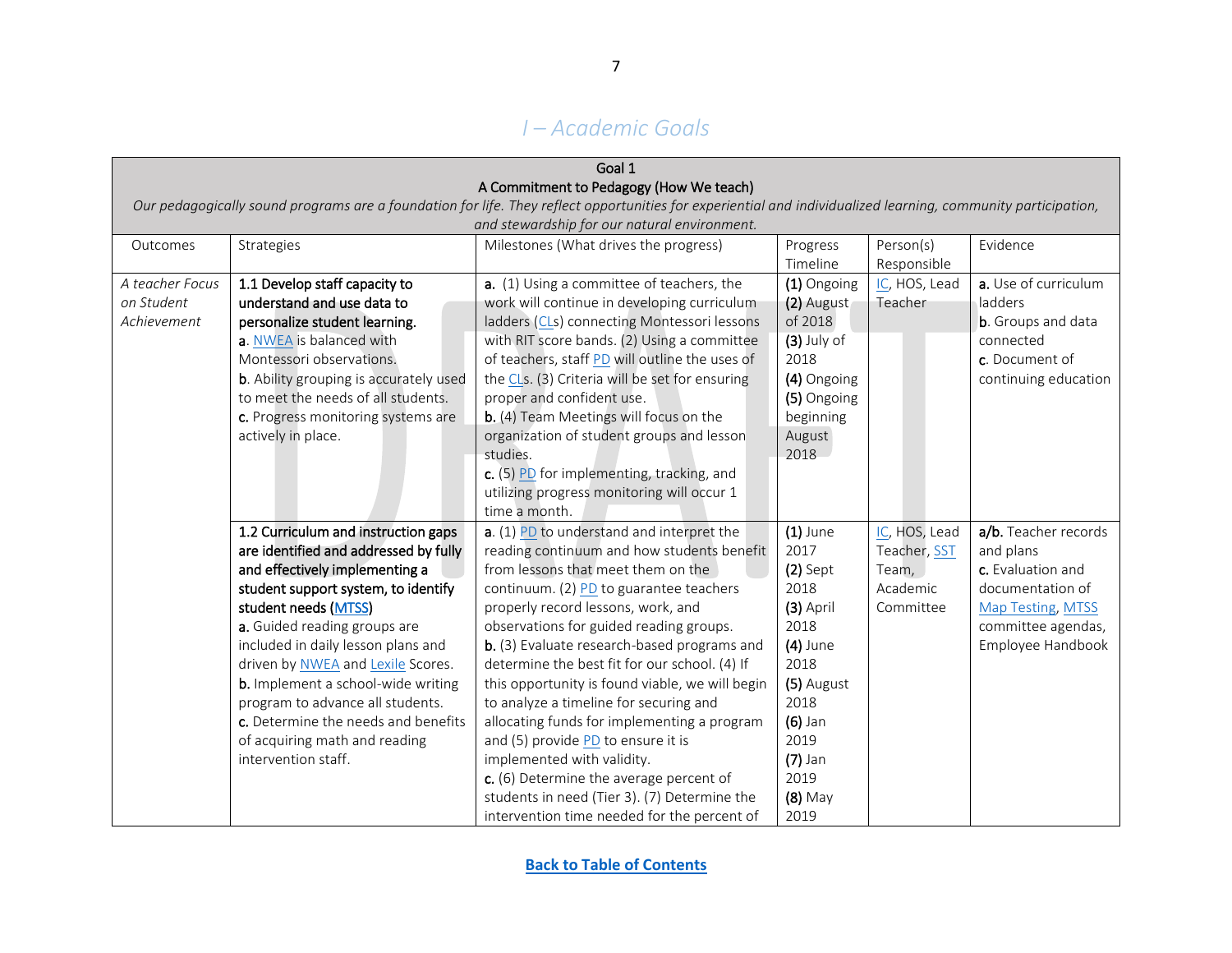|          | Goal 1                                                                                   |                                                                                                                                                               |             |               |                      |  |  |
|----------|------------------------------------------------------------------------------------------|---------------------------------------------------------------------------------------------------------------------------------------------------------------|-------------|---------------|----------------------|--|--|
|          |                                                                                          | A Commitment to Pedagogy (How We teach)                                                                                                                       |             |               |                      |  |  |
|          |                                                                                          | Our pedagogically sound programs are a foundation for life. They reflect opportunities for experiential and individualized learning, community participation, |             |               |                      |  |  |
|          |                                                                                          | and stewardship for our natural environment.                                                                                                                  |             |               |                      |  |  |
| Outcomes | Milestones (What drives the progress)<br>Evidence<br>Strategies<br>Person(s)<br>Progress |                                                                                                                                                               |             |               |                      |  |  |
|          |                                                                                          |                                                                                                                                                               | Timeline    | Responsible   |                      |  |  |
|          | d. Teachers consistently address the                                                     | students and important curricular areas, and                                                                                                                  | (9) August  |               | d. Records of        |  |  |
|          | needs for advanced learners with                                                         | (8) if viable, secure funds to compensate an                                                                                                                  | 2020        |               | students enrolled    |  |  |
|          | advanced lessons.                                                                        | interventionist for (9) potential hiring.                                                                                                                     | $(10)$ Sept |               | e. Team meeting      |  |  |
|          | e. The MTSS tier process is clearly                                                      | d. (10) Offer NCVPS to 8 <sup>th</sup> grade students.                                                                                                        | 2018        |               | agendas, calendar    |  |  |
|          | linked to all students.                                                                  | (11) Provide PD for teachers to increase their                                                                                                                | (11)        |               | review dates         |  |  |
|          | f. Relevant procedures are followed                                                      | comfort level and ability to present high-level                                                                                                               | Ongoing     |               | f. Employee          |  |  |
|          | within MTSS.                                                                             | lessons. (12) Expand staff knowledge of                                                                                                                       | $(12)$ Sept |               | handbook, PD         |  |  |
|          |                                                                                          | information that can be communicated to                                                                                                                       | 2018        |               | Meetings, Team       |  |  |
|          |                                                                                          | parents about opportunities for high                                                                                                                          | $(13)$ June |               | Meetings             |  |  |
|          |                                                                                          | achieving students outside of IMCS.                                                                                                                           | 2018        |               |                      |  |  |
|          |                                                                                          | e. (13) Appropriate documentation is                                                                                                                          | $(14)$ Sept |               |                      |  |  |
|          |                                                                                          | developed with simplicity for the teacher and                                                                                                                 | 2018        |               |                      |  |  |
|          |                                                                                          | enlightenment in learning processes for the                                                                                                                   | (15)        |               |                      |  |  |
|          |                                                                                          | student in mind. (14) The process for                                                                                                                         | Ongoing     |               |                      |  |  |
|          |                                                                                          | accurately completing the documentation to                                                                                                                    | (16)        |               |                      |  |  |
|          |                                                                                          | benefit student progress within the tier                                                                                                                      | Ongoing     |               |                      |  |  |
|          |                                                                                          | system is taught through PD.                                                                                                                                  | $(17)$ Sept |               |                      |  |  |
|          |                                                                                          | f. (15) Team meetings occur weekly. (16) SST                                                                                                                  | 2020        |               |                      |  |  |
|          |                                                                                          | meetings occur monthly. (17) Administrative                                                                                                                   | $(18)$ Sept |               |                      |  |  |
|          |                                                                                          | MTSS team completes DPI training. (18)                                                                                                                        | 2020        |               |                      |  |  |
|          |                                                                                          | Proper communications protocol                                                                                                                                |             |               |                      |  |  |
|          |                                                                                          | established.                                                                                                                                                  |             |               |                      |  |  |
|          | 1.3 Improve teacher quality through                                                      | a. (1) Schedule protected time for vertical                                                                                                                   | (1) Begin   | IC, HOS, Lead | a. Vertical Planning |  |  |
|          | workforce planning.                                                                      | planning time biannually.                                                                                                                                     | 2017-then   | Teacher,      | meeting guides       |  |  |
|          | a. Established vertical expectations                                                     | b. (2) Evaluate research-based programs and                                                                                                                   | ongoing     | Academic      | b. PD and staff      |  |  |
|          | for skills to be met for each grade                                                      | determine the best fit for our school. (3) If                                                                                                                 | (2) March   | Committee,    | meeting check-Ins    |  |  |
|          | level.                                                                                   | this opportunity is found viable, we will begin                                                                                                               | 2018        | Administra-   |                      |  |  |
|          | b. Implement a well-practiced                                                            | to analyze a timeline for securing and                                                                                                                        | $(3)$ May   | tive Team     |                      |  |  |
|          | problem-solving model used by all                                                        | allocating funds for purchasing the PD                                                                                                                        | 2018        |               |                      |  |  |
|          | staff.                                                                                   | session(s). (4) Provide PD to ensure the                                                                                                                      | $(4)$ Jan   |               |                      |  |  |
|          |                                                                                          | model is implemented with validity. (5)                                                                                                                       | 2019        |               |                      |  |  |
|          |                                                                                          | Review its' value and use in daily planning.                                                                                                                  | (5) Ongoing |               |                      |  |  |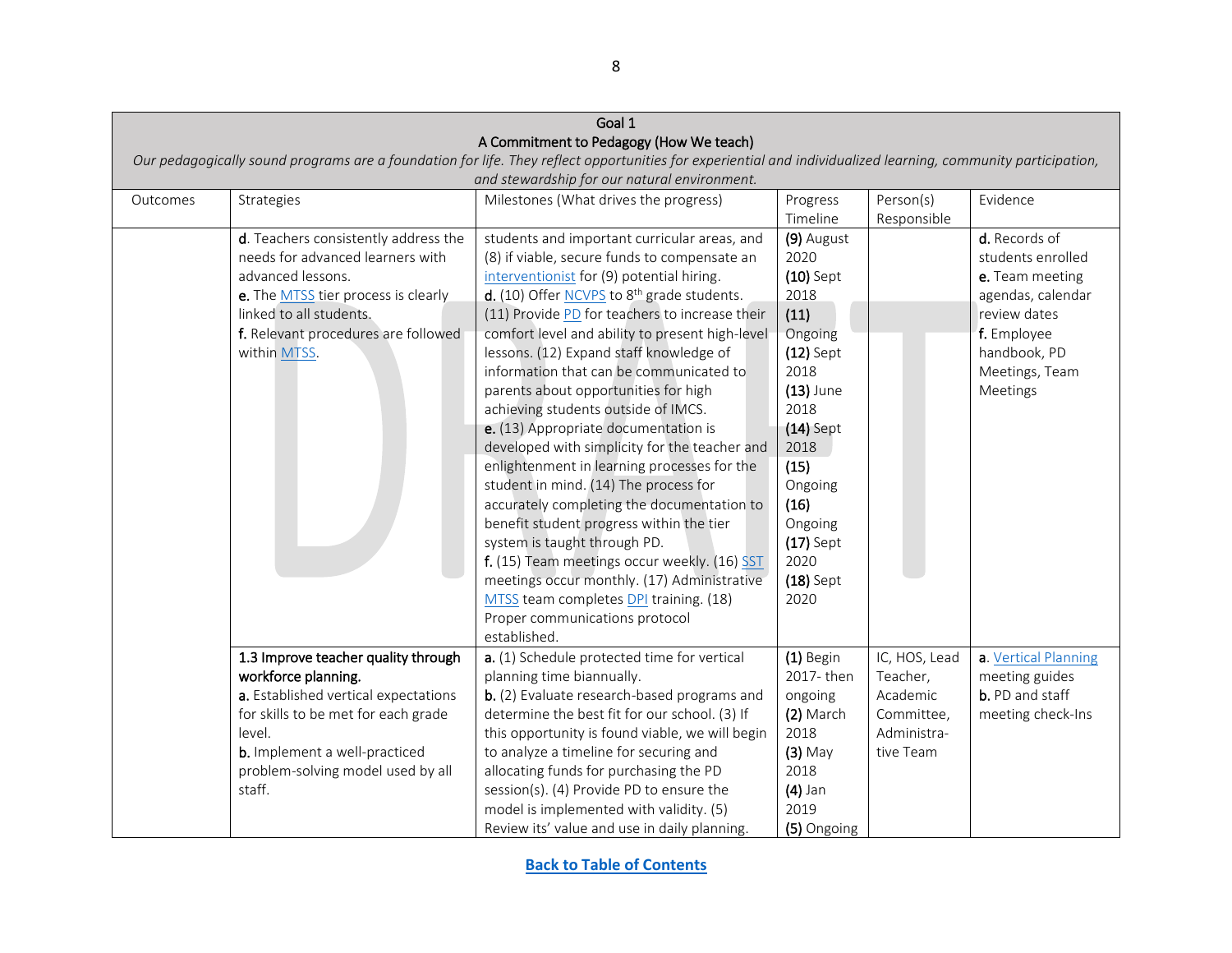<span id="page-8-0"></span>

|                | Goal 1                                                                                   |                                                                                                                                                               |             |               |                      |  |  |
|----------------|------------------------------------------------------------------------------------------|---------------------------------------------------------------------------------------------------------------------------------------------------------------|-------------|---------------|----------------------|--|--|
|                |                                                                                          | A Commitment to Pedagogy (How We teach)                                                                                                                       |             |               |                      |  |  |
|                |                                                                                          | Our pedagogically sound programs are a foundation for life. They reflect opportunities for experiential and individualized learning, community participation, |             |               |                      |  |  |
|                |                                                                                          | and stewardship for our natural environment.                                                                                                                  |             |               |                      |  |  |
| Outcomes       | Evidence<br>Milestones (What drives the progress)<br>Person(s)<br>Strategies<br>Progress |                                                                                                                                                               |             |               |                      |  |  |
|                |                                                                                          |                                                                                                                                                               | Timeline    | Responsible   |                      |  |  |
|                | c. Work to safeguard equal planning                                                      | c. (6) Annual schedule review                                                                                                                                 | (6) August  |               | c. Yearly schedule   |  |  |
|                | time in the schedule for teacher and                                                     | d. (7) Protected time at the beginning and                                                                                                                    | 2020        |               | d. Team meeting      |  |  |
|                | for joint teacher and TA planning.                                                       | throughout the year is scheduled to open                                                                                                                      | (7) August  |               | agendas              |  |  |
|                | d. E.C. collaborative planning and                                                       | lines communication for successful strategies                                                                                                                 | 2018        |               | e. Team Meeting      |  |  |
|                | check-ins with general Montessori                                                        | and ideas to be implemented. (8) PD is                                                                                                                        | $(8)$ Nov   |               | Agendas              |  |  |
|                | classrooms and specials classes.                                                         | provided for implementing successful                                                                                                                          | 2018)       |               |                      |  |  |
|                | e. Teachers meet weekly as teams                                                         | strategies. (9) In-house observations are                                                                                                                     | $(9)$ May   |               |                      |  |  |
|                | to discuss student progress, reflect                                                     | scheduled for specials teachers and bridging                                                                                                                  | 2018 and    |               |                      |  |  |
|                | collectively on challenges, and share                                                    | teachers to observe teachers' effective                                                                                                                       | ongoing     |               |                      |  |  |
|                | potential solutions.                                                                     | methods. (10) Weekly team meetings.                                                                                                                           | (10)        |               |                      |  |  |
|                |                                                                                          | e. (11) Weekly Team Meetings                                                                                                                                  | Ongoing     |               |                      |  |  |
|                |                                                                                          |                                                                                                                                                               | (11)        |               |                      |  |  |
|                |                                                                                          |                                                                                                                                                               | Ongoing     |               |                      |  |  |
| Accountability | 1.4 Qualitative Assessments, in the                                                      | a. Observation + Knowledge of Child                                                                                                                           | (1) Ongoing | IC, HOS, Lead | a. Submission of     |  |  |
| and Record     | form of observation and                                                                  | Development + Knowledge of Materials and                                                                                                                      | $(2)$ May   | Teacher,      | record keeping       |  |  |
| Keeping        | documentation, is ongoing,                                                               | activities = Lesson Plans: Lesson Plans form                                                                                                                  | 2018        | Academic      | methodology-check-   |  |  |
|                | personalized, and drives all                                                             | the basis for tracking your work (Record                                                                                                                      | (3) August  | Committee,    | ins by the Head of   |  |  |
|                | instructional decisions.                                                                 | Keeping)- Lessons presented are                                                                                                                               | 2019        | Administra-   | School and Weekly    |  |  |
|                | a. Regular, recorded observation is                                                      | documented. Teachers will develop                                                                                                                             | (4) August  | tive Team     | Coaching meetings    |  |  |
|                | the basis of planning and                                                                | (individual and group) lesson plans from                                                                                                                      | 2019        |               | b/c. PowerSchool is  |  |  |
|                | assessment.                                                                              | observations and curriculum ladders.                                                                                                                          | (5) August  |               | interwoven with      |  |  |
|                | b. Each classroom adopts a record-                                                       | (1) Method of lesson planning may be                                                                                                                          | 2019        |               | Montessori           |  |  |
|                | keeping system to ensure that data                                                       | individualized for each teacher or may be                                                                                                                     | $(6)$ July  |               | standards and in-    |  |  |
|                | is collected and managed                                                                 | based on (2) recommended format by the                                                                                                                        | 2019-       |               | class record keeping |  |  |
|                | effectively.                                                                             | academic committee. (3) Personalized                                                                                                                          | Ladders     |               |                      |  |  |
|                | c. The school adopts a summative                                                         | formats must be approved by Instructional                                                                                                                     | complete-   |               |                      |  |  |
|                | system of record keeping system for                                                      | Coordinator and Head of School. (4) All plans                                                                                                                 | and then    |               |                      |  |  |
|                | progress reports.                                                                        | and record keeping are accessible and easy                                                                                                                    | ongoing     |               |                      |  |  |
|                |                                                                                          | to follow by the instructional coordinator and                                                                                                                |             |               |                      |  |  |
|                |                                                                                          | head of school at all times.                                                                                                                                  |             |               |                      |  |  |
|                |                                                                                          | b-c. Data collection confirms the lessons                                                                                                                     |             |               |                      |  |  |
|                |                                                                                          | each child has received: no holes, no 'lost'                                                                                                                  |             |               |                      |  |  |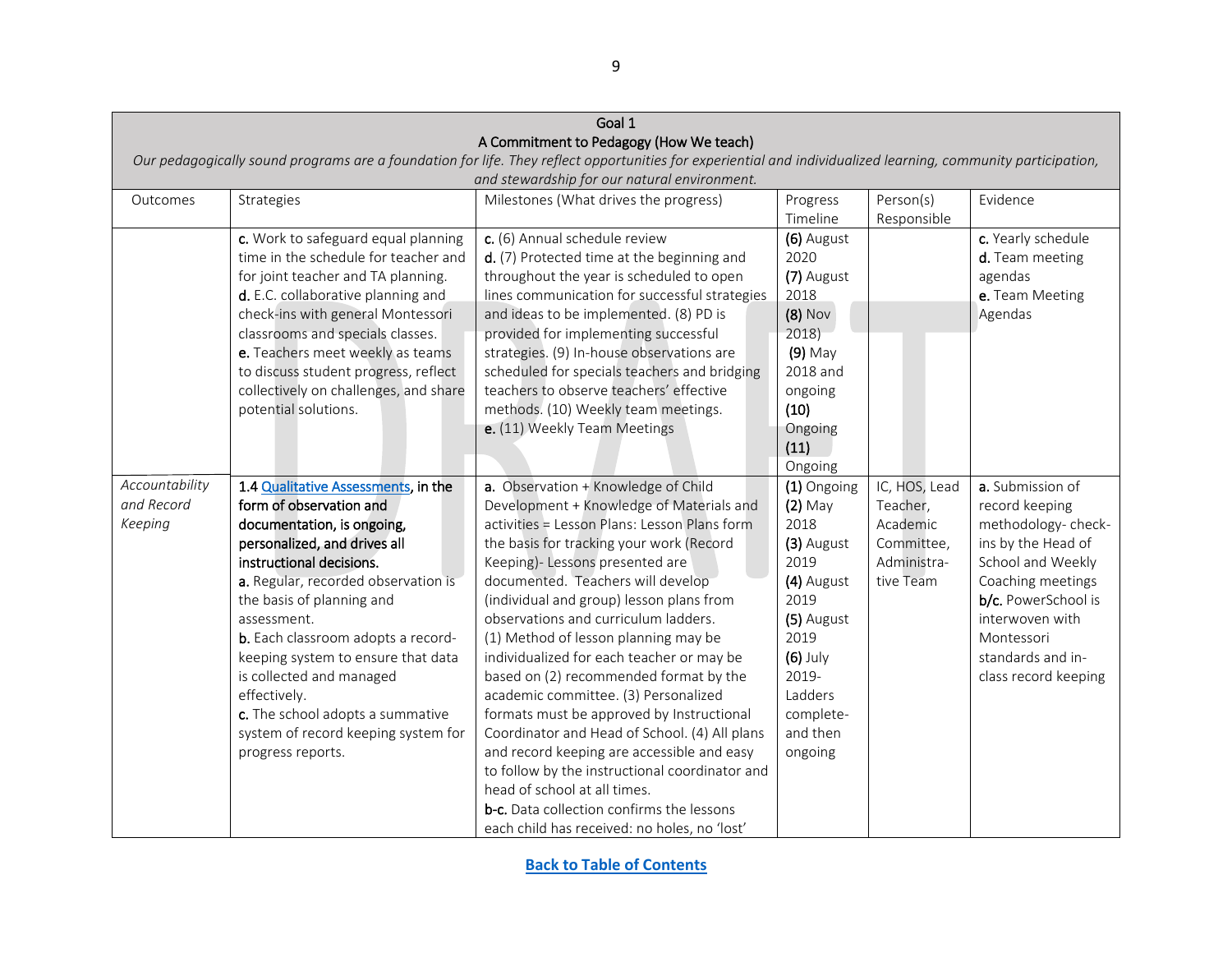|          | Goal 1                                                                                   |                                                                                                                                                               |             |               |                             |  |  |
|----------|------------------------------------------------------------------------------------------|---------------------------------------------------------------------------------------------------------------------------------------------------------------|-------------|---------------|-----------------------------|--|--|
|          |                                                                                          | A Commitment to Pedagogy (How We teach)                                                                                                                       |             |               |                             |  |  |
|          |                                                                                          | Our pedagogically sound programs are a foundation for life. They reflect opportunities for experiential and individualized learning, community participation, |             |               |                             |  |  |
|          |                                                                                          | and stewardship for our natural environment.                                                                                                                  |             |               |                             |  |  |
| Outcomes | Person(s)<br>Evidence<br>Strategies<br>Milestones (What drives the progress)<br>Progress |                                                                                                                                                               |             |               |                             |  |  |
|          |                                                                                          |                                                                                                                                                               | Timeline    | Responsible   |                             |  |  |
|          | d. Teachers can be observed making                                                       | children or activities. As evidenced in the use                                                                                                               |             |               | c-d. Weekly                 |  |  |
|          | time daily to record observed                                                            | of data in (5) lessons planned, recorded and                                                                                                                  |             |               | observations of work        |  |  |
|          | activity within the environment and                                                      | assessed.                                                                                                                                                     |             |               | engagement                  |  |  |
|          | use the observations to drive                                                            | d. (6) Daily use of CLs is evident in teacher's                                                                                                               |             |               |                             |  |  |
|          | lessons.                                                                                 | planning and observation records.                                                                                                                             |             |               |                             |  |  |
|          | 1.5 An assessment protocol that                                                          | a. (1) Evaluate research-based                                                                                                                                | $(1)$ April | IC, HOS, Lead | a. Administration of        |  |  |
|          | integrates measures of academic                                                          | programs/assessments and determine the                                                                                                                        | 2021        | Teacher,      | this in the                 |  |  |
|          | achievement with those of executive                                                      | best fit for our school and least intrusive. (2)                                                                                                              | $(2)$ June  | Academic      | classroom.                  |  |  |
|          | functions such as self-regulation,                                                       | If this opportunity is found viable, we will                                                                                                                  | 2021        | Committee,    | <b>b.</b> Student Portfolio |  |  |
|          | initiation, and cognitive flexibility.                                                   | begin to analyze a timeline for securing and                                                                                                                  | $(3)$ Aug   | Administra-   |                             |  |  |
|          | a. Implement the use of school-wide                                                      | allocating funds for purchasing the program                                                                                                                   | 2021        | tive Team     |                             |  |  |
|          | cognitive measures to document                                                           | and (3) provide PD to ensure it is                                                                                                                            | $(4)$ Jan   |               |                             |  |  |
|          | wide-scope developmental                                                                 | implemented with validity. (4) Integrate this                                                                                                                 | 2021        |               |                             |  |  |
|          | outcomes and serve the whole                                                             | information to guide support systems for                                                                                                                      | $(5)$ May   |               |                             |  |  |
|          | child.                                                                                   | lessons and works.                                                                                                                                            | 2018        |               |                             |  |  |
|          | <b>b.</b> Maintain and regulate profiles of                                              | b. (5) The academic committee will                                                                                                                            | (6) August  |               |                             |  |  |
|          | all students based on narrative                                                          | determine protocols and criteria needed for                                                                                                                   | 2019        |               |                             |  |  |
|          | appraisal, work sampling, and                                                            | excellent student work collections. (6) PD by                                                                                                                 | $(7)$ Sept  |               |                             |  |  |
|          | performance on yearly academic                                                           | the academic committee will be provided to                                                                                                                    | 2019        |               |                             |  |  |
|          | measures.                                                                                | staff. (7) Teachers will begin and create                                                                                                                     |             |               |                             |  |  |
|          |                                                                                          | ongoing portfolios for students.                                                                                                                              |             |               |                             |  |  |
|          | 1.6 Ensure our mission is ever-                                                          | a. (1) The academic committee will continue                                                                                                                   | $(1)$ Feb   | IC, HOS, Lead | a. Guiding Principles       |  |  |
|          | present in our classrooms.                                                               | their work to edit the guiding principles. (2)                                                                                                                | 2018        | Teacher,      | in teacher                  |  |  |
|          | a. Integrate and practice our guiding                                                    | The committee will share their work through                                                                                                                   | $(2)$ May   | Academic      | evaluations.                |  |  |
|          | principles schoolwide.                                                                   | PD and (3) the administrative team and                                                                                                                        | 2018        | Committee,    | b. Academic                 |  |  |
|          | <b>b.</b> The school will revisit our vision                                             | academic committee will connect the guiding                                                                                                                   | $(3)$ Aug   | Administra-   | committee minutes           |  |  |
|          | statement to ensure that it                                                              | principles to observations and evaluations.                                                                                                                   | 2018        | tive Team     | reflecting this work.       |  |  |
|          | communicates effectively our                                                             | (4) Planned observations and feedback will                                                                                                                    | $(4)$ Sept  |               |                             |  |  |
|          | mission.                                                                                 | be based on the principles.                                                                                                                                   | 2019 and    |               |                             |  |  |
|          |                                                                                          | b. (5) The board will monitor the new                                                                                                                         | ongoing     |               |                             |  |  |
|          |                                                                                          | strategic plan in edit form; (6) the board will                                                                                                               | (5)         |               |                             |  |  |
|          |                                                                                          |                                                                                                                                                               | Annually    |               |                             |  |  |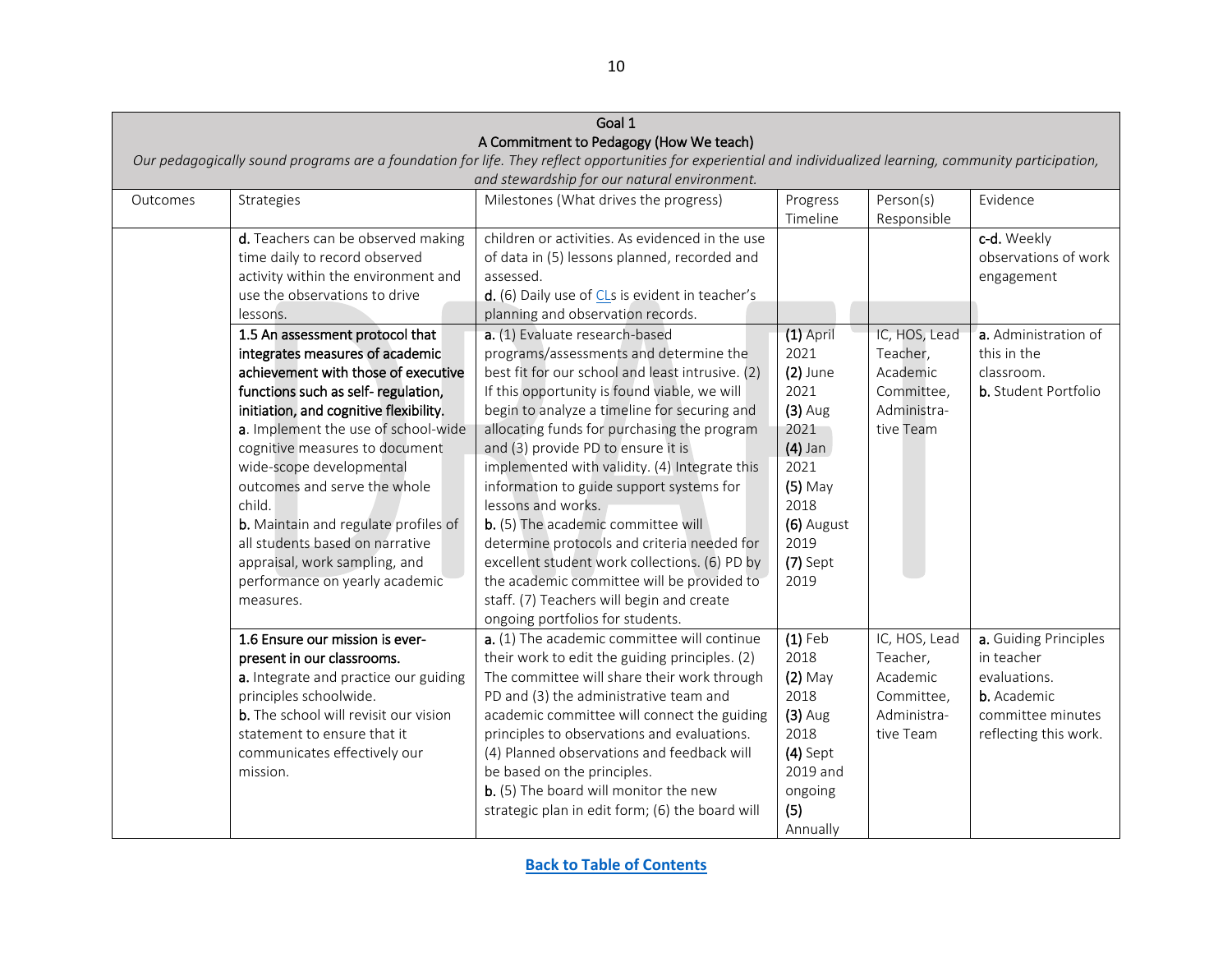<span id="page-10-0"></span>

| Goal 1                                                                                               |                                                                                                                                                               |                                               |            |               |                       |  |  |  |
|------------------------------------------------------------------------------------------------------|---------------------------------------------------------------------------------------------------------------------------------------------------------------|-----------------------------------------------|------------|---------------|-----------------------|--|--|--|
|                                                                                                      |                                                                                                                                                               | A Commitment to Pedagogy (How We teach)       |            |               |                       |  |  |  |
|                                                                                                      | Our pedagogically sound programs are a foundation for life. They reflect opportunities for experiential and individualized learning, community participation, |                                               |            |               |                       |  |  |  |
|                                                                                                      |                                                                                                                                                               | and stewardship for our natural environment.  |            |               |                       |  |  |  |
| Milestones (What drives the progress)<br>Person(s)<br>Evidence<br>Strategies<br>Outcomes<br>Progress |                                                                                                                                                               |                                               |            |               |                       |  |  |  |
|                                                                                                      |                                                                                                                                                               |                                               | Timeline   | Responsible   |                       |  |  |  |
|                                                                                                      |                                                                                                                                                               | ensure our progress in the strategic plan is  | (6)        |               |                       |  |  |  |
|                                                                                                      |                                                                                                                                                               | aligned with our vision.                      | Annually   |               |                       |  |  |  |
| Montessori                                                                                           | 1.7- The full complement of                                                                                                                                   | a. (1) Initiate a PD review course in         | $(1)$ May  | IC, HOS, Lead | a. Documentation of   |  |  |  |
| Guiding                                                                                              | Montessori materials is available in                                                                                                                          | understanding the use of materials in class   | 2019       | Teacher,      | inventory and         |  |  |  |
| Principles                                                                                           | every area, representing the majority                                                                                                                         | (how to use, how to inventory as you go, and  | $(2)$ Aug  | Academic      | budget allocation for |  |  |  |
|                                                                                                      | of materials on all shelves; additional                                                                                                                       | proper presentation on shelf). (2) Get a      | 2019       | Committee,    | a consultant          |  |  |  |
|                                                                                                      | materials conform to Montessori                                                                                                                               | consultant to help organize and note what is  | $(3)$ Sept | Administra-   | b. Budget reflects    |  |  |  |
|                                                                                                      | standards of order, beauty, and                                                                                                                               | missing, and (3) begin a plan for integration | 2019       | tive Team     | initiative to have    |  |  |  |
|                                                                                                      | simplicity.                                                                                                                                                   | of quality replacement materials (shelves,    | $(4)$ May  |               | funds available       |  |  |  |
|                                                                                                      | a. Material inventory system is                                                                                                                               | materials etc). (4) Periodically reintroduce  | 2020 and   |               | c. Use of Coaching    |  |  |  |
|                                                                                                      | developed, adapted, and practiced.                                                                                                                            | our consultant to help us maintain            | ongoing    |               | Model Implemented     |  |  |  |
|                                                                                                      | <b>b.</b> Appropriate storage space is                                                                                                                        | organization and inventory.                   | $(5)$ Feb  |               | d. Use of Coaching    |  |  |  |
|                                                                                                      | provided to support proper                                                                                                                                    | b. (5) Determine affordable storage that will | 2020       |               | Model Implemented     |  |  |  |
|                                                                                                      | placement of materials on the shelf.                                                                                                                          | accommodate each classroom, and (6)           | (6) April  |               |                       |  |  |  |
|                                                                                                      | c. The teacher implements                                                                                                                                     | secure funds for materials and number of      | 2020       |               |                       |  |  |  |
|                                                                                                      | thoughtful integration of                                                                                                                                     | locations needing storage. (7) Hire a         | $(7)$ July |               |                       |  |  |  |
|                                                                                                      | organization and flow in our                                                                                                                                  | builder/installer and purchase materials.     | 2020       |               |                       |  |  |  |
|                                                                                                      | Montessori Community.                                                                                                                                         | c. (8) Design a document that will have       | $(8)$ July |               |                       |  |  |  |
|                                                                                                      | d. Develop teacher's ability to                                                                                                                               | questions to help teachers develop reflective | 2020       |               |                       |  |  |  |
|                                                                                                      | include the outdoor environment.                                                                                                                              | practitioning in creating and maintaining the | (9) August |               |                       |  |  |  |
|                                                                                                      |                                                                                                                                                               | environment. (9) Include reflections in team  | 2020 and   |               |                       |  |  |  |
|                                                                                                      |                                                                                                                                                               | meetings and staff meetings.                  | ongoing    |               |                       |  |  |  |
|                                                                                                      |                                                                                                                                                               | d. (8) Design a document that will have       |            |               |                       |  |  |  |
|                                                                                                      |                                                                                                                                                               | questions to help teachers with reflective    |            |               |                       |  |  |  |
|                                                                                                      |                                                                                                                                                               | practitioning for how they create and         |            |               |                       |  |  |  |
|                                                                                                      |                                                                                                                                                               | maintain the environment. (9) Include         |            |               |                       |  |  |  |
|                                                                                                      |                                                                                                                                                               | reflections in team meetings and staff        |            |               |                       |  |  |  |
|                                                                                                      |                                                                                                                                                               | meetings.                                     |            |               |                       |  |  |  |
|                                                                                                      | 1.8 Develop and implement a system                                                                                                                            | a. (1) The administrative team and academic   | $(1)$ July | IC, HOS, Lead | a. Well-practiced     |  |  |  |
|                                                                                                      | for the monitoring of teacher                                                                                                                                 | committee will develop a formal and           | 2019       | Teacher,      | protocol for          |  |  |  |
|                                                                                                      | performance through regularly                                                                                                                                 | informal observation guide. (2) Frequency     | $(2)$ July | Academic      | observations and      |  |  |  |
|                                                                                                      | planned classroom observations and                                                                                                                            | and needs for observations will be            | 2019       | Committee     | calendar.             |  |  |  |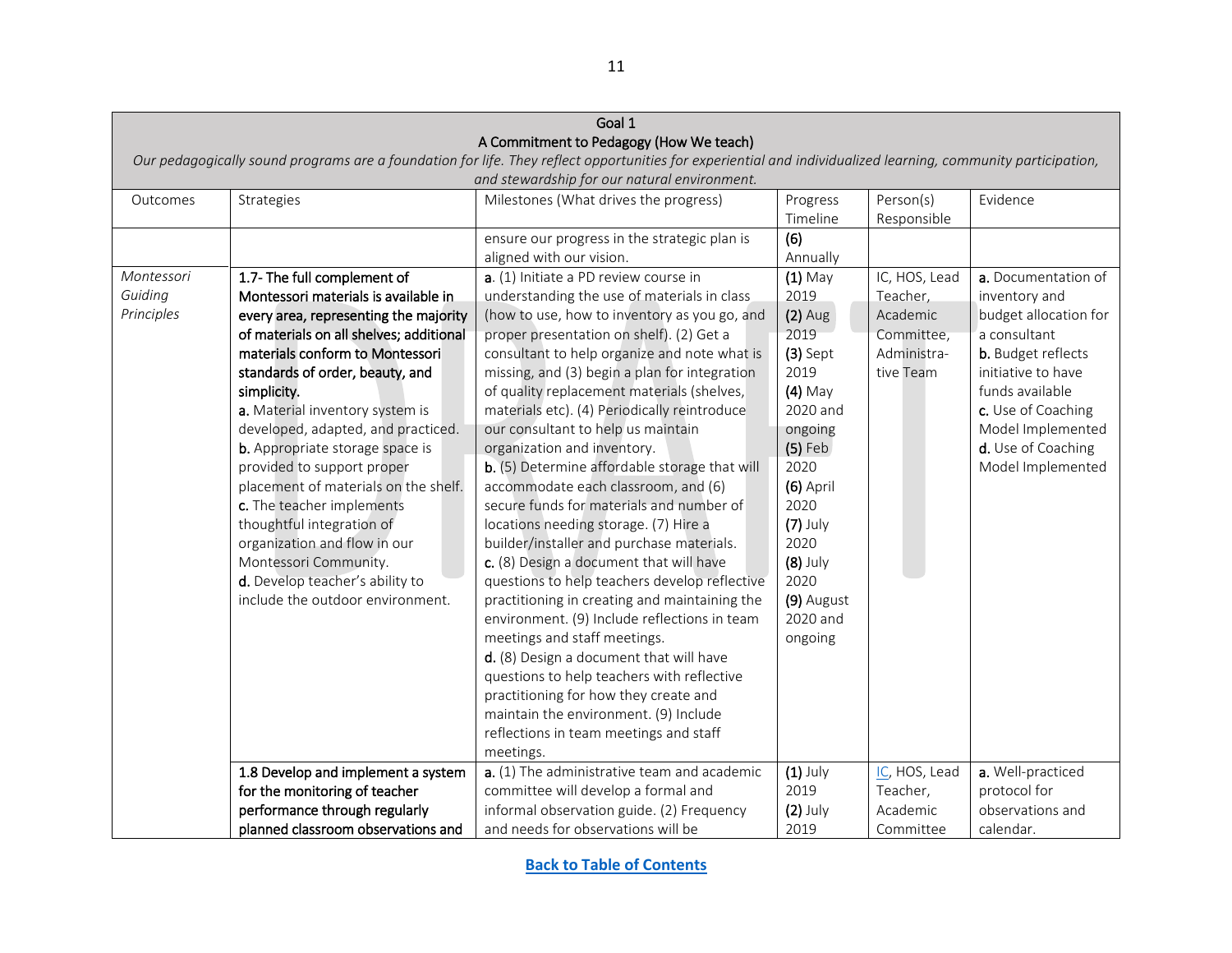| Goal 1                                                                                               |                                            |                                                                                                                                                               |             |               |                    |  |
|------------------------------------------------------------------------------------------------------|--------------------------------------------|---------------------------------------------------------------------------------------------------------------------------------------------------------------|-------------|---------------|--------------------|--|
|                                                                                                      |                                            | A Commitment to Pedagogy (How We teach)                                                                                                                       |             |               |                    |  |
|                                                                                                      |                                            | Our pedagogically sound programs are a foundation for life. They reflect opportunities for experiential and individualized learning, community participation, |             |               |                    |  |
|                                                                                                      |                                            | and stewardship for our natural environment.                                                                                                                  |             |               |                    |  |
| Milestones (What drives the progress)<br>Person(s)<br>Evidence<br>Strategies<br>Progress<br>Outcomes |                                            |                                                                                                                                                               |             |               |                    |  |
|                                                                                                      |                                            |                                                                                                                                                               | Timeline    | Responsible   |                    |  |
|                                                                                                      | associated feedback loops to sustain       | determined, and (3) PD provided on                                                                                                                            | $(3)$ Sept  |               | b. Teacher         |  |
|                                                                                                      | expectations.                              | reflective practitioning. (4) Walk-throughs                                                                                                                   | 2019 and    |               | evaluation form    |  |
|                                                                                                      | a. Develop an administrative               | and observations will be carried out                                                                                                                          | ongoing     |               | created.           |  |
|                                                                                                      | process for observations.                  | regularly.                                                                                                                                                    | $(4)$ Sept  |               | c. Documented      |  |
|                                                                                                      | <b>b.</b> Develop teacher evaluations that | b. (1) The development of a formal and                                                                                                                        | 2019 and    |               | schedule and       |  |
|                                                                                                      | coincide with guiding principles.          | informal evaluation that coincides with                                                                                                                       | ongoing.    |               | calendar           |  |
|                                                                                                      | c. Develop a culture where walk-           | observations guides and based on the                                                                                                                          | $(5)$ Sept  |               | d. Scheduled       |  |
|                                                                                                      | throughs are welcomed as part of           | guiding principles.                                                                                                                                           | 2019 and    |               | Montessori         |  |
|                                                                                                      | being a reflective practitioner.           | c. (5) Administration will follow-through on                                                                                                                  | ongoing (6) |               | consultant         |  |
|                                                                                                      | d. Hire a Montessori consultant to         | coaching and feedback.                                                                                                                                        | June 2020   |               |                    |  |
|                                                                                                      | provide feedback.                          | d. (6) Determine our expectations for this                                                                                                                    | (7) April   |               |                    |  |
|                                                                                                      |                                            | individual (role responsibilities), and (7) if this                                                                                                           | 2021        |               |                    |  |
|                                                                                                      |                                            | opportunity is found viable, we will begin to                                                                                                                 | (8) August  |               |                    |  |
|                                                                                                      |                                            | analyze a timeline for securing and allocating                                                                                                                | 2022        |               |                    |  |
|                                                                                                      |                                            | funding; followed by (8) research and                                                                                                                         |             |               |                    |  |
|                                                                                                      |                                            | interview.                                                                                                                                                    |             |               |                    |  |
|                                                                                                      | 1.9 A properly prepared                    | a. Agenda templates are designed to guide                                                                                                                     | $(1)$ Sept  | IC, HOS, Lead | a. MTSS Committee  |  |
|                                                                                                      | environment for students with              | meeting topics for (1) MTSS, (2) Team                                                                                                                         | 2020        | Teacher, SST  | Minutes            |  |
|                                                                                                      | unique needs.                              | Meetings, and (3) Shared Observations                                                                                                                         | (2) Ongoing | Team          | b. Budget Reflects |  |
|                                                                                                      | a. Workforce planning sessions are         | <b>b.</b> Sensory equipment purchased (4) smaller                                                                                                             | $(3)$ Sept  |               | initiative         |  |
|                                                                                                      | carried out routinely (MTSS team           | items first; then (5) larger items when a                                                                                                                     | 2019 and    |               |                    |  |
|                                                                                                      | meetings/shared observations)              | space is available. (6) Purchase materials to                                                                                                                 | ongoing     |               |                    |  |
|                                                                                                      | <b>b.</b> Resource room for supplies and a | augment and support STEM lessons and                                                                                                                          | (4) Year of |               |                    |  |
|                                                                                                      | checkout system.                           | enrichment experiences. (7) Create an                                                                                                                         | 2018-19     |               |                    |  |
|                                                                                                      |                                            | outdoor sensory space.                                                                                                                                        | (5) Year of |               |                    |  |
|                                                                                                      |                                            |                                                                                                                                                               | 2019-20     |               |                    |  |
|                                                                                                      |                                            |                                                                                                                                                               | (6) Begin   |               |                    |  |
|                                                                                                      |                                            |                                                                                                                                                               | 2018-       |               |                    |  |
|                                                                                                      |                                            |                                                                                                                                                               | ongoing     |               |                    |  |
|                                                                                                      |                                            |                                                                                                                                                               | (7)         |               |                    |  |
|                                                                                                      |                                            |                                                                                                                                                               | Complete    |               |                    |  |
|                                                                                                      |                                            |                                                                                                                                                               | by 2021     |               |                    |  |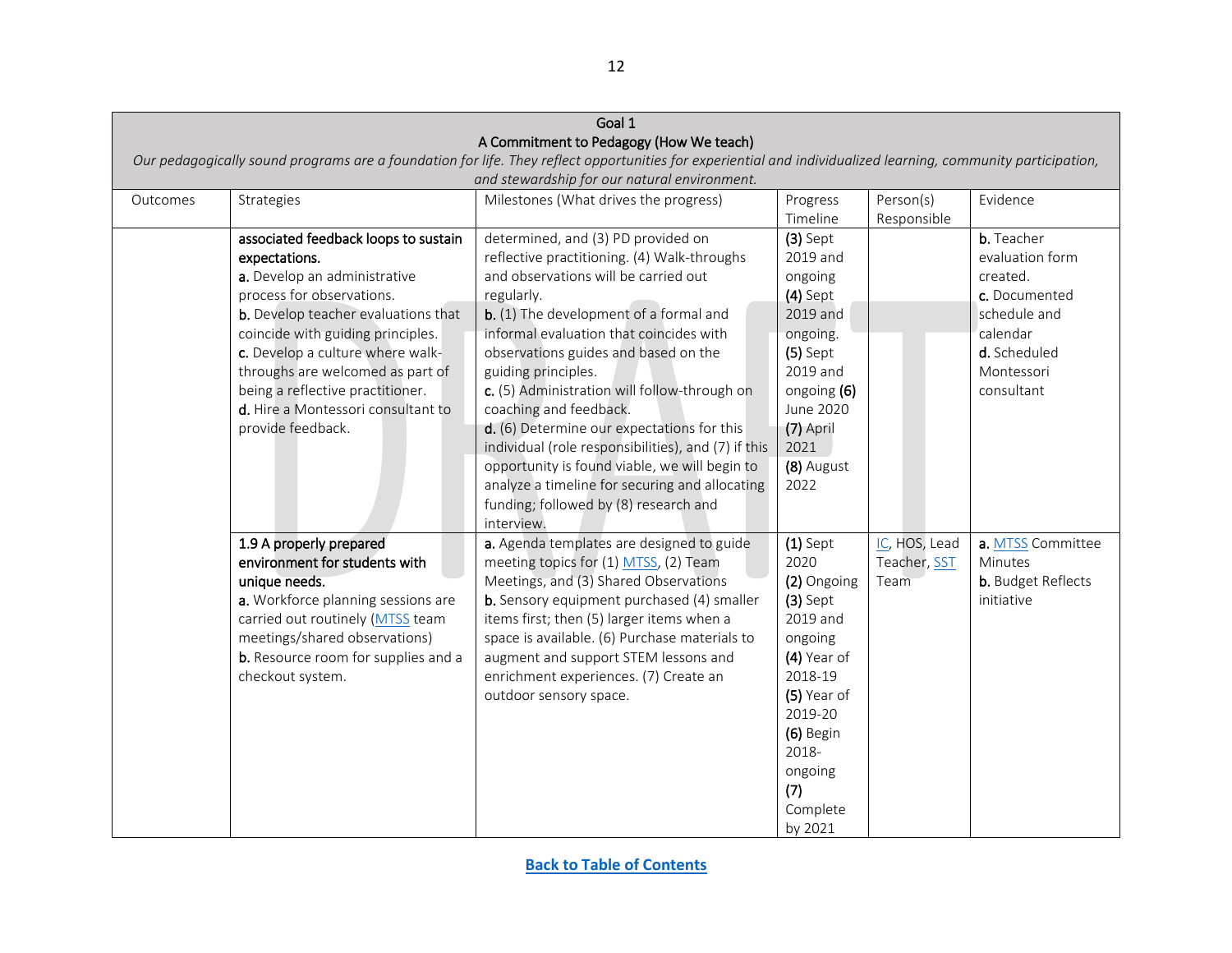<span id="page-12-0"></span>

|                                                                                                      | Goal 1                                   |                                                                                                                                                               |             |               |                      |  |  |
|------------------------------------------------------------------------------------------------------|------------------------------------------|---------------------------------------------------------------------------------------------------------------------------------------------------------------|-------------|---------------|----------------------|--|--|
|                                                                                                      |                                          | A Commitment to Pedagogy (How We teach)                                                                                                                       |             |               |                      |  |  |
|                                                                                                      |                                          | Our pedagogically sound programs are a foundation for life. They reflect opportunities for experiential and individualized learning, community participation, |             |               |                      |  |  |
|                                                                                                      |                                          | and stewardship for our natural environment.                                                                                                                  |             |               |                      |  |  |
| Strategies<br>Milestones (What drives the progress)<br>Person(s)<br>Evidence<br>Outcomes<br>Progress |                                          |                                                                                                                                                               |             |               |                      |  |  |
|                                                                                                      |                                          |                                                                                                                                                               | Timeline    | Responsible   |                      |  |  |
|                                                                                                      | c. High-achieving students are           | c. (8) NVCPS initiated for Math I and (9) other                                                                                                               | $(8)$ Sept  |               | c. Evidence of       |  |  |
|                                                                                                      | supported successfully through           | areas of enrichment are explored. (10)                                                                                                                        | 2018        |               | exploration for      |  |  |
|                                                                                                      | appropriate material and                 | Provide PD for staff to increase confidence in                                                                                                                | $(9)$ Sept  |               | opportunities and    |  |  |
|                                                                                                      | opportunities in the classroom and       | teaching advanced material, and (6)                                                                                                                           | 2018 and    |               | planned              |  |  |
|                                                                                                      | available at school.                     | purchase programs to support,                                                                                                                                 | ongoing     |               | implementation of    |  |  |
|                                                                                                      |                                          | implementation and proper use of the                                                                                                                          | (10)        |               | these programs       |  |  |
|                                                                                                      |                                          | Makerspace. (11) Expand needed knowledge                                                                                                                      | ongoing     |               |                      |  |  |
|                                                                                                      |                                          | concerning information                                                                                                                                        | $(11)$ Sept |               |                      |  |  |
|                                                                                                      |                                          | communicated/disseminated to parents                                                                                                                          | 2018        |               |                      |  |  |
|                                                                                                      |                                          | about opportunities for high achieving                                                                                                                        |             |               |                      |  |  |
|                                                                                                      |                                          | students outside of IMCS.                                                                                                                                     |             |               |                      |  |  |
| Our School and                                                                                       | 1.10 Initiate and expand PD              | a. (1) Evaluate research-based programs and                                                                                                                   | (1) Year of | IC, HOS, Lead | a. Implementation of |  |  |
| Classrooms                                                                                           | opportunities specific to Exceptional    | determine the best fit for our school. (2) If                                                                                                                 | 2019        | Teacher, SST  | the program          |  |  |
| Promote the                                                                                          | Children                                 | this opportunity is found viable, we will begin                                                                                                               | $(2)$ May   | Team, EC      | b. Record of         |  |  |
| Inclusion of All                                                                                     | a. Train EC staff on research-based      | to analyze a timeline for securing and                                                                                                                        | 2020        | teachers      | continuing education |  |  |
| Children, Both                                                                                       | reading program for use across all       | allocating funds for purchasing a program.                                                                                                                    | $(3)$ Aug   |               | and professional     |  |  |
| Socially and                                                                                         | grade levels. (Orton Gillingham or       | (3) Train EC staff using the program, and (4)                                                                                                                 | 2020        |               | development          |  |  |
| Educationally                                                                                        | other research- based program).          | provide continued PD to ensure it is                                                                                                                          | (4) Ongoing |               | c. Meeting minutes   |  |  |
|                                                                                                      | <b>b.</b> Specific training for Specials | implemented with validity.                                                                                                                                    | (5) Year of |               | from vertical        |  |  |
|                                                                                                      | teachers and all general affiliate       | b. (5) Evaluate research-based training                                                                                                                       | 2018        |               | planning             |  |  |
|                                                                                                      | staff on how to engage EC children.      | programs and determine the best fit for our                                                                                                                   | $(6)$ May   |               |                      |  |  |
|                                                                                                      | c. Improve our planning and              | school. (6) If this opportunity is found viable,                                                                                                              | 2018        |               |                      |  |  |
|                                                                                                      | inclusion work in the Montessori         | we will begin to analyze a timeline for                                                                                                                       | $(7)$ Aug   |               |                      |  |  |
|                                                                                                      | classroom.                               | securing and allocating funds for purchasing                                                                                                                  | 2018 and    |               |                      |  |  |
|                                                                                                      |                                          | the program, and (7) provide continued PD                                                                                                                     | ongoing     |               |                      |  |  |
|                                                                                                      |                                          | to ensure it is implemented with validity.                                                                                                                    | $(8)$ Aug   |               |                      |  |  |
|                                                                                                      |                                          | c. (8) Implement protected time at BOY to                                                                                                                     | 2018 and    |               |                      |  |  |
|                                                                                                      |                                          | schedule transition meetings for bridging                                                                                                                     | ongoing     |               |                      |  |  |
|                                                                                                      |                                          | students with Montessori teachers                                                                                                                             |             |               |                      |  |  |
|                                                                                                      |                                          | (exchange information on successful plans                                                                                                                     |             |               |                      |  |  |
|                                                                                                      |                                          | for students).                                                                                                                                                |             |               |                      |  |  |
|                                                                                                      |                                          |                                                                                                                                                               |             |               |                      |  |  |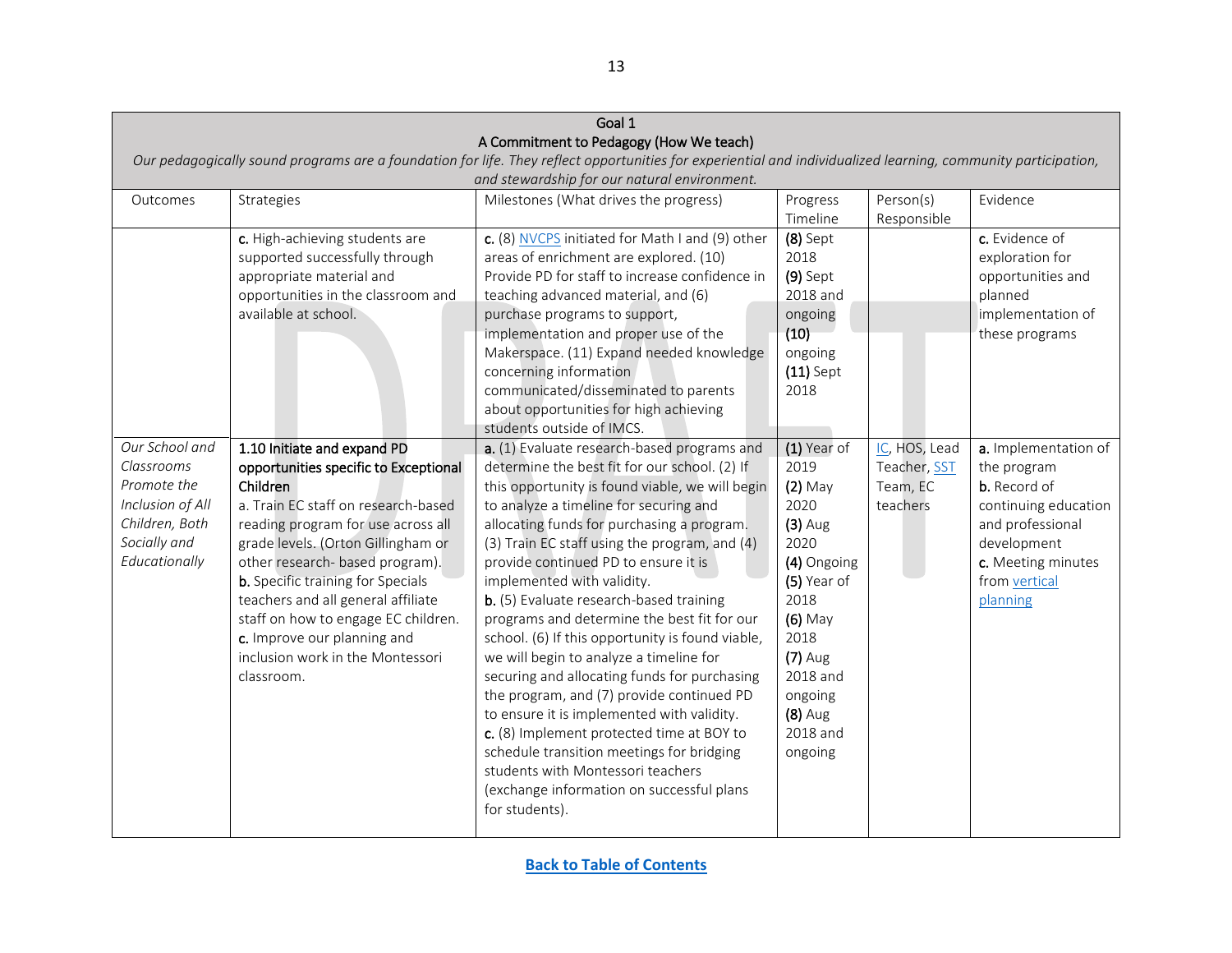<span id="page-13-0"></span>

|                                                                                                                                                               |                                          | Goal 1                                          |               |               |                        |  |  |
|---------------------------------------------------------------------------------------------------------------------------------------------------------------|------------------------------------------|-------------------------------------------------|---------------|---------------|------------------------|--|--|
|                                                                                                                                                               |                                          | A Commitment to Pedagogy (How We teach)         |               |               |                        |  |  |
| Our pedagogically sound programs are a foundation for life. They reflect opportunities for experiential and individualized learning, community participation, |                                          |                                                 |               |               |                        |  |  |
|                                                                                                                                                               |                                          | and stewardship for our natural environment.    |               |               |                        |  |  |
| Outcomes                                                                                                                                                      | Strategies                               | Milestones (What drives the progress)           | Progress      | Person(s)     | Evidence               |  |  |
|                                                                                                                                                               |                                          |                                                 | Timeline      | Responsible   |                        |  |  |
|                                                                                                                                                               | d. Annually assess the feasibility for   | d. (9) Determine what level of support is       | (9) Annual    |               | d. Study results and   |  |  |
|                                                                                                                                                               | additional support in classrooms as      | needed in the Montessori classroom, (10) If     | study         |               | needs for additional   |  |  |
|                                                                                                                                                               | needed through the work of TA's.         | this opportunity is found viable, we will begin | $(10)$ May of |               | assistance             |  |  |
|                                                                                                                                                               |                                          | to analyze a timeline for securing and          | 2021          |               |                        |  |  |
|                                                                                                                                                               |                                          | allocating funds, (11) interviewing and hiring. | $(11)$ July   |               |                        |  |  |
|                                                                                                                                                               |                                          |                                                 | 2021          |               |                        |  |  |
|                                                                                                                                                               | 1.11 Develop teacher capacity to         | a. Refer to 1.10d                               | $(1)$ Jan     | IC, HOS, Lead | a. Study results and   |  |  |
|                                                                                                                                                               | educate/instruct within the content      | b. (1) Create a document to share with          | 2019          | Teacher,      | needs for additional   |  |  |
|                                                                                                                                                               | areas.                                   | teachers for recording PLP. (2) Determine       | (2) March     | Academic      | assistance             |  |  |
|                                                                                                                                                               | a. Provide adequate support staff        | administrative protocol for organizing and      | 2019          | Committee     | <b>b.</b> Submitted PD |  |  |
|                                                                                                                                                               | for students in the classroom.           | planning PD based on PLPs. (3) If this          | $(3)$ May     |               | plans submitted to     |  |  |
|                                                                                                                                                               | <b>b.</b> Train and require all staff to | opportunity is found viable, we will begin to   | 2019          |               | head of school         |  |  |
|                                                                                                                                                               | create Individual PD Learning plans      | analyze a timeline for securing and allocating  | (4) Ongoing   |               | c. Teacher             |  |  |
|                                                                                                                                                               | (PLP) to align with individual and       | funds based on PD needs. (4) Monitor and        | (5) Summer    |               | Evaluations            |  |  |
|                                                                                                                                                               | school priorities.                       | record yearly sessions attended and             | 2018          |               | d. Record of PD        |  |  |
|                                                                                                                                                               | c. Each year, two required field         | subsequent learning plans in the EOY teacher    | $(6)$ Jan     |               | sessions and           |  |  |
|                                                                                                                                                               | observations at other schools for all    | evaluations.                                    | 2019          |               | continuing education   |  |  |
|                                                                                                                                                               | staff.                                   | c. (5) Comprise a master list of regional       | (7)           |               |                        |  |  |
|                                                                                                                                                               | d. PD offered to ensure advanced         | schools, both public and private that           | Summer        |               |                        |  |  |
|                                                                                                                                                               | Montessori concepts are taught           | welcome observers. (6) Ensure that that the     | 2018          |               |                        |  |  |
|                                                                                                                                                               | with validity.                           | PLP document contains a place to record         | (8) Ongoing   |               |                        |  |  |
|                                                                                                                                                               |                                          | schools visited.                                |               |               |                        |  |  |
|                                                                                                                                                               |                                          | d. (7) Using data, determine areas where        |               |               |                        |  |  |
|                                                                                                                                                               |                                          | growth in content knowledge is necessary.       |               |               |                        |  |  |
|                                                                                                                                                               |                                          | (8) Seek out intentional PD opportunities to    |               |               |                        |  |  |
|                                                                                                                                                               |                                          | address areas of growth.                        |               |               |                        |  |  |
| Clear                                                                                                                                                         | 1.12 Acknowledge, follow, and adapt      | a. (1) Assure that all staff have access to     | $(1)$ June    | IC, HOS, Lead | a. Walk-throughs       |  |  |
| Expectations of                                                                                                                                               | the Montessori learning continuum        | proper albums and lessons and refer to them     | 2018          | Teacher,      | and observations       |  |  |
| Content                                                                                                                                                       | to the NC scope and sequence.            | during lessons as (2) noted on walk-through     | $(2)$ Fall    | Academic      | and Coaching model     |  |  |
| Knowledge                                                                                                                                                     | Teachers "lead with the materials"-      | forms. (3) Purchase an additional school copy   | 2019          | Committee     |                        |  |  |
|                                                                                                                                                               | students learn through the               | to share when needed                            | (3) Summer    |               |                        |  |  |
|                                                                                                                                                               | Montessori materials and teachers        |                                                 | 2018          |               |                        |  |  |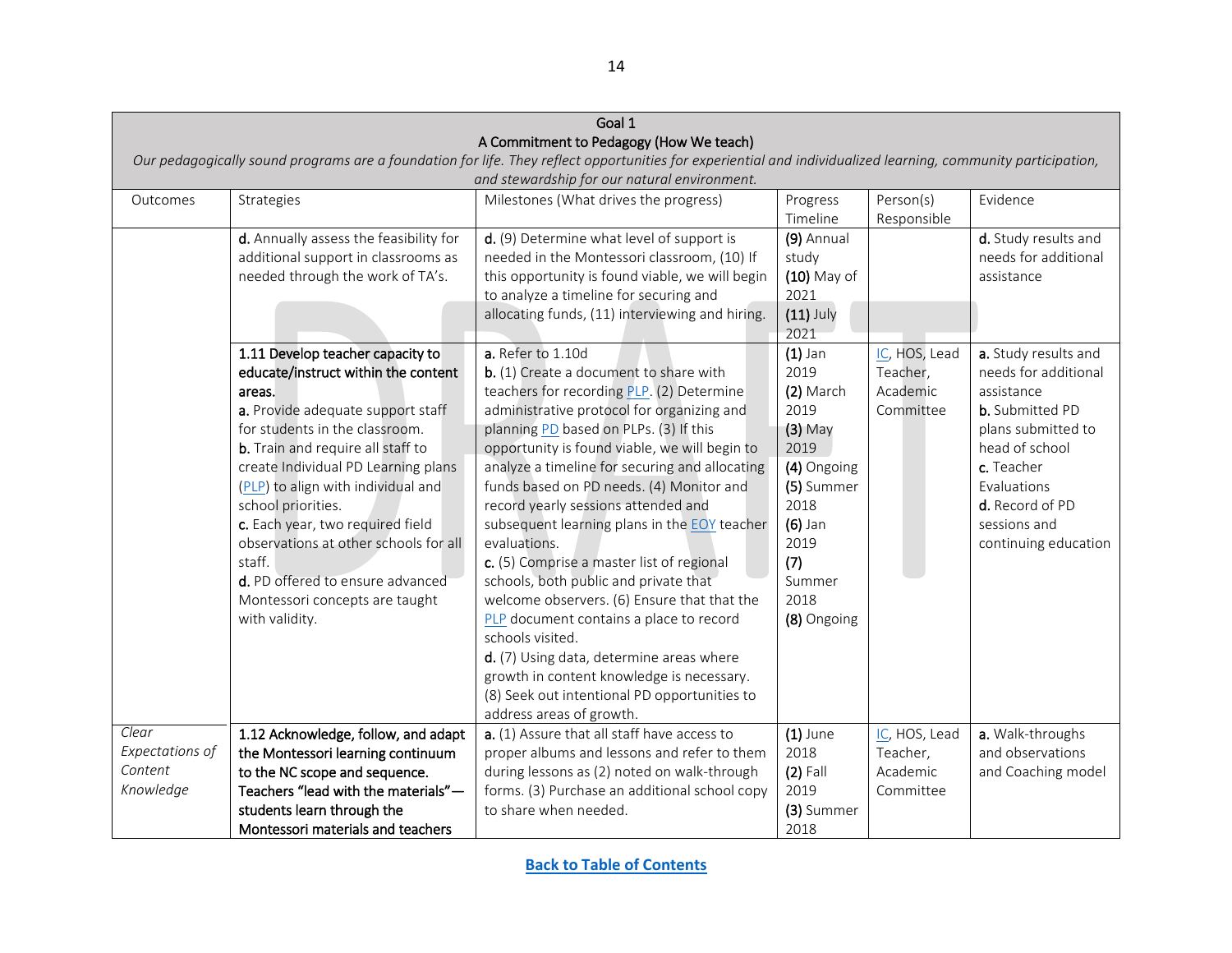|          | Goal 1                                      |                                                                                                                                                               |            |             |                       |  |  |
|----------|---------------------------------------------|---------------------------------------------------------------------------------------------------------------------------------------------------------------|------------|-------------|-----------------------|--|--|
|          |                                             | A Commitment to Pedagogy (How We teach)                                                                                                                       |            |             |                       |  |  |
|          |                                             | Our pedagogically sound programs are a foundation for life. They reflect opportunities for experiential and individualized learning, community participation, |            |             |                       |  |  |
|          |                                             | and stewardship for our natural environment.                                                                                                                  |            |             |                       |  |  |
| Outcomes | Strategies                                  | Milestones (What drives the progress)                                                                                                                         | Progress   | Person(s)   | Evidence              |  |  |
|          |                                             |                                                                                                                                                               | Timeline   | Responsible |                       |  |  |
|          | backward map this into the state            | <b>b.</b> (4) The continued development of a CLs                                                                                                              | $(4)$ Jan  |             | b. Curriculum         |  |  |
|          | standards.                                  | using the committee. (5) The CLC will create                                                                                                                  | 2018       |             | ladders               |  |  |
|          | a. Set the expectation for daily            | a timeline of the project and (6) select a                                                                                                                    | (5) Spring |             | c. Curriculum ladders |  |  |
|          | album use and consultation.                 | method for executing and completing the                                                                                                                       | 2018       |             |                       |  |  |
|          | <b>b.</b> Faculty and staff can confidently | project to (7) fully develop and implement.                                                                                                                   | (6) Spring |             |                       |  |  |
|          | discuss/explain how IMCS meets              | c. (8) PD and implementation with staff.                                                                                                                      | 2018       |             |                       |  |  |
|          | states standards without                    |                                                                                                                                                               | $(7)$ Aug  |             |                       |  |  |
|          | compromising the integrity of               |                                                                                                                                                               | 2018 and   |             |                       |  |  |
|          | Montessori practice.                        |                                                                                                                                                               | ongoing    |             |                       |  |  |
|          | c. Alignment documents have been            |                                                                                                                                                               | $(8)$ Aug  |             |                       |  |  |
|          | developed and shared widely within          |                                                                                                                                                               | 2018       |             |                       |  |  |
|          | the school; available to parents,           |                                                                                                                                                               |            |             |                       |  |  |
|          | office staff and other stakeholders.        |                                                                                                                                                               |            |             |                       |  |  |
|          |                                             |                                                                                                                                                               |            |             |                       |  |  |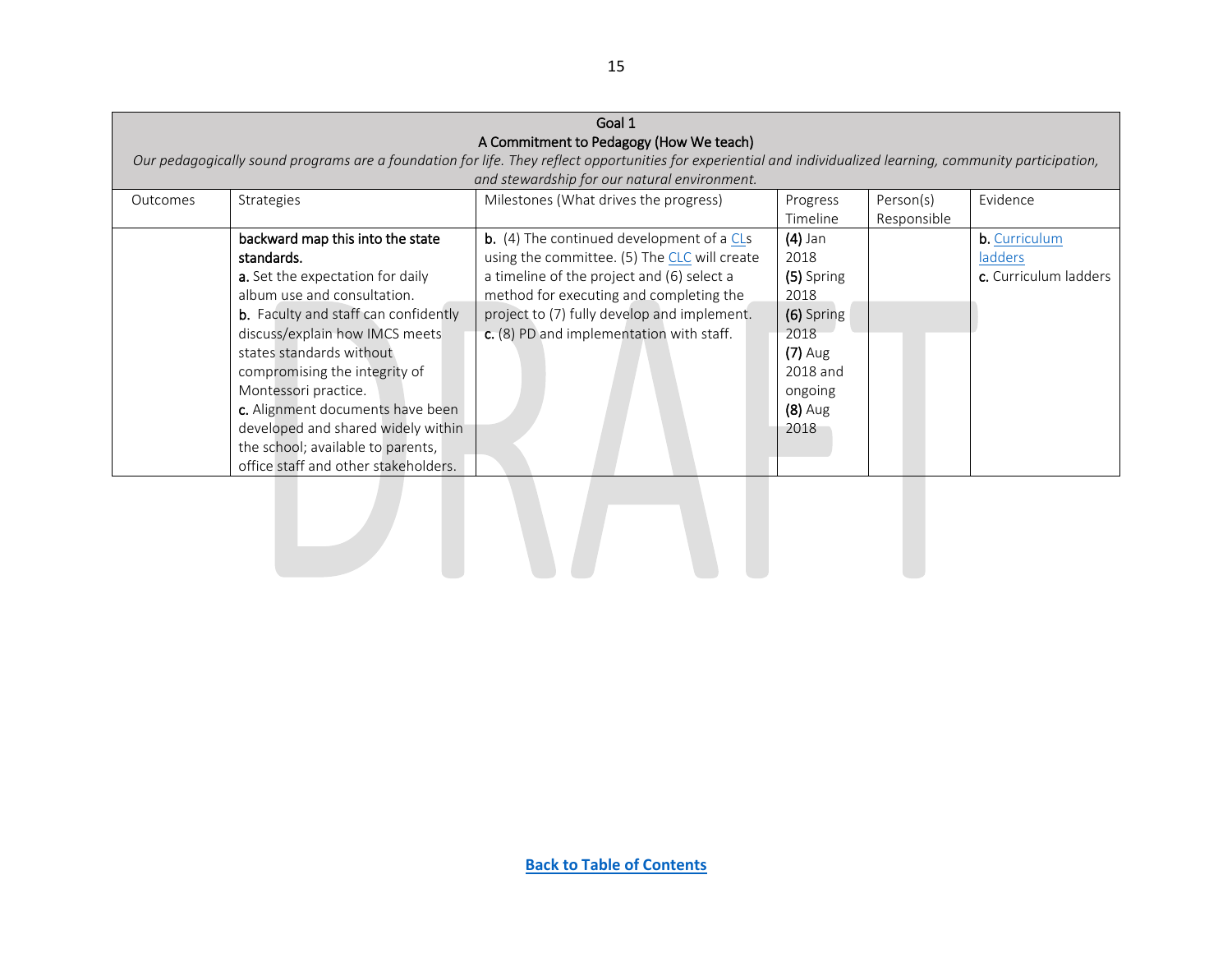<span id="page-15-0"></span>

| Goal 2                 |                                    |                                                         |                  |                |                                                                                                                                                           |
|------------------------|------------------------------------|---------------------------------------------------------|------------------|----------------|-----------------------------------------------------------------------------------------------------------------------------------------------------------|
|                        |                                    | A Commitment to Student Experience                      |                  |                |                                                                                                                                                           |
|                        |                                    |                                                         |                  |                | We are a vibrant Montessori student body, where together, through IMCS's dynamic and relevant curriculum, we guide students toward self-discovery and the |
|                        |                                    | realization of their unique contributions to the world. |                  |                |                                                                                                                                                           |
| Outcomes               | Strategies                         | Milestones (What drives the                             | Progress         | Person(s)      | Evidence                                                                                                                                                  |
|                        |                                    | progress)                                               | Timeline         | Responsible    |                                                                                                                                                           |
| Evaluate               | 2.1- Continue to successfully      | a. (1) Provide more opportunity                         | (1) Ongoing      | IC, HOS, Lead  | a. Staff/Employee budget and                                                                                                                              |
| Student's              | integrate mindful teacher          | for group and class sessions.                           | (2) Beginning of | Teacher,       | roster                                                                                                                                                    |
| <b>Emotional Well-</b> | awareness of students for          | b. (2) Make referral forms                              | 2021             | Academic       | <b>b.</b> Referral Form Tracking                                                                                                                          |
| Being                  | developing a greater               | accessible online for completion                        | (3) Fall of 2019 | Committee      | c. CEC for school counselor                                                                                                                               |
|                        | responsiveness to student          | and submission.                                         | (4) Spring 2020  |                | submitted                                                                                                                                                 |
|                        | needs and positive                 | c. (3) Evaluate research-based                          | (5) August 2021  |                |                                                                                                                                                           |
|                        | relationships with students.       | training programs and determine                         |                  |                |                                                                                                                                                           |
|                        | a. Continued use of a full-        | the best fit for our school. (4) If                     |                  |                |                                                                                                                                                           |
|                        | time school counselor.             | this opportunity is found viable,                       |                  |                |                                                                                                                                                           |
|                        | b. Continue to promote             | we will begin to analyze a                              |                  |                |                                                                                                                                                           |
|                        | teacher, student, and parent       | timeline for securing and                               |                  |                |                                                                                                                                                           |
|                        | referrals for concerns to          | allocating funds for purchasing                         |                  |                |                                                                                                                                                           |
|                        | school counselor.                  | the program, and (5) provide PD                         |                  |                |                                                                                                                                                           |
|                        | c. Seek out PD and training        | to ensure it is implemented with                        |                  |                |                                                                                                                                                           |
|                        | in adventure- based                | validity.                                               |                  |                |                                                                                                                                                           |
|                        | counseling (or similar) and        |                                                         |                  |                |                                                                                                                                                           |
|                        | Mindfulness to create a            |                                                         |                  |                |                                                                                                                                                           |
|                        | stronger connection with           |                                                         |                  |                |                                                                                                                                                           |
|                        | Montessori.                        |                                                         |                  |                |                                                                                                                                                           |
|                        | 2.2 Offer continuous strong        | a. (1) Research outside                                 | (1) Summer of    | Administrative | a. Proposed plans and meeting                                                                                                                             |
|                        | afterschool/in school specials     | opportunities to participate. (2)                       | 2022             | Team,          | minutes from academic                                                                                                                                     |
|                        | to support students'               | Connect with the community to                           | (2) Summer of    | Academic       | committee, team planning                                                                                                                                  |
|                        | development, empowerment           | join or create groups of similar                        | 2022             | Committee      | sessions, and staff meetings.                                                                                                                             |
|                        | and inspiration.                   | interest.                                               | (3) Spring 2019  |                | b- c. Surveys, proposed plans and                                                                                                                         |
|                        | a. Develop a plan to               | b. (3) Assess student areas of                          | (4) Summer of    |                | meeting minutes from academic                                                                                                                             |
|                        | incorporate Chorus and             | interest through survey. (4) Build                      | 2019             |                | committee, team planning                                                                                                                                  |
|                        | Band/musical opportunities.        | a business model to determine a                         | (5) Spring 2019  |                | sessions, and staff meetings                                                                                                                              |
|                        | <b>b.</b> Support student interest | timeline for gradually beginning                        | (6) Spring 2019  |                |                                                                                                                                                           |
|                        | by actively forming clubs and      | afterschool clubs and space                             |                  |                |                                                                                                                                                           |
|                        | lifestyle sports                   | available. (5) Create a stipend                         |                  |                |                                                                                                                                                           |
|                        | opportunities.                     | program as an incentive for staff                       |                  |                |                                                                                                                                                           |
|                        |                                    | participation. (6) If this                              |                  |                |                                                                                                                                                           |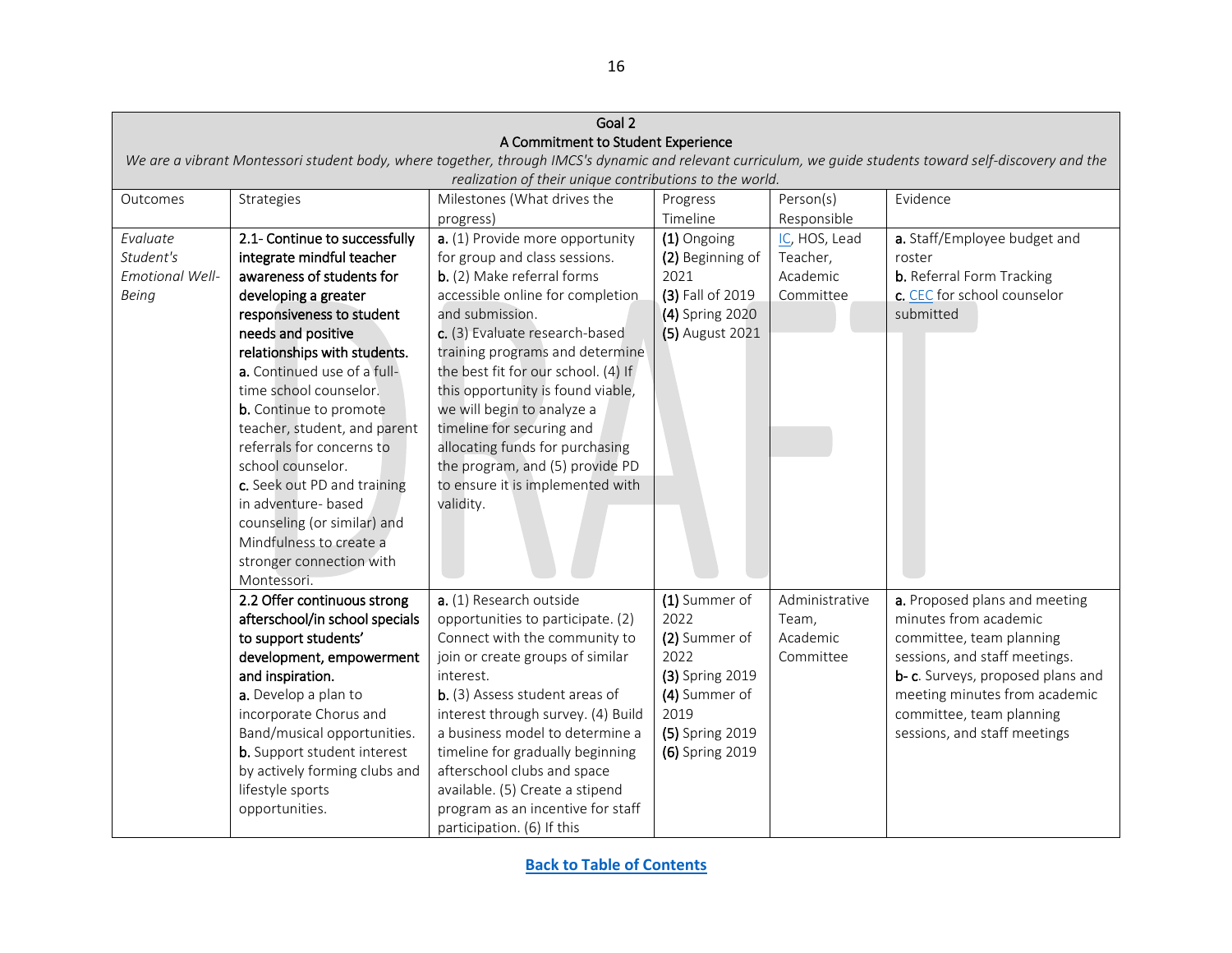|          | Goal 2                        |                                                         |                 |             |                                                                                                                                                           |  |  |
|----------|-------------------------------|---------------------------------------------------------|-----------------|-------------|-----------------------------------------------------------------------------------------------------------------------------------------------------------|--|--|
|          |                               | A Commitment to Student Experience                      |                 |             |                                                                                                                                                           |  |  |
|          |                               |                                                         |                 |             | We are a vibrant Montessori student body, where together, through IMCS's dynamic and relevant curriculum, we guide students toward self-discovery and the |  |  |
|          |                               | realization of their unique contributions to the world. |                 |             |                                                                                                                                                           |  |  |
| Outcomes | Strategies                    | Milestones (What drives the                             | Progress        | Person(s)   | Evidence                                                                                                                                                  |  |  |
|          |                               | progress)                                               | Timeline        | Responsible |                                                                                                                                                           |  |  |
|          | c. Implement public relations | opportunity is found viable, we                         | (7) Summer      |             | d- e. Surveys, proposed plans and                                                                                                                         |  |  |
|          | campaigns driven by the       | will begin to analyze a timeline                        | 2018 and        |             | meeting minutes from academic                                                                                                                             |  |  |
|          | works of students to          | for securing and allocating funds                       | ongoing         |             | committee, team planning                                                                                                                                  |  |  |
|          | promote our school and its    | for club material needs and staff                       | (8) Ongoing     |             | sessions, and staff meetings.                                                                                                                             |  |  |
|          | unique instruction.           | support.                                                | (9) Fall 2020   |             |                                                                                                                                                           |  |  |
|          | d. Study the need for foreign | c. (7) Determine a schedule for                         | (10) May 2020   |             |                                                                                                                                                           |  |  |
|          | languages.                    | consistent quarterly events at                          | $(11)$ May 2020 |             |                                                                                                                                                           |  |  |
|          | e. Further participate in     | the charter school to showcase                          | (12) Summer     |             |                                                                                                                                                           |  |  |
|          | "going out " into the         | student works (i.e. art show,                           | 2020            |             |                                                                                                                                                           |  |  |
|          | community                     | school museum night, Great                              | (13) Summer     |             |                                                                                                                                                           |  |  |
|          | f. Join in Model UN for       | Lesson Luau (8) Determine as a                          | 2020            |             |                                                                                                                                                           |  |  |
|          | Montessori schools            | school how to best promote.                             | $(14)$ May 2021 |             |                                                                                                                                                           |  |  |
|          |                               | d. (9) Assess school need to                            |                 |             |                                                                                                                                                           |  |  |
|          |                               | explore areas of interest in                            |                 |             |                                                                                                                                                           |  |  |
|          |                               | foreign languages for upper and                         |                 |             |                                                                                                                                                           |  |  |
|          |                               | middle school, via inquiry-based                        |                 |             |                                                                                                                                                           |  |  |
|          |                               | learning sessions. (10) Research                        |                 |             |                                                                                                                                                           |  |  |
|          |                               | programs available to support                           |                 |             |                                                                                                                                                           |  |  |
|          |                               | interest in foreign languages.                          |                 |             |                                                                                                                                                           |  |  |
|          |                               | (11) If this opportunity is found                       |                 |             |                                                                                                                                                           |  |  |
|          |                               | viable, we will begin to analyze a                      |                 |             |                                                                                                                                                           |  |  |
|          |                               | timeline for securing and                               |                 |             |                                                                                                                                                           |  |  |
|          |                               | allocating funds for material                           |                 |             |                                                                                                                                                           |  |  |
|          |                               | needs and staff support.                                |                 |             |                                                                                                                                                           |  |  |
|          |                               | e. (12) Create a master "going                          |                 |             |                                                                                                                                                           |  |  |
|          |                               | out list" for teachers and staff to                     |                 |             |                                                                                                                                                           |  |  |
|          |                               | share in generating ideas.                              |                 |             |                                                                                                                                                           |  |  |
|          |                               | f. (13) Determine the process for                       |                 |             |                                                                                                                                                           |  |  |
|          |                               | admittance and participation in                         |                 |             |                                                                                                                                                           |  |  |
|          |                               | the program. (14) If this                               |                 |             |                                                                                                                                                           |  |  |
|          |                               | opportunity is found viable, we                         |                 |             |                                                                                                                                                           |  |  |
|          |                               | will begin to analyze a timeline                        |                 |             |                                                                                                                                                           |  |  |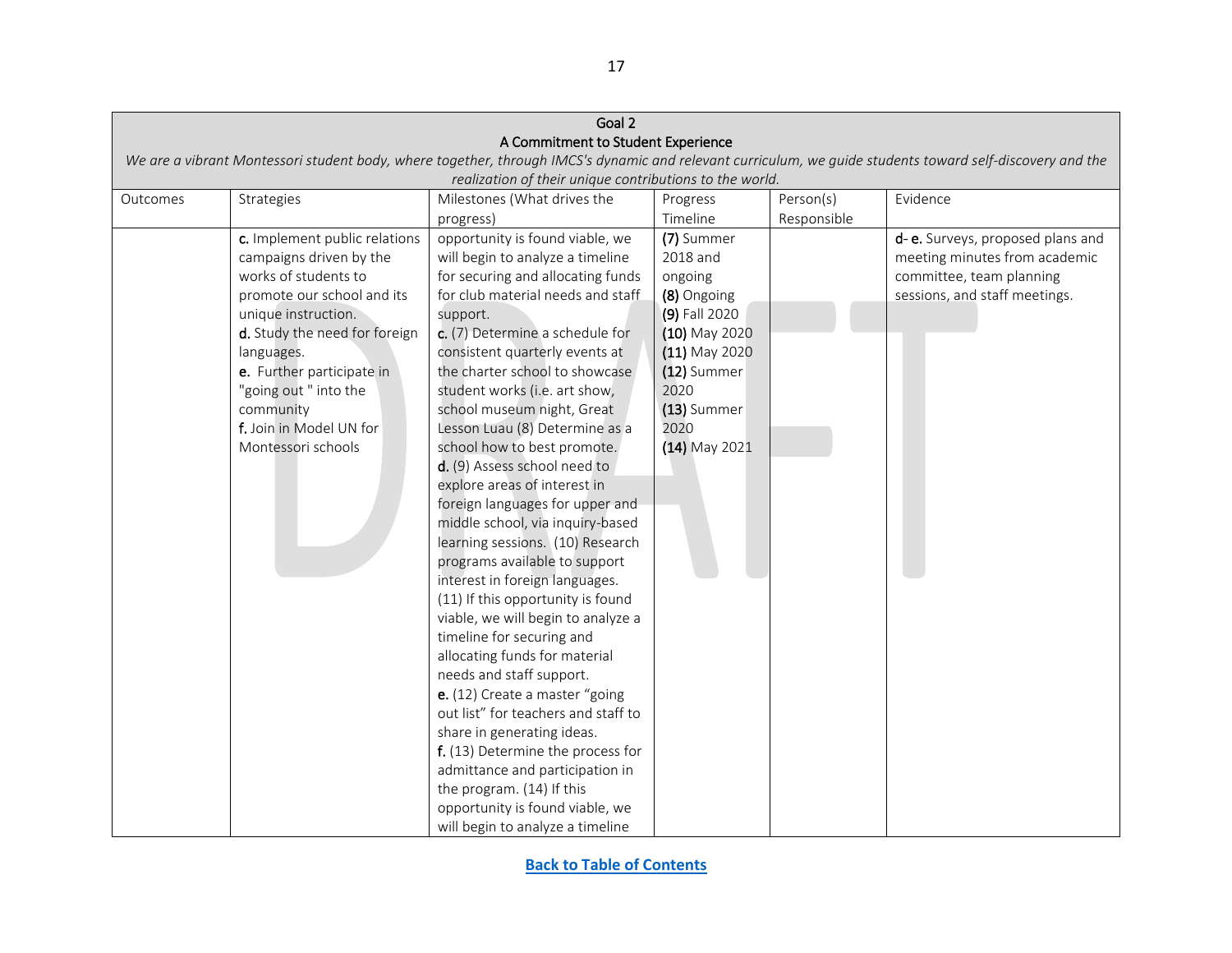|                            | Goal 2                                                   |                                                                                                                                                                                                                                                              |                                 |                |                                                                                                                                                           |  |  |  |
|----------------------------|----------------------------------------------------------|--------------------------------------------------------------------------------------------------------------------------------------------------------------------------------------------------------------------------------------------------------------|---------------------------------|----------------|-----------------------------------------------------------------------------------------------------------------------------------------------------------|--|--|--|
|                            | A Commitment to Student Experience                       |                                                                                                                                                                                                                                                              |                                 |                |                                                                                                                                                           |  |  |  |
|                            |                                                          |                                                                                                                                                                                                                                                              |                                 |                | We are a vibrant Montessori student body, where together, through IMCS's dynamic and relevant curriculum, we guide students toward self-discovery and the |  |  |  |
|                            |                                                          | realization of their unique contributions to the world.                                                                                                                                                                                                      |                                 |                |                                                                                                                                                           |  |  |  |
| Outcomes                   | Strategies                                               | Milestones (What drives the                                                                                                                                                                                                                                  | Progress                        | Person(s)      | Evidence                                                                                                                                                  |  |  |  |
|                            |                                                          | progress)                                                                                                                                                                                                                                                    | Timeline                        | Responsible    |                                                                                                                                                           |  |  |  |
|                            |                                                          | for securing and allocating funds<br>for material needs and staff<br>support. (15) Hire staff to<br>develop process for<br>implementation and attend all<br>PD sessions, (16) Place students<br>into the program and attain<br>parent volunteers to support. | (15) July 2021<br>(16) Aug 2021 |                | f-g. Proposed plans and meeting<br>minutes from academic<br>committee, team planning<br>sessions, and staff meetings                                      |  |  |  |
|                            | 2.3- Support students further                            | a. (1) If this opportunity is found                                                                                                                                                                                                                          | $(1)$ May 2020                  | Administrative | a. Staffing needs reflected in                                                                                                                            |  |  |  |
|                            | in areas of interest and                                 | viable, we will begin to analyze a                                                                                                                                                                                                                           | (2) Summer<br>2020              | Team,          | budget                                                                                                                                                    |  |  |  |
| academic need by providing |                                                          | timeline for securing and                                                                                                                                                                                                                                    |                                 | Academic       | b. Staff list and budget allocation                                                                                                                       |  |  |  |
|                            | appropriate staff support.<br>a. Determine if there is a | allocating funds for additional TA<br>staff support. (2) Interview and                                                                                                                                                                                       | $(3)$ 2018-2021<br>(4) May 2020 | Committee      | planned<br>c. Proposed plans and meeting                                                                                                                  |  |  |  |
|                            | need for a middle school                                 | hire staff support middle school                                                                                                                                                                                                                             | (5) Ongoing                     |                | minutes                                                                                                                                                   |  |  |  |
|                            | teaching assistant in each                               | as needed.                                                                                                                                                                                                                                                   | $(6)$ 2018-2021                 |                |                                                                                                                                                           |  |  |  |
|                            | classroom.                                               | b. (3) Develop a sample schedule                                                                                                                                                                                                                             | (7) Summer                      |                |                                                                                                                                                           |  |  |  |
|                            | b. Explore how to use our                                | showing the use and need of                                                                                                                                                                                                                                  | 2021                            |                |                                                                                                                                                           |  |  |  |
|                            | current non-fulltime                                     | additional hours for specialist                                                                                                                                                                                                                              |                                 |                |                                                                                                                                                           |  |  |  |
|                            | employees as academic                                    | teachers in additional academic                                                                                                                                                                                                                              |                                 |                |                                                                                                                                                           |  |  |  |
|                            | resources.                                               | areas. (4) If this opportunity is                                                                                                                                                                                                                            |                                 |                |                                                                                                                                                           |  |  |  |
|                            | c. Determine the need for                                | found viable, we will begin to                                                                                                                                                                                                                               |                                 |                |                                                                                                                                                           |  |  |  |
|                            | an Interventionist- a reading                            | analyze a timeline for securing                                                                                                                                                                                                                              |                                 |                |                                                                                                                                                           |  |  |  |
|                            | specialist and a math                                    | and allocating funds for                                                                                                                                                                                                                                     |                                 |                |                                                                                                                                                           |  |  |  |
|                            | specialist.                                              | additional time needed to                                                                                                                                                                                                                                    |                                 |                |                                                                                                                                                           |  |  |  |
|                            |                                                          | support. (5) Consider using our                                                                                                                                                                                                                              |                                 |                |                                                                                                                                                           |  |  |  |
|                            |                                                          | talented staff academically in                                                                                                                                                                                                                               |                                 |                |                                                                                                                                                           |  |  |  |
|                            |                                                          | sample developed schedule.                                                                                                                                                                                                                                   |                                 |                |                                                                                                                                                           |  |  |  |
|                            |                                                          | c. (6) Track data for the                                                                                                                                                                                                                                    |                                 |                |                                                                                                                                                           |  |  |  |
|                            |                                                          | percentage of students who are                                                                                                                                                                                                                               |                                 |                |                                                                                                                                                           |  |  |  |
|                            |                                                          | Tier 3 school-wide for two years.                                                                                                                                                                                                                            |                                 |                |                                                                                                                                                           |  |  |  |
|                            |                                                          | (7) If data shows a consistent                                                                                                                                                                                                                               |                                 |                |                                                                                                                                                           |  |  |  |
|                            |                                                          | need, calculate the number of                                                                                                                                                                                                                                |                                 |                |                                                                                                                                                           |  |  |  |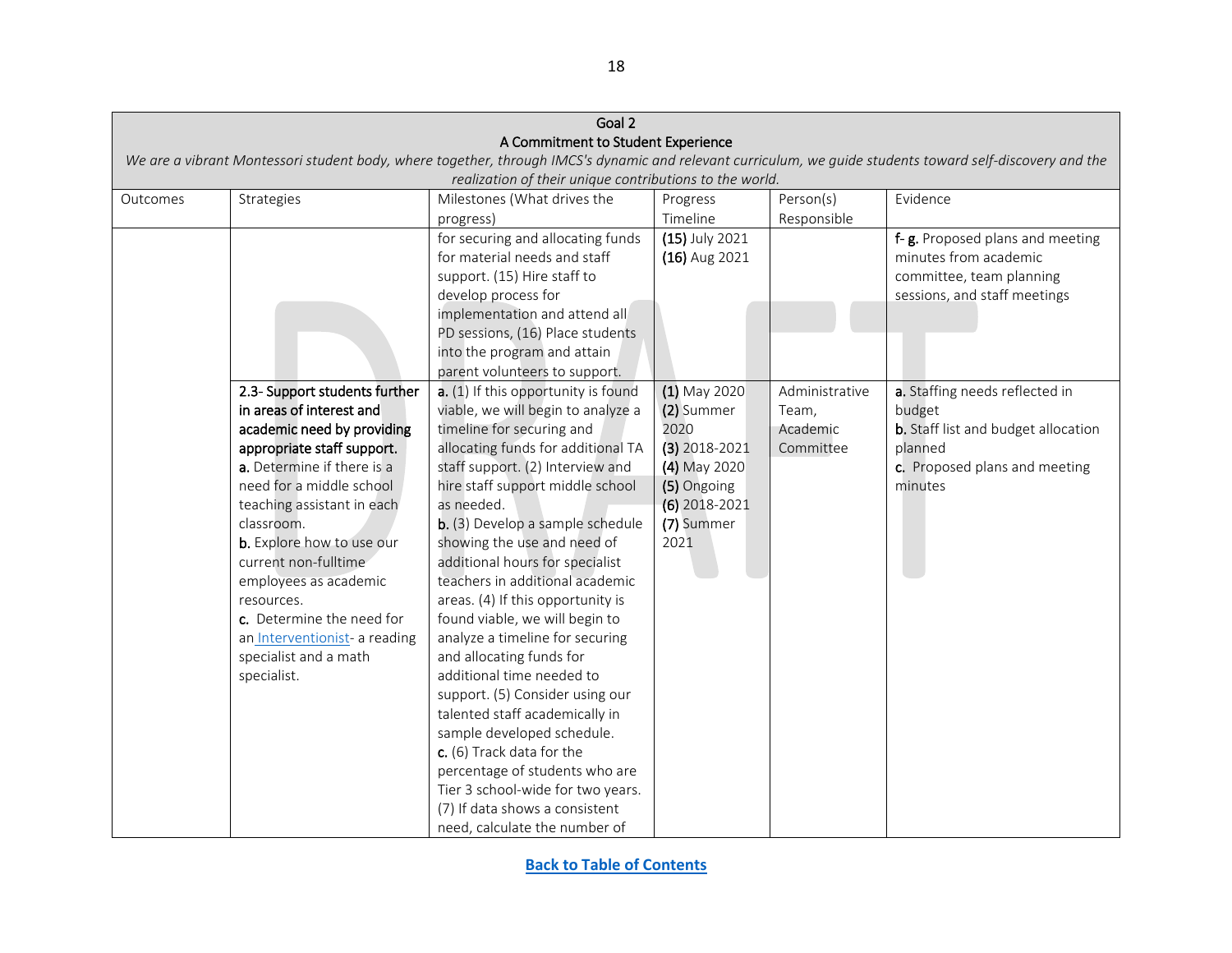<span id="page-18-0"></span>

| Goal 2     |                                                                                                                                                           |                                                         |                 |                   |                                            |  |  |  |
|------------|-----------------------------------------------------------------------------------------------------------------------------------------------------------|---------------------------------------------------------|-----------------|-------------------|--------------------------------------------|--|--|--|
|            |                                                                                                                                                           | A Commitment to Student Experience                      |                 |                   |                                            |  |  |  |
|            | We are a vibrant Montessori student body, where together, through IMCS's dynamic and relevant curriculum, we guide students toward self-discovery and the |                                                         |                 |                   |                                            |  |  |  |
|            |                                                                                                                                                           | realization of their unique contributions to the world. |                 |                   |                                            |  |  |  |
| Outcomes   | Strategies                                                                                                                                                | Milestones (What drives the                             | Progress        | Person(s)         | Evidence                                   |  |  |  |
|            |                                                                                                                                                           | progress)                                               | Timeline        | Responsible       |                                            |  |  |  |
|            | $\overline{d}$ . Hire an office assistant for                                                                                                             | hours required for intervention                         | (8) May 2022    |                   | d. Staff list and budget allocation        |  |  |  |
|            | basic front office duties                                                                                                                                 | and develop a job description.                          | (9) Summer      |                   | planned                                    |  |  |  |
|            | (phones, door, wellness                                                                                                                                   | (8) If this opportunity is found                        | 2022            |                   |                                            |  |  |  |
|            | checks, filing etc).                                                                                                                                      | viable, we will begin to analyze a                      | $(10)$ Summer   |                   |                                            |  |  |  |
|            |                                                                                                                                                           | timeline for securing and                               | 2018            |                   |                                            |  |  |  |
|            |                                                                                                                                                           | allocating funds for additional                         | $(11)$ Spring   |                   |                                            |  |  |  |
|            |                                                                                                                                                           | time needed for support. (9)                            | 2018            |                   |                                            |  |  |  |
|            |                                                                                                                                                           | Interview and hire needed staff.                        | (12) Summer     |                   |                                            |  |  |  |
|            |                                                                                                                                                           | d. (10) Acquire appropriate                             | 2018            |                   |                                            |  |  |  |
|            |                                                                                                                                                           | space for additional front office                       |                 |                   |                                            |  |  |  |
|            |                                                                                                                                                           | support. (11) If this opportunity                       |                 |                   |                                            |  |  |  |
|            |                                                                                                                                                           | is found viable, we will begin to                       |                 |                   |                                            |  |  |  |
|            |                                                                                                                                                           | analyze a timeline for securing                         |                 |                   |                                            |  |  |  |
|            |                                                                                                                                                           | and allocating funds for                                |                 |                   |                                            |  |  |  |
|            |                                                                                                                                                           | additional support. (12)                                |                 |                   |                                            |  |  |  |
|            |                                                                                                                                                           | Interview, hire, and train needed                       |                 |                   |                                            |  |  |  |
|            |                                                                                                                                                           | staff.                                                  |                 |                   |                                            |  |  |  |
| Improved   | 2.4- Conduct a 2-year study                                                                                                                               | a. (1) If this opportunity is found                     | $(1)$ 2018-2019 | Administrative    | a. Staff list and budget allocation        |  |  |  |
| Technology | to ensure infrastructure for                                                                                                                              | viable, we will begin to analyze a                      | $(2)$ 2018-2019 | Team, Current     | planned.                                   |  |  |  |
|            | technology is in place and in                                                                                                                             | timeline for securing and                               | $(3)$ 2019-2020 | <b>IT Support</b> | <b>b-e.</b> Record of chosen individual IT |  |  |  |
|            | excellent working order for                                                                                                                               | allocating funds for additional IT                      | $(4)$ 2018-2019 | Team              | consultation.                              |  |  |  |
|            | current and future.                                                                                                                                       | staff support. (2) Develop a                            | $(5)$ 2019-2020 |                   |                                            |  |  |  |
|            | a. Hire highly qualified IT                                                                                                                               | timeline of long-term technology                        |                 |                   |                                            |  |  |  |
|            | professionals, to spearhead                                                                                                                               | plans to determine a suitable job                       |                 |                   |                                            |  |  |  |
|            | organization of tools and                                                                                                                                 | description. (3) Hire and train                         |                 |                   |                                            |  |  |  |
|            | procedures in place to                                                                                                                                    | candidate.                                              |                 |                   |                                            |  |  |  |
|            | provide                                                                                                                                                   | $b, c, d, e.$ (4) Troubleshoot                          |                 |                   |                                            |  |  |  |
|            | accountably/needs for                                                                                                                                     | current network and equipment                           |                 |                   |                                            |  |  |  |
|            | technology (IT Instructor).                                                                                                                               | concerns and brainstorm                                 |                 |                   |                                            |  |  |  |
|            | <b>b.</b> Assure internet and                                                                                                                             | solutions. (5) If this opportunity                      |                 |                   |                                            |  |  |  |
|            | Intranet reliability.                                                                                                                                     | is found viable, we will begin to                       |                 |                   |                                            |  |  |  |
|            | c. Network Security                                                                                                                                       | analyze a timeline for securing                         |                 |                   |                                            |  |  |  |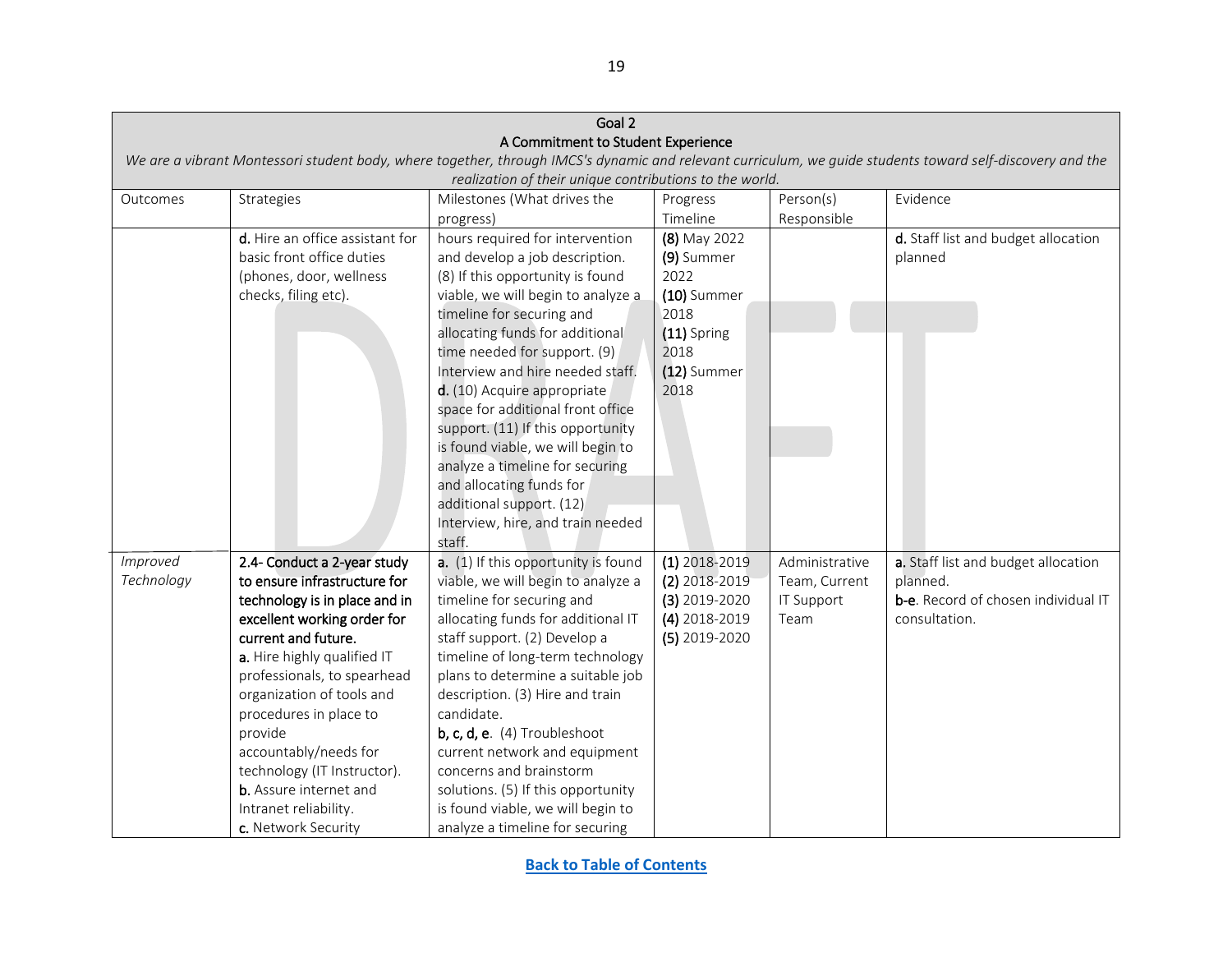| Goal 2   |                                                                                                                                                                                                                                                                                                                                                                                                                                                                                                                                                                                                                                                                             |                                                                                                                                                                                                                                                                                                             |                                                |                   |                                                                                                                                                              |  |  |  |
|----------|-----------------------------------------------------------------------------------------------------------------------------------------------------------------------------------------------------------------------------------------------------------------------------------------------------------------------------------------------------------------------------------------------------------------------------------------------------------------------------------------------------------------------------------------------------------------------------------------------------------------------------------------------------------------------------|-------------------------------------------------------------------------------------------------------------------------------------------------------------------------------------------------------------------------------------------------------------------------------------------------------------|------------------------------------------------|-------------------|--------------------------------------------------------------------------------------------------------------------------------------------------------------|--|--|--|
|          |                                                                                                                                                                                                                                                                                                                                                                                                                                                                                                                                                                                                                                                                             | A Commitment to Student Experience                                                                                                                                                                                                                                                                          |                                                |                   |                                                                                                                                                              |  |  |  |
|          | We are a vibrant Montessori student body, where together, through IMCS's dynamic and relevant curriculum, we guide students toward self-discovery and the                                                                                                                                                                                                                                                                                                                                                                                                                                                                                                                   |                                                                                                                                                                                                                                                                                                             |                                                |                   |                                                                                                                                                              |  |  |  |
|          |                                                                                                                                                                                                                                                                                                                                                                                                                                                                                                                                                                                                                                                                             | realization of their unique contributions to the world.                                                                                                                                                                                                                                                     |                                                |                   |                                                                                                                                                              |  |  |  |
| Outcomes | Strategies                                                                                                                                                                                                                                                                                                                                                                                                                                                                                                                                                                                                                                                                  | Milestones (What drives the                                                                                                                                                                                                                                                                                 | Progress                                       | Person(s)         | Evidence                                                                                                                                                     |  |  |  |
|          |                                                                                                                                                                                                                                                                                                                                                                                                                                                                                                                                                                                                                                                                             | progress)                                                                                                                                                                                                                                                                                                   | Timeline                                       | Responsible       |                                                                                                                                                              |  |  |  |
|          | d. Technology/Internet<br>Safety<br>e. Acquire working<br>equipment at appropriate<br>and cost-effective levels.<br>f. Increase awareness of<br>status of existing funding<br>opportunities and<br>determine best strategies<br>for acquiring technology.<br>g. Highest infrastructure<br>utilization with minimal on-<br>site/local<br>physical footprint.<br>h. Integrate more<br>technology into lessons and<br>student projects by<br>allocating space and money<br>to create a state of the art<br>technology lab, equipped<br>with resources found<br>educationally relevant<br>through annual review of<br>needs and current research<br>studies (i.e. 30 new iPads, | and allocating funds to support<br>technology improvements.<br>f. (6) Charge the grant<br>committee to seek out<br>opportunities.<br>g. (7) Begin the planning process<br>by 2018-19 with full<br>implementation 2020.<br>h. (8) Begin the planning process<br>by 2018-19 with full<br>implementation 2020. | $(6)$ 2018-2019<br>(7) 2019-2019<br>$(8)$ 2020 |                   | f. Grant Committee records and<br>Development of IT Committee<br>g. IT Consultation records<br>h. Introduction of a plan to<br>execute goal, PD for teachers |  |  |  |
|          | document cameras,                                                                                                                                                                                                                                                                                                                                                                                                                                                                                                                                                                                                                                                           |                                                                                                                                                                                                                                                                                                             |                                                |                   |                                                                                                                                                              |  |  |  |
|          | keyboarding materials).<br>2.5 Provide technology                                                                                                                                                                                                                                                                                                                                                                                                                                                                                                                                                                                                                           | a. (1) Require teachers to include                                                                                                                                                                                                                                                                          | (1) August 2019                                | Administrative    | a. CEC certificates and PD plans                                                                                                                             |  |  |  |
|          |                                                                                                                                                                                                                                                                                                                                                                                                                                                                                                                                                                                                                                                                             |                                                                                                                                                                                                                                                                                                             |                                                |                   |                                                                                                                                                              |  |  |  |
|          | related PD that prepares staff                                                                                                                                                                                                                                                                                                                                                                                                                                                                                                                                                                                                                                              | at minimum 1 technology PD                                                                                                                                                                                                                                                                                  |                                                | Team, Current     |                                                                                                                                                              |  |  |  |
|          | to effectively use all available                                                                                                                                                                                                                                                                                                                                                                                                                                                                                                                                                                                                                                            | course in their PLP.                                                                                                                                                                                                                                                                                        |                                                | <b>IT Support</b> |                                                                                                                                                              |  |  |  |
|          | tools for teaching and teach                                                                                                                                                                                                                                                                                                                                                                                                                                                                                                                                                                                                                                                |                                                                                                                                                                                                                                                                                                             |                                                | Team              |                                                                                                                                                              |  |  |  |
|          | students to use these tools.                                                                                                                                                                                                                                                                                                                                                                                                                                                                                                                                                                                                                                                |                                                                                                                                                                                                                                                                                                             |                                                |                   |                                                                                                                                                              |  |  |  |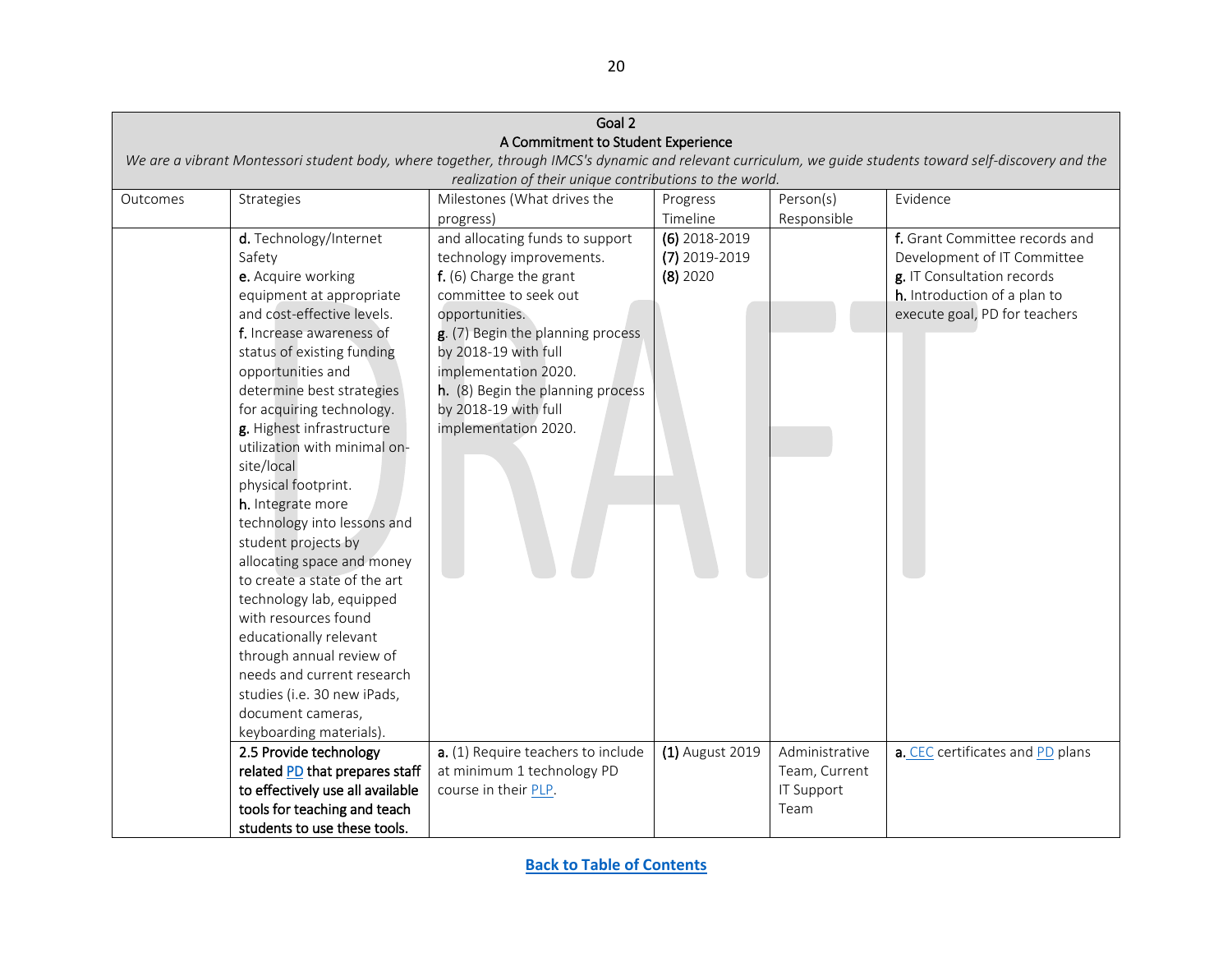<span id="page-20-0"></span>

|                                                                                                                                                           | Goal 2                         |                                                                                        |                |                |                                           |  |  |  |
|-----------------------------------------------------------------------------------------------------------------------------------------------------------|--------------------------------|----------------------------------------------------------------------------------------|----------------|----------------|-------------------------------------------|--|--|--|
| A Commitment to Student Experience                                                                                                                        |                                |                                                                                        |                |                |                                           |  |  |  |
| We are a vibrant Montessori student body, where together, through IMCS's dynamic and relevant curriculum, we guide students toward self-discovery and the |                                |                                                                                        |                |                |                                           |  |  |  |
|                                                                                                                                                           |                                | realization of their unique contributions to the world.<br>Milestones (What drives the |                | Person(s)      |                                           |  |  |  |
| Outcomes                                                                                                                                                  | Evidence                       |                                                                                        |                |                |                                           |  |  |  |
|                                                                                                                                                           |                                | progress)                                                                              | Timeline       | Responsible    |                                           |  |  |  |
|                                                                                                                                                           | a. Office Tools, Google        |                                                                                        |                |                |                                           |  |  |  |
|                                                                                                                                                           | Apps, Email, Typing Tools      |                                                                                        |                |                |                                           |  |  |  |
| Service Learning                                                                                                                                          | 2.6 Develop a spirit of open-  | a. (1) Provide PD for staff on                                                         | $(1)$ Aug 2021 | Administrative | a. School lists of going-out and          |  |  |  |
| and Culture                                                                                                                                               | mindedness, lifelong           | service learning. (2) Adopt a                                                          | $(2)$ Jan 2022 | Team,          | Outreach calendar                         |  |  |  |
| <b>Building</b>                                                                                                                                           | learning, discovery, and self- | service learning curriculum that                                                       | (3) May 2022   | Outreach Team  | <b>b.</b> Submission of classroom service |  |  |  |
|                                                                                                                                                           | reliance.                      | best fits our school and                                                               | (4) May 2022   |                | projects in teacher records               |  |  |  |
|                                                                                                                                                           | a. Practical life that extends | implement. (3) If this                                                                 | (5) Aug 2018   |                | c. Log submission and Progress            |  |  |  |
|                                                                                                                                                           | beyond the classroom with      | opportunity is found viable, we                                                        | (6) Aug 2019   |                | Reports                                   |  |  |  |
|                                                                                                                                                           | student planned and            | will begin to analyze a timeline                                                       |                |                |                                           |  |  |  |
|                                                                                                                                                           | initiated service              | for securing and allocating funds.                                                     |                |                |                                           |  |  |  |
|                                                                                                                                                           | opportunities.                 | b. (4) Create a form that allows                                                       |                |                |                                           |  |  |  |
|                                                                                                                                                           | <b>b.</b> Requirement of one   | for each class to brainstorm                                                           |                |                |                                           |  |  |  |
|                                                                                                                                                           | project per year for each      | ideas and submit service plans.                                                        |                |                |                                           |  |  |  |
|                                                                                                                                                           | classroom to create a          | c. (5) Require all middle school                                                       |                |                |                                           |  |  |  |
|                                                                                                                                                           | culture of students            | students to log 20 hours each of                                                       |                |                |                                           |  |  |  |
|                                                                                                                                                           | motivated by the               | service learning and present a                                                         |                |                |                                           |  |  |  |
|                                                                                                                                                           | commitment to "leave a         | capstone project. summarizing                                                          |                |                |                                           |  |  |  |
|                                                                                                                                                           | legacy."                       | their work. (6) Add service hours                                                      |                |                |                                           |  |  |  |
|                                                                                                                                                           | c. Middle school will log      | to middle school progress                                                              |                |                |                                           |  |  |  |
|                                                                                                                                                           | 2,000 hours of service         | reports.                                                                               |                |                |                                           |  |  |  |
|                                                                                                                                                           | learning collectively.         |                                                                                        |                |                |                                           |  |  |  |
|                                                                                                                                                           | 2.7 Connect with our Alumni    | a. (1) Create an alumni                                                                | (1) April 2018 | Administrative | a. Schedule and calendar                  |  |  |  |
|                                                                                                                                                           | in a coordinated way to        | committee. (2) Develop yearly                                                          | (2) Sept 2018  | Team,          |                                           |  |  |  |
|                                                                                                                                                           | increase involvement and       | events such as an alumni dinner                                                        | (3) ongoing    | Outreach Team  |                                           |  |  |  |
|                                                                                                                                                           | contribution.                  | to occur regularly. (3) Spread                                                         |                |                |                                           |  |  |  |
|                                                                                                                                                           | a. Develop Alumni program      | awareness of the alumni                                                                |                |                |                                           |  |  |  |
|                                                                                                                                                           | - 'high school talks';         | program through staff and                                                              |                |                |                                           |  |  |  |
|                                                                                                                                                           | Nostalgia Program              | students.                                                                              |                |                |                                           |  |  |  |
|                                                                                                                                                           |                                |                                                                                        |                |                |                                           |  |  |  |
|                                                                                                                                                           |                                |                                                                                        |                |                |                                           |  |  |  |
|                                                                                                                                                           |                                |                                                                                        |                |                |                                           |  |  |  |
|                                                                                                                                                           |                                |                                                                                        |                |                |                                           |  |  |  |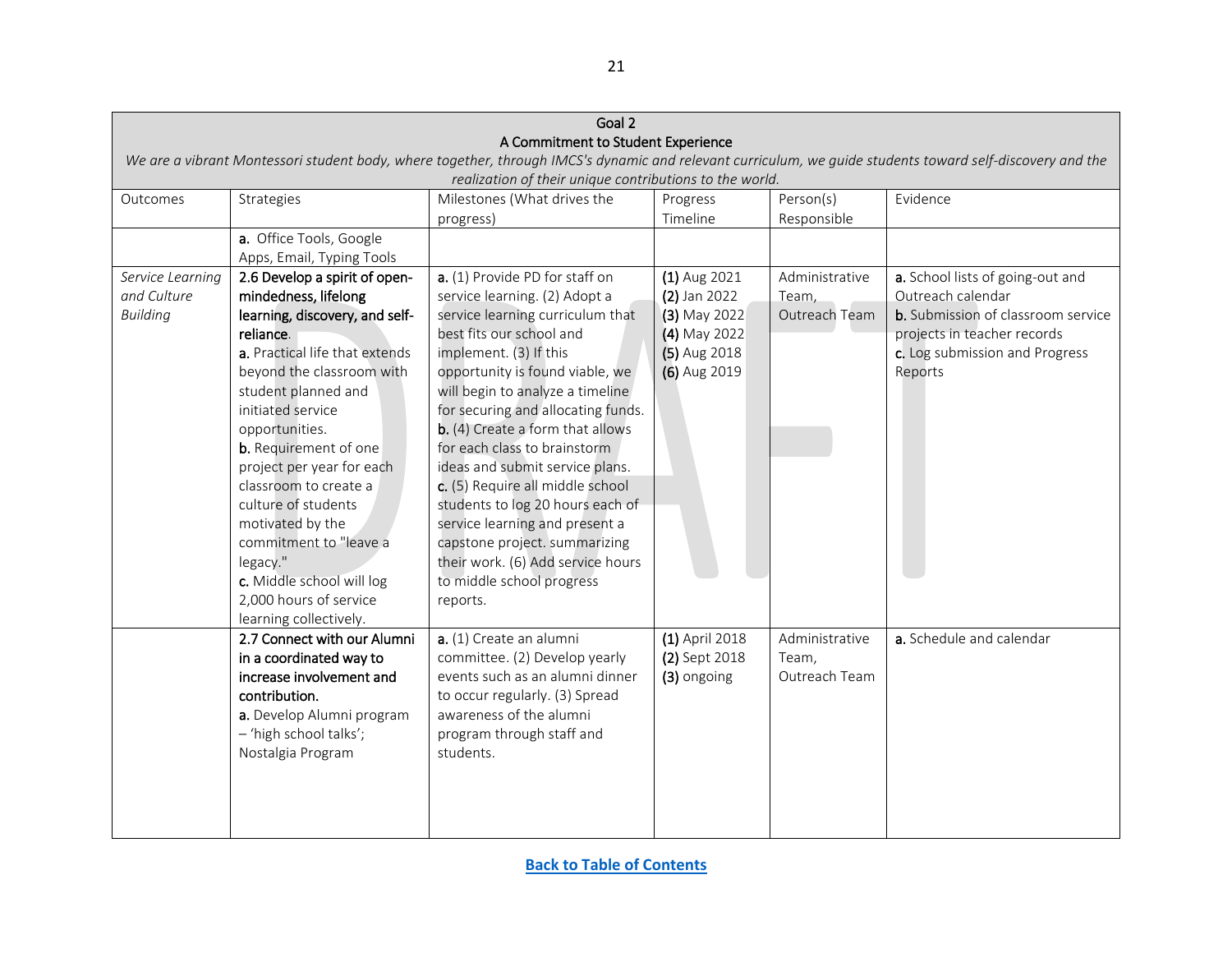| Goal 2   |                                     |                                                         |                |             |                                                                                                                                                           |  |
|----------|-------------------------------------|---------------------------------------------------------|----------------|-------------|-----------------------------------------------------------------------------------------------------------------------------------------------------------|--|
|          |                                     | A Commitment to Student Experience                      |                |             |                                                                                                                                                           |  |
|          |                                     |                                                         |                |             | We are a vibrant Montessori student body, where together, through IMCS's dynamic and relevant curriculum, we guide students toward self-discovery and the |  |
|          |                                     | realization of their unique contributions to the world. |                |             |                                                                                                                                                           |  |
| Outcomes | Strategies                          | Milestones (What drives the                             | Progress       | Person(s)   | Evidence                                                                                                                                                  |  |
|          |                                     | progress)                                               | Timeline       | Responsible |                                                                                                                                                           |  |
|          | <b>b</b> . Create an alumni wall or | <b>b.</b> (4) Determine the appropriate                 | (4) Sept 2018  |             | <b>b.</b> Completion of wall                                                                                                                              |  |
|          | area to showcase our                | space in the building for suitable                      | $(5)$ Jan 2018 |             | c. Academic Committee meeting                                                                                                                             |  |
|          | students.                           | and visible presentation. (5)                           | (6) June 2018  |             | minutes                                                                                                                                                   |  |
|          | c. Explore options for the          | Advise and mentor the student                           | (7) ongoing    |             |                                                                                                                                                           |  |
|          | ability to facilitate a high        | body to create the alumni wall.                         |                |             |                                                                                                                                                           |  |
|          | school program and conduct          | (6) If this opportunity is found                        |                |             |                                                                                                                                                           |  |
|          | a feasibility study.                | viable, we will begin to analyze a                      |                |             |                                                                                                                                                           |  |
|          |                                     | timeline for securing and                               |                |             |                                                                                                                                                           |  |
|          |                                     | allocating funds to create the                          |                |             |                                                                                                                                                           |  |
|          |                                     | wall.                                                   |                |             |                                                                                                                                                           |  |
|          |                                     | c. (7) The administration will                          |                |             |                                                                                                                                                           |  |
|          |                                     | continue to explore what options                        |                |             |                                                                                                                                                           |  |
|          |                                     | may be available for high school.                       |                |             |                                                                                                                                                           |  |
|          |                                     |                                                         |                |             |                                                                                                                                                           |  |

22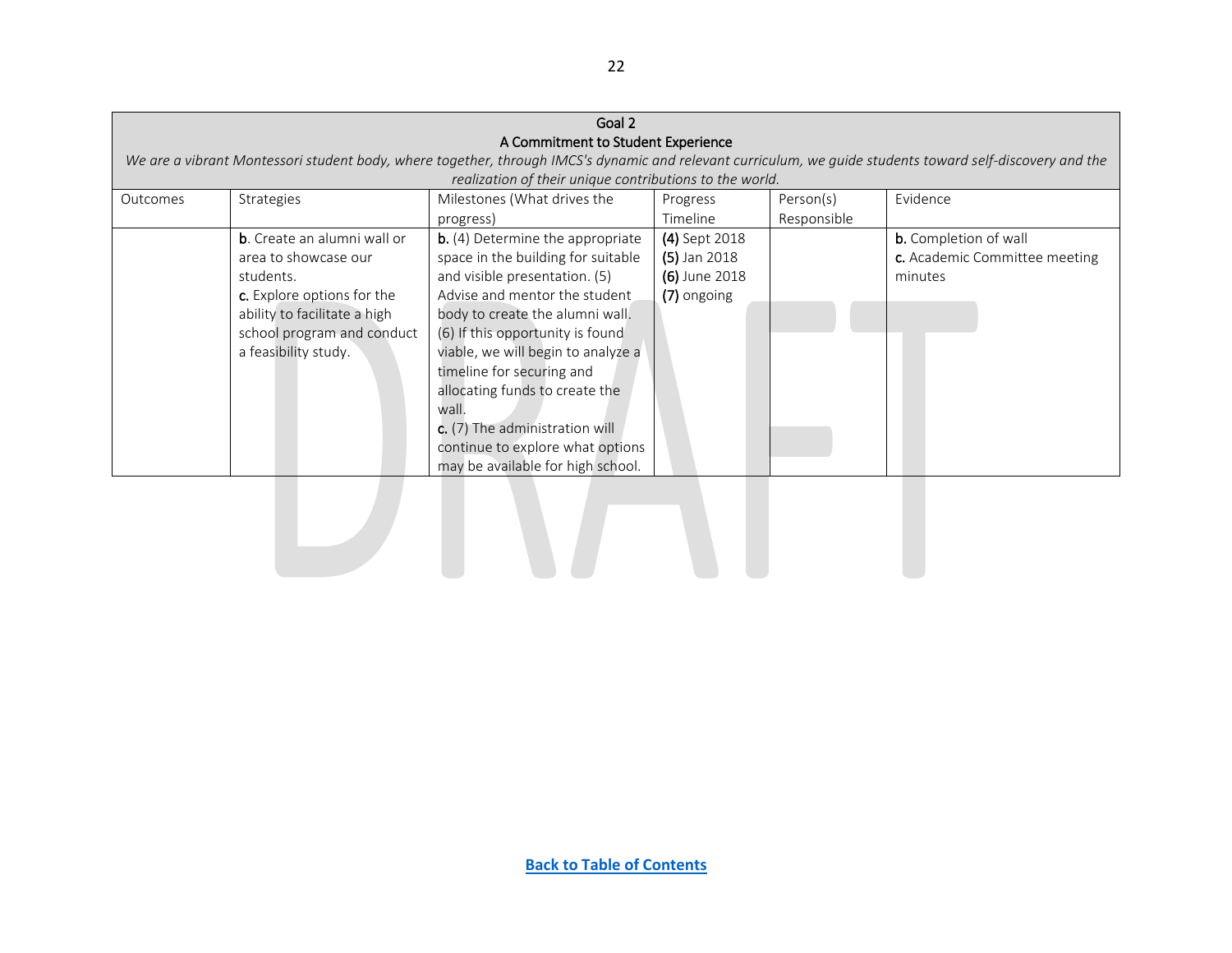<span id="page-22-0"></span>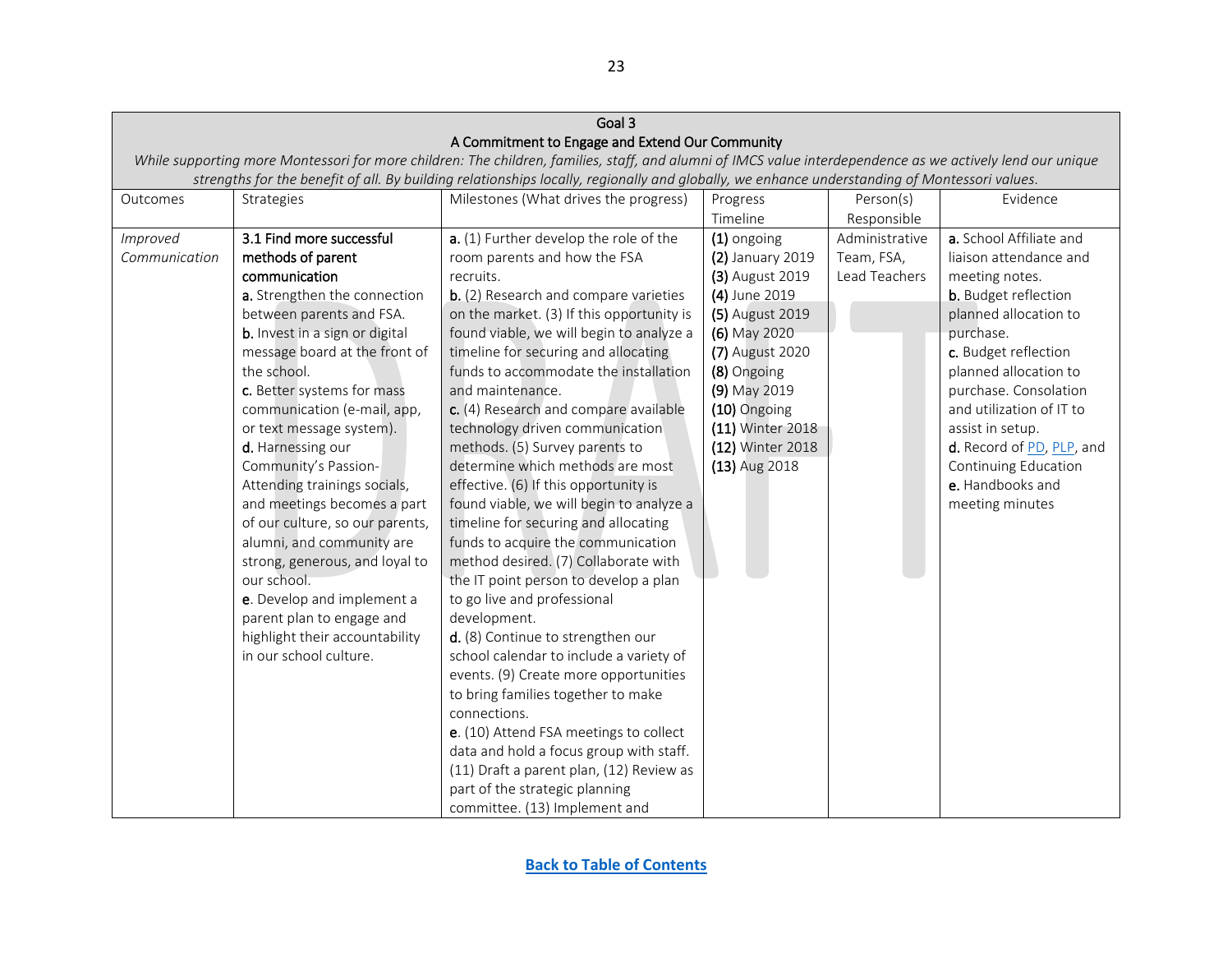<span id="page-23-0"></span>

| Goal 3      |                                 |                                                                                                                                                            |                  |                |                              |  |
|-------------|---------------------------------|------------------------------------------------------------------------------------------------------------------------------------------------------------|------------------|----------------|------------------------------|--|
|             |                                 | A Commitment to Engage and Extend Our Community                                                                                                            |                  |                |                              |  |
|             |                                 | While supporting more Montessori for more children: The children, families, staff, and alumni of IMCS value interdependence as we actively lend our unique |                  |                |                              |  |
|             |                                 | strengths for the benefit of all. By building relationships locally, regionally and globally, we enhance understanding of Montessori values.               |                  |                |                              |  |
| Outcomes    | <b>Strategies</b>               | Milestones (What drives the progress)                                                                                                                      | Progress         | Person(s)      | Evidence                     |  |
|             |                                 |                                                                                                                                                            | Timeline         | Responsible    |                              |  |
|             |                                 | introduced as part of the parent                                                                                                                           |                  |                |                              |  |
|             |                                 | handbook and school handbook.                                                                                                                              |                  |                |                              |  |
|             | 3.2 Improved marketing to       | a. (1) Continue to produce high quality                                                                                                                    | (1) Ongoing      | <b>BOD</b>     | a. Monthly posting of        |  |
|             | attract, retain, and inform     | information and communication in the                                                                                                                       | (2) Ongoing      | Marketing      | newsletter and tracking in   |  |
|             | parents.                        | newsletters, while exploring the need                                                                                                                      | (3) Jan 2018-Jan | Committee,     | MailChimp.                   |  |
|             | a. Academic newsletters.        | most effective method of                                                                                                                                   | 2021             | Administrative | <b>b.</b> Communication Team |  |
|             | <b>b.</b> Digital Communication | dissemination. (2) Encourage teachers                                                                                                                      | (4) Jan 2021     | Team, Lead     | description, process of      |  |
|             | using video and written         | to strive to reflect this communication                                                                                                                    | (5) May 2021     | Teacher, IC    | selection, and yearly tasks  |  |
|             | sources.                        | in their newsletters.                                                                                                                                      | (6) Ongoing      |                | written                      |  |
|             |                                 | b. (3) Create a media team of students                                                                                                                     |                  |                |                              |  |
|             |                                 | and teachers to introduce in phases                                                                                                                        |                  |                |                              |  |
|             |                                 | needed responsibilities and tasks. (4)                                                                                                                     |                  |                |                              |  |
|             |                                 | Determine what information is best                                                                                                                         |                  |                |                              |  |
|             |                                 | communicated using this method. (5)                                                                                                                        |                  |                |                              |  |
|             |                                 | Collaborate with the IT professional to                                                                                                                    |                  |                |                              |  |
|             |                                 | determine implementation. (6) Allow                                                                                                                        |                  |                |                              |  |
|             |                                 | the media team to maintain this                                                                                                                            |                  |                |                              |  |
|             |                                 | method of communication.                                                                                                                                   |                  |                |                              |  |
| Broaden Our | 3.3 Develop closer links with   | a. (1) Further develop the process of                                                                                                                      | (1) Ongoing      | Administrative | a-b. List of connections in  |  |
| Community   | local businesses such as local  | integrating apprenticeships in new                                                                                                                         | (2) Ongoing      | Team, Lead     | the community and            |  |
|             | bakeries or stores for "going   | areas of the school and student skill.                                                                                                                     |                  | Teacher, IC    | program design written.      |  |
|             | outs"                           | b. (2) Continue to drive "going outs"                                                                                                                      |                  |                |                              |  |
|             | a. Acquire school-based         | using student interest and cultural,                                                                                                                       |                  |                |                              |  |
|             | apprenticeships.                | real-world curiosity.                                                                                                                                      |                  |                |                              |  |
|             | b. Offer opportunities for 8th  |                                                                                                                                                            |                  |                |                              |  |
|             | year students to visit various  |                                                                                                                                                            |                  |                |                              |  |
|             | work places in the              |                                                                                                                                                            |                  |                |                              |  |
|             | community.                      |                                                                                                                                                            |                  |                |                              |  |
|             |                                 |                                                                                                                                                            |                  |                |                              |  |
|             |                                 |                                                                                                                                                            |                  |                |                              |  |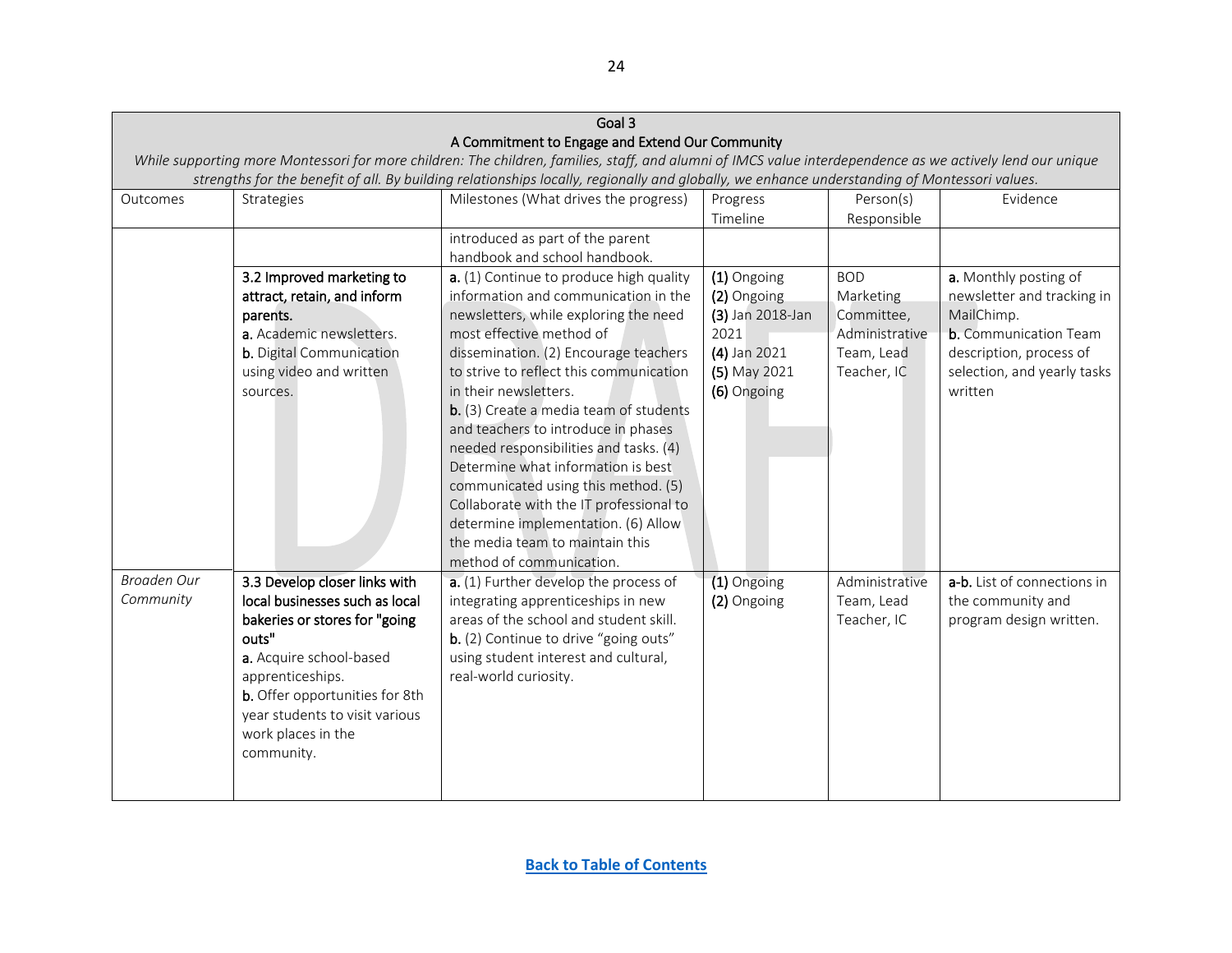| Goal 3                                                                                                                                                     |                                                                                                                                              |                                                 |                  |                |                                  |  |  |  |
|------------------------------------------------------------------------------------------------------------------------------------------------------------|----------------------------------------------------------------------------------------------------------------------------------------------|-------------------------------------------------|------------------|----------------|----------------------------------|--|--|--|
|                                                                                                                                                            |                                                                                                                                              | A Commitment to Engage and Extend Our Community |                  |                |                                  |  |  |  |
| While supporting more Montessori for more children: The children, families, staff, and alumni of IMCS value interdependence as we actively lend our unique |                                                                                                                                              |                                                 |                  |                |                                  |  |  |  |
|                                                                                                                                                            | strengths for the benefit of all. By building relationships locally, regionally and globally, we enhance understanding of Montessori values. |                                                 |                  |                |                                  |  |  |  |
| Outcomes                                                                                                                                                   | Strategies                                                                                                                                   | Milestones (What drives the progress)           | Progress         | Person(s)      | Evidence                         |  |  |  |
|                                                                                                                                                            |                                                                                                                                              |                                                 | Timeline         | Responsible    |                                  |  |  |  |
|                                                                                                                                                            | 3.4 Build on connections with                                                                                                                | a. (1) Create the volunteer role and            | (1) summer 2018  | Administrative | a. FSA Meeting Minutes           |  |  |  |
|                                                                                                                                                            | existing community                                                                                                                           | description. (2) Appoint the individual         | (2) August 2018  | Team, Lead     | to indicate process of           |  |  |  |
|                                                                                                                                                            | workplaces and organizations                                                                                                                 | selected.                                       | (3) October 2018 | Teacher, IC    | selection and job role           |  |  |  |
|                                                                                                                                                            | for "going outs"                                                                                                                             | b. (3) Research service learning                | (4) July 2018    |                | <b>b.</b> List of connections in |  |  |  |
|                                                                                                                                                            | a. Appoint a community                                                                                                                       | program models to consider how we               | (5) Jan 2019     |                | the community and                |  |  |  |
|                                                                                                                                                            | liaison to seek out, assist, and                                                                                                             | can expand the program at IMCS. (4)             |                  |                | program design written           |  |  |  |
|                                                                                                                                                            | acquire new community                                                                                                                        | Utilize our community liaison to find           |                  |                |                                  |  |  |  |
|                                                                                                                                                            | connections.                                                                                                                                 | service sites. (5) Fully implement a            |                  |                |                                  |  |  |  |
|                                                                                                                                                            | <b>b.</b> Forge closer links with                                                                                                            | solid service learning program with             |                  |                |                                  |  |  |  |
|                                                                                                                                                            | agencies, community helpers                                                                                                                  | validity.                                       |                  |                |                                  |  |  |  |
|                                                                                                                                                            | and community                                                                                                                                |                                                 |                  |                |                                  |  |  |  |
|                                                                                                                                                            | representatives to establish                                                                                                                 |                                                 |                  |                |                                  |  |  |  |
|                                                                                                                                                            | long-term service learning                                                                                                                   |                                                 |                  |                |                                  |  |  |  |
|                                                                                                                                                            | relationships.                                                                                                                               |                                                 |                  |                |                                  |  |  |  |
|                                                                                                                                                            | 3.5 Connect with and                                                                                                                         | a. (1) Use the AMS website to connect.          | (1) Oct 2019     | Administrative | a. Shared list on Dropbox        |  |  |  |
|                                                                                                                                                            | collaborate with local,                                                                                                                      | (2) Initiate collaboration via Google           | (2) Jan 2020     | Team, Lead     | b. PLP                           |  |  |  |
|                                                                                                                                                            | regional, and national                                                                                                                       | Hangouts and Groups. (3) Exchange               | (3) Aug 2020     | Teacher, IC    | c. Teacher lesson plans          |  |  |  |
|                                                                                                                                                            | Montessori Schools.                                                                                                                          | information and resources, including            | (4) May 2019     |                |                                  |  |  |  |
|                                                                                                                                                            | a. Focus and generate lists of                                                                                                               | people to advance training                      | and ongoing      |                |                                  |  |  |  |
|                                                                                                                                                            | schools and what we have to                                                                                                                  | opportunities to learn from others in           | (5) Summer 2020  |                |                                  |  |  |  |
|                                                                                                                                                            | offer each other in both                                                                                                                     | our trade.                                      | (6) Summer 2019  |                |                                  |  |  |  |
|                                                                                                                                                            | human and material                                                                                                                           | b. (4) Use the PLPs to connect teachers         | (7) Fall 2021    |                |                                  |  |  |  |
|                                                                                                                                                            | resources.                                                                                                                                   | with opportunities and cohorts with             | (8) Spring 2021  |                |                                  |  |  |  |
|                                                                                                                                                            | <b>b.</b> Presenting attended                                                                                                                | similar conference interests.                   |                  |                |                                  |  |  |  |
|                                                                                                                                                            | national, regional, and local                                                                                                                | c. (5) Create opportunities via service         |                  |                |                                  |  |  |  |
|                                                                                                                                                            | conferences that help fulfill                                                                                                                | learning and global Montessori events.          |                  |                |                                  |  |  |  |
|                                                                                                                                                            | our areas of need.                                                                                                                           | (6) Join forums and blogs to remain up          |                  |                |                                  |  |  |  |
|                                                                                                                                                            | c. Connect our students with                                                                                                                 | to date on opportunities.                       |                  |                |                                  |  |  |  |
|                                                                                                                                                            | other students.                                                                                                                              | d. (7) Evaluate upcoming international          |                  |                |                                  |  |  |  |
|                                                                                                                                                            | d. Attend national AMS                                                                                                                       | training programs and determine the             |                  |                |                                  |  |  |  |
|                                                                                                                                                            | conferences.                                                                                                                                 | best fit for our school. (8) If this            |                  |                |                                  |  |  |  |
|                                                                                                                                                            |                                                                                                                                              | opportunity is found viable, we will            |                  |                |                                  |  |  |  |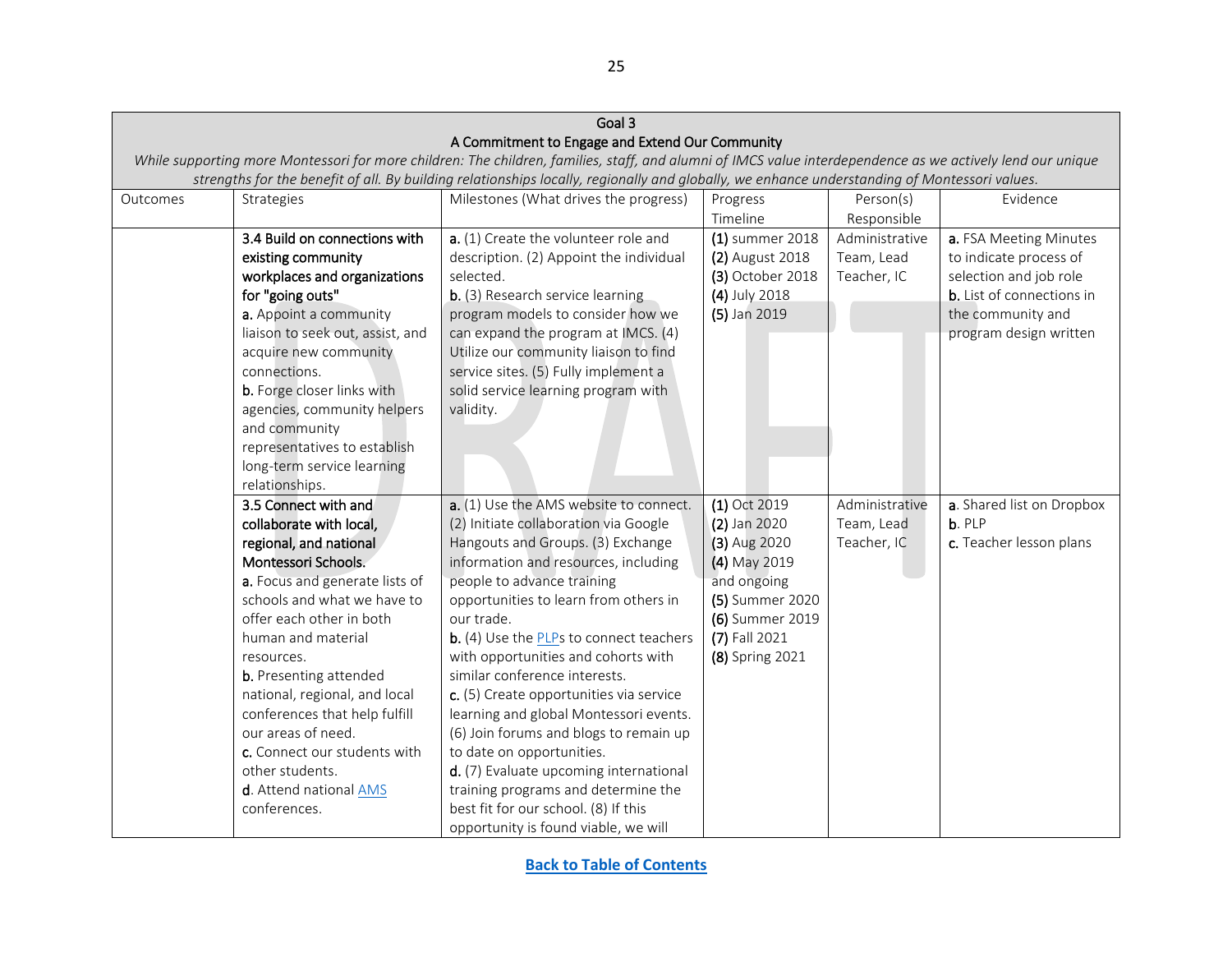<span id="page-25-0"></span>

|               |                                                                                                                                                            | Goal 3                                                                                                                                       |                   |                |                           |  |  |  |
|---------------|------------------------------------------------------------------------------------------------------------------------------------------------------------|----------------------------------------------------------------------------------------------------------------------------------------------|-------------------|----------------|---------------------------|--|--|--|
|               |                                                                                                                                                            | A Commitment to Engage and Extend Our Community                                                                                              |                   |                |                           |  |  |  |
|               | While supporting more Montessori for more children: The children, families, staff, and alumni of IMCS value interdependence as we actively lend our unique |                                                                                                                                              |                   |                |                           |  |  |  |
|               |                                                                                                                                                            | strengths for the benefit of all. By building relationships locally, regionally and globally, we enhance understanding of Montessori values. |                   |                |                           |  |  |  |
| Outcomes      | Strategies                                                                                                                                                 | Milestones (What drives the progress)                                                                                                        | Progress          | Person(s)      | Evidence                  |  |  |  |
|               |                                                                                                                                                            |                                                                                                                                              | Timeline          | Responsible    |                           |  |  |  |
|               |                                                                                                                                                            | begin to analyze a timeline for securing                                                                                                     | (9) Fall 2020 and |                | d. Planned allocation of  |  |  |  |
|               |                                                                                                                                                            | and allocating funds for travel and                                                                                                          | ongoing           |                | funds in the budget       |  |  |  |
|               |                                                                                                                                                            | expenses. (9) Provide continued PD to                                                                                                        |                   |                |                           |  |  |  |
|               |                                                                                                                                                            | ensure the experience is shared and                                                                                                          |                   |                |                           |  |  |  |
|               |                                                                                                                                                            | connections remain strong.                                                                                                                   |                   |                |                           |  |  |  |
|               | 3.6 Obtain our Global Educator                                                                                                                             | a. (1) Obtain the implementation guide                                                                                                       | (1) Summer 2019   | IC             | a. Copy of documents in   |  |  |  |
|               | Digital Badge.                                                                                                                                             | from DPI and review its contents.                                                                                                            | (2) Sept 2019     |                | the front office for      |  |  |  |
|               | a. Review and Document the                                                                                                                                 | b. (2) Complete the GEDB                                                                                                                     | (3) Sept 2019-    |                | teacher access and        |  |  |  |
|               | GEDB plans.                                                                                                                                                | Memorandum of Agreement and Send                                                                                                             | Sept 2020         |                | interest                  |  |  |  |
|               | b. Collaborate to determine                                                                                                                                | to NCDPI. (3) Earn 100 hours of Global                                                                                                       | (4) Dec 2020      |                | b. Proper documentation   |  |  |  |
|               | how the GEDB will be                                                                                                                                       | <b>Education Professional Development.</b>                                                                                                   | (5) Jan 2021      |                | completed, Capstone       |  |  |  |
|               | implemented at IMCS for                                                                                                                                    | (4) Complete the Capstone Project. (5)                                                                                                       | (6) January 2021  |                | submission and returned   |  |  |  |
|               | stages of completion.                                                                                                                                      | Submit Log of Global Education                                                                                                               |                   |                | review.                   |  |  |  |
|               |                                                                                                                                                            | Professional Development; Submit the                                                                                                         |                   |                |                           |  |  |  |
|               |                                                                                                                                                            | "Assurances and Attestation" Form; (6)                                                                                                       |                   |                |                           |  |  |  |
|               |                                                                                                                                                            | Notify State of Capstone Project                                                                                                             |                   |                |                           |  |  |  |
|               |                                                                                                                                                            | Submission and await state-level                                                                                                             |                   |                |                           |  |  |  |
|               |                                                                                                                                                            | review.                                                                                                                                      |                   |                |                           |  |  |  |
|               |                                                                                                                                                            |                                                                                                                                              |                   |                |                           |  |  |  |
|               |                                                                                                                                                            |                                                                                                                                              |                   |                |                           |  |  |  |
| Be Mindful of | 3.7 Use our resources more                                                                                                                                 | a. (1) Develop a plan and recruit                                                                                                            | (1) Summer 2020   | Administrative | a. Team description,      |  |  |  |
| Our           | appropriately, while                                                                                                                                       | members for guiding the mission and                                                                                                          | (2) August 2021   | Team, Lead     | process of selection, and |  |  |  |
| Environmental | consciously considering our                                                                                                                                | purpose of a green team in promoting                                                                                                         | (3) Sept 2021     | Teacher,       | yearly tasks written      |  |  |  |
| <b>Impact</b> | footprint on the environment.                                                                                                                              | environmental sustainability at IMCS                                                                                                         |                   | Green Team     | b. Lesson Plans and new   |  |  |  |
|               | a. Create a Green Team for                                                                                                                                 | and the local community. (2) Advocate                                                                                                        |                   |                | materials purchases       |  |  |  |
|               | our school.                                                                                                                                                | student involvement in green                                                                                                                 |                   |                |                           |  |  |  |
|               | b. Provide a cultural                                                                                                                                      | initiatives.                                                                                                                                 |                   |                |                           |  |  |  |
|               | curriculum for global impacts.                                                                                                                             | b. (3) Educate students, staff and                                                                                                           |                   |                |                           |  |  |  |
|               | c. Use our resources more                                                                                                                                  | others about "sustainability"-                                                                                                               |                   |                |                           |  |  |  |
|               | wisely, encouraging a                                                                                                                                      | conserving energy and water,                                                                                                                 |                   |                |                           |  |  |  |
|               | reduction in our school's                                                                                                                                  | recycling, reducing their greenhouse                                                                                                         |                   |                |                           |  |  |  |
|               |                                                                                                                                                            | gas emissions, eating healthy & local,                                                                                                       |                   |                |                           |  |  |  |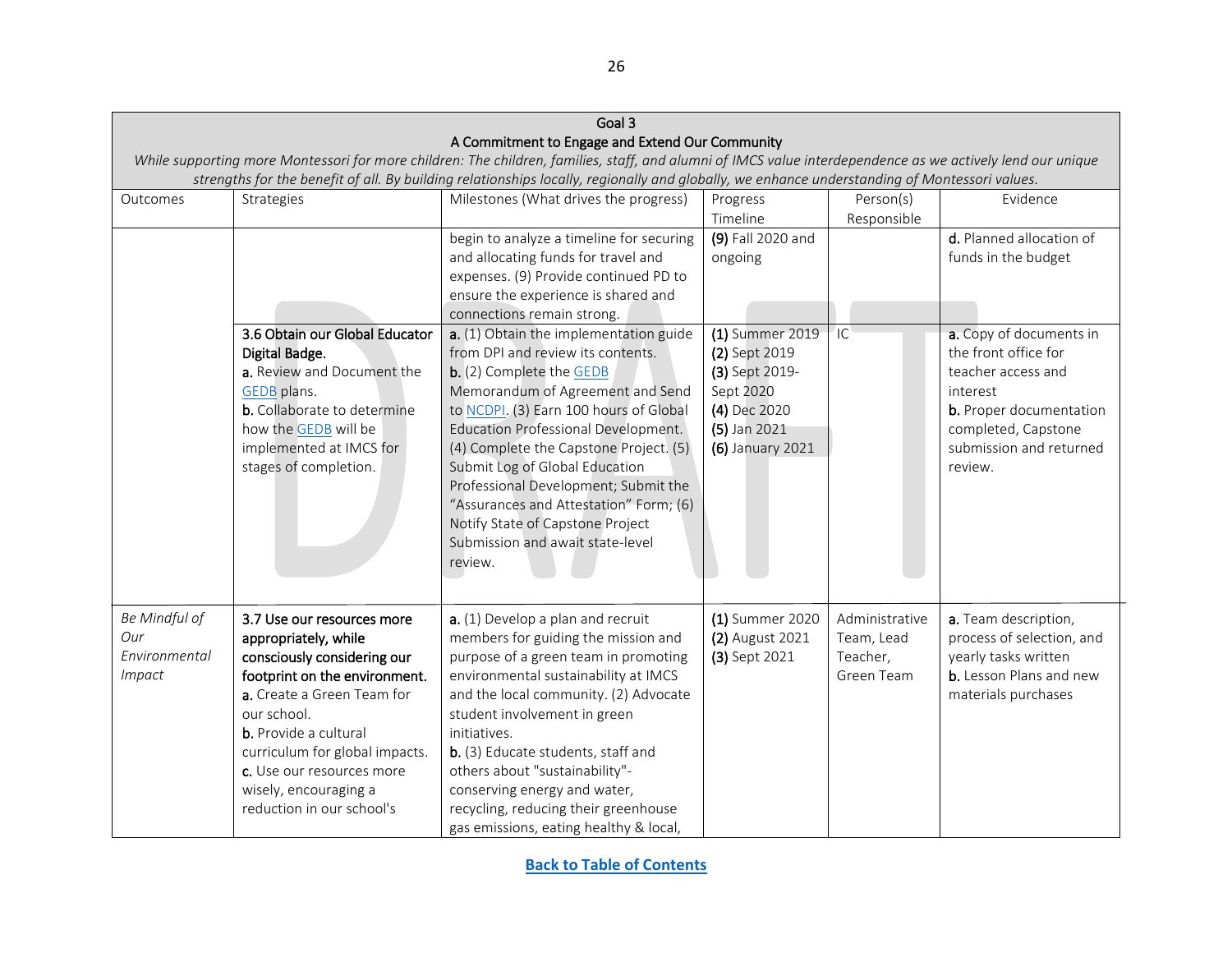| Goal 3   |                               |                                                                                                                                                            |                 |                |                             |  |
|----------|-------------------------------|------------------------------------------------------------------------------------------------------------------------------------------------------------|-----------------|----------------|-----------------------------|--|
|          |                               | A Commitment to Engage and Extend Our Community                                                                                                            |                 |                |                             |  |
|          |                               | While supporting more Montessori for more children: The children, families, staff, and alumni of IMCS value interdependence as we actively lend our unique |                 |                |                             |  |
|          |                               | strengths for the benefit of all. By building relationships locally, regionally and globally, we enhance understanding of Montessori values.               |                 |                |                             |  |
| Outcomes | Strategies                    | Milestones (What drives the progress)                                                                                                                      | Progress        | Person(s)      | Evidence                    |  |
|          |                               |                                                                                                                                                            | Timeline        | Responsible    |                             |  |
|          | environmental footprint by    | the advantages of renewable energy                                                                                                                         | (4) Summer 2021 |                | c. Survey results, grant    |  |
|          | 5% each year.                 | sources (solar/wind-generated                                                                                                                              | (5) Summer 2019 |                | exploration                 |  |
|          |                               | energy). (4) Purchase materials and PD                                                                                                                     | (6) August 2021 |                |                             |  |
|          |                               | to material support in classrooms.                                                                                                                         |                 |                |                             |  |
|          |                               | c. (5) Survey and identify the school's                                                                                                                    |                 |                |                             |  |
|          |                               | areas for environmental improvement.                                                                                                                       |                 |                |                             |  |
|          |                               | (6) Charge the green team to plan out                                                                                                                      |                 |                |                             |  |
|          |                               | goals for each year.                                                                                                                                       |                 |                |                             |  |
|          |                               |                                                                                                                                                            |                 |                |                             |  |
|          | 3.8 Connect our students to   | a. (1) Evaluate research-based                                                                                                                             | (1) Fall 2021   |                | a. Shared list of global    |  |
|          | global culture.               | programs and technology needed and                                                                                                                         | (2) Spring 2022 | Administrative | program sites, proper       |  |
|          | a. Use technology to connect  | determine the best fit for our school                                                                                                                      | (3) Summer 2022 | Team, Lead     | equipment budgeted for,     |  |
|          | to global classrooms.         | with the help of UNCW. (2) If this                                                                                                                         | (4) Fall 2022   | Teacher, IC    | and lesson plans            |  |
|          | b. Offer a self-funded yearly | opportunity is found viable, we will                                                                                                                       | (5) Summer 2022 |                | b. Description, process of  |  |
|          | international trip for 8th    | begin to analyze a timeline for securing                                                                                                                   |                 |                | selection, and yearly tasks |  |
|          | graders.                      | and allocating funds for purchasing the                                                                                                                    |                 |                | written                     |  |
|          | c. Participate in the         | needed technology, and (3) provide                                                                                                                         |                 |                | c. Description, process of  |  |
|          | Montessori Model UN (see      | PD/support team, to ensure                                                                                                                                 |                 |                | selection, and yearly tasks |  |
|          | $2.2g$ ).                     | technology is understood and                                                                                                                               |                 |                | written                     |  |
|          |                               | operated correctly. (4) Consult with IT                                                                                                                    |                 |                |                             |  |
|          |                               | to implement.                                                                                                                                              |                 |                |                             |  |
|          |                               | b. (5) Initiate the research to develop a                                                                                                                  |                 |                |                             |  |
|          |                               | program.                                                                                                                                                   |                 |                |                             |  |
|          |                               | c. See 2.2g                                                                                                                                                |                 |                |                             |  |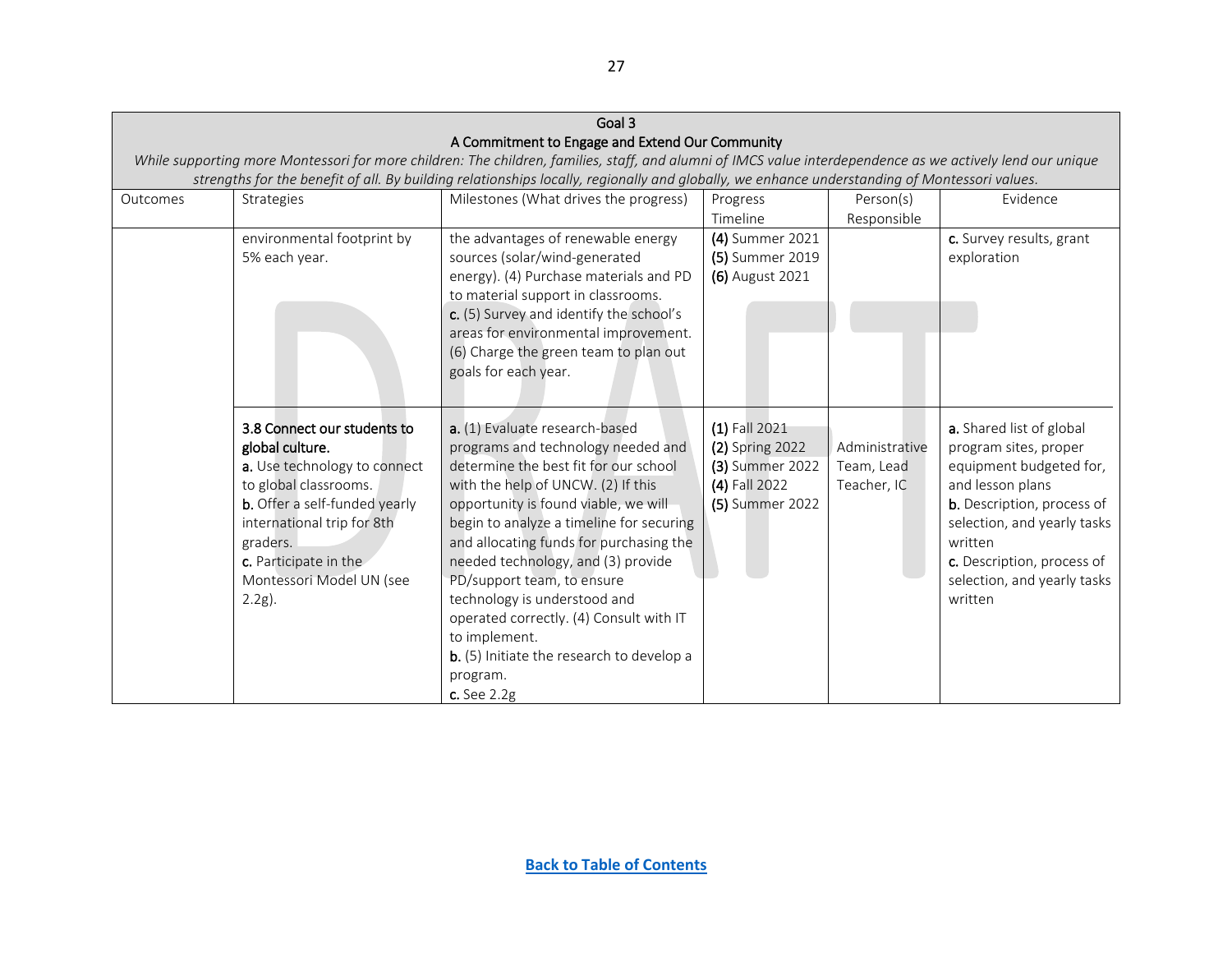<span id="page-27-2"></span><span id="page-27-1"></span><span id="page-27-0"></span>

|                                        |                                                                                                                  | Goal 4                                                     |                   |                |                                    |  |  |
|----------------------------------------|------------------------------------------------------------------------------------------------------------------|------------------------------------------------------------|-------------------|----------------|------------------------------------|--|--|
| A Commitment to Promote Staff Vibrancy |                                                                                                                  |                                                            |                   |                |                                    |  |  |
|                                        | Our Montessori culture seeks to enhance the well-being, growth, and retention of our diverse and inspired staff. |                                                            |                   |                |                                    |  |  |
| Outcomes                               | Strategy                                                                                                         | Milestones (what drives the                                | Progress          | Person(s)      | Evidence                           |  |  |
|                                        |                                                                                                                  | progress)                                                  | Timeline          | Responsible    |                                    |  |  |
| Training and                           | 4.1- Support adult learning and                                                                                  | a. (1) Sample the teacher                                  | $(1)$ June        | Administrative | a. Allocated for in budget         |  |  |
| <b>Budgeting for</b>                   | education to encourage life-long                                                                                 | population to determine the                                | 2019              | Team, Lead     | each year according the            |  |  |
| Professional                           | learners and attract ambitious                                                                                   | average cost for needs in                                  | (2) Summer        | Teacher        | needs in the professional          |  |  |
| Development                            | teachers.                                                                                                        | training. (2) Create a list of                             | 2019              |                | learning plans.                    |  |  |
|                                        | a. Increase the budget for staff                                                                                 | opportunities via staff                                    | $(3)$ May         |                | b. Survey of teacher interest,     |  |  |
|                                        | training to better serve teacher's                                                                               | response to assess budgeting                               | 2020              |                | and teacher's ideas.               |  |  |
|                                        | PLPs.                                                                                                            | concerns. (3)                                              | $(4)$ June        |                |                                    |  |  |
|                                        | <b>b.</b> Research the feasibility of a                                                                          | If this opportunity is found                               | 2022              |                |                                    |  |  |
|                                        | stipend for teachers actively seeking                                                                            | viable, we will begin to                                   |                   |                |                                    |  |  |
|                                        | continuing education at a university                                                                             | analyze a timeline for                                     |                   |                |                                    |  |  |
|                                        | or education program.                                                                                            | securing and allocating                                    |                   |                |                                    |  |  |
|                                        |                                                                                                                  | funds.                                                     |                   |                |                                    |  |  |
|                                        |                                                                                                                  | b. (4) Research other schools                              |                   |                |                                    |  |  |
|                                        |                                                                                                                  | that offer a similar teacher                               |                   |                |                                    |  |  |
|                                        |                                                                                                                  | benefit to make ourselves                                  |                   |                |                                    |  |  |
|                                        |                                                                                                                  | competitive and uniquely                                   |                   |                |                                    |  |  |
|                                        | 4.2 Ensure a fair and workable                                                                                   | better.<br>a. (1) Initiate a PD in                         |                   |                |                                    |  |  |
| Prepared<br>Environment                |                                                                                                                  |                                                            | $(1)$ May<br>2019 | Administrative | a. Inventory sheet and             |  |  |
|                                        | classroom budget for all teachers<br>that is available for the entire school                                     | understanding the use of<br>materials in class (how to use |                   | Team           | process developed and<br>shared.   |  |  |
|                                        |                                                                                                                  |                                                            | (2) March<br>2020 |                | <b>b.</b> Plan for replacements is |  |  |
|                                        | year.<br>a. Use the materials inventory to                                                                       | and how to inventory as you<br>go) (2) EOY inventory will  | (3) March         |                | posted and budget is               |  |  |
|                                        | annually submit budget requests.                                                                                 | create budget requests.                                    | 2020 and          |                | allocated to achieve this plan     |  |  |
|                                        | b. Each year we will work to replace                                                                             | b. (3) Begin plan for                                      | ongoing           |                |                                    |  |  |
|                                        | the cheaper materials with higher                                                                                | integration of quality                                     |                   |                |                                    |  |  |
|                                        | quality ones-through inventory                                                                                   | replacement materials                                      |                   |                |                                    |  |  |
|                                        | submission by March (1yr-math, 2yr-                                                                              | (shelves, materials etc).                                  |                   |                |                                    |  |  |
|                                        | Language, 3yr-Culture).                                                                                          |                                                            |                   |                |                                    |  |  |
| Competitive Salary                     | 4.3 Yearly graduated salary increases.                                                                           | a. (1) Veteran teachers (4-5                               | $(1)$ 2018-19     | Administrative | a. Allocation in budget            |  |  |
|                                        | a. In a structured and tiered method,                                                                            | years) will be first receive a                             | $(2)$ 2019-20     | Team           |                                    |  |  |
|                                        | over 5 years, a plan will be created                                                                             | competitive salary                                         |                   |                |                                    |  |  |
|                                        | to implement to the best of our                                                                                  | adjustment. (2) Secondary,                                 |                   |                |                                    |  |  |
|                                        | abilities competitive salaries.                                                                                  | all other staff will receive a                             |                   |                |                                    |  |  |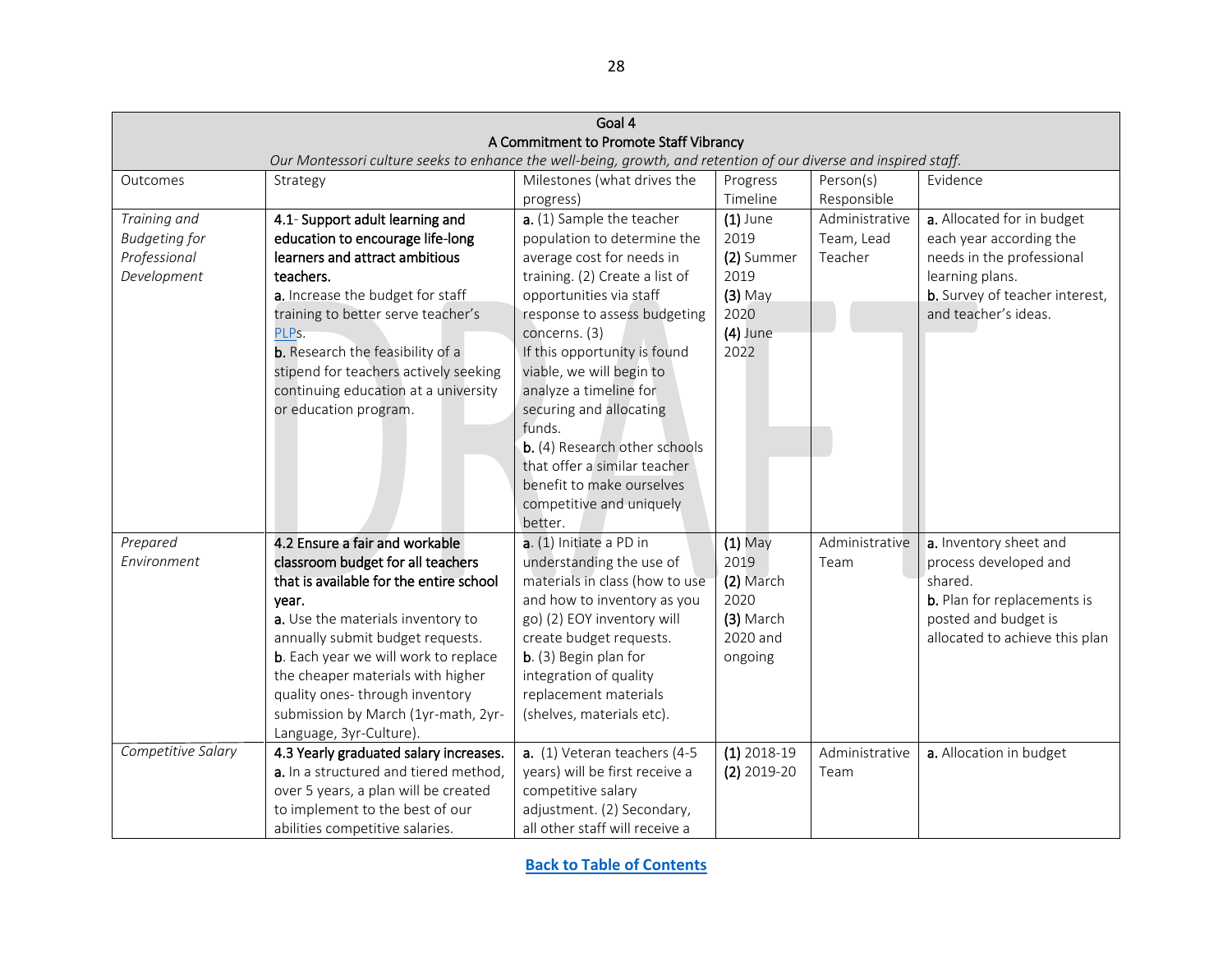<span id="page-28-0"></span>

|                      |                                                                                                                  | Goal 4                                                      |               |                 |                                |  |  |  |
|----------------------|------------------------------------------------------------------------------------------------------------------|-------------------------------------------------------------|---------------|-----------------|--------------------------------|--|--|--|
|                      |                                                                                                                  | A Commitment to Promote Staff Vibrancy                      |               |                 |                                |  |  |  |
|                      | Our Montessori culture seeks to enhance the well-being, growth, and retention of our diverse and inspired staff. |                                                             |               |                 |                                |  |  |  |
| Outcomes             | Strategy                                                                                                         | Milestones (what drives the                                 | Progress      | Person(s)       | Evidence                       |  |  |  |
|                      |                                                                                                                  | progress)                                                   | Timeline      | Responsible     |                                |  |  |  |
|                      | b. Administration will determine the                                                                             | competitive salary                                          | $(3)$ 2019-20 |                 | b. Survey of teacher interest, |  |  |  |
|                      | proper use of stipends to                                                                                        | adjustment. (3) At that point,                              | $(4)$ 2019    |                 | and teacher's ideas and        |  |  |  |
|                      | supplement salaries-while                                                                                        | a set standard will be made.                                | $(5)$ 2019    |                 | allocated funds in the         |  |  |  |
|                      | promoting student engagements                                                                                    | b. (4) Administration will                                  |               |                 | budget.                        |  |  |  |
|                      | and activities.                                                                                                  | welcome ideas and                                           |               |                 |                                |  |  |  |
|                      |                                                                                                                  | determine appropriate                                       |               |                 |                                |  |  |  |
|                      |                                                                                                                  | opportunities for student                                   |               |                 |                                |  |  |  |
|                      |                                                                                                                  | enrichment for teachers to                                  |               |                 |                                |  |  |  |
|                      |                                                                                                                  | lead in the areas of                                        |               |                 |                                |  |  |  |
|                      |                                                                                                                  | skill/interest. (5) If this                                 |               |                 |                                |  |  |  |
|                      |                                                                                                                  | opportunity is found viable,                                |               |                 |                                |  |  |  |
|                      |                                                                                                                  | we will begin to analyze a                                  |               |                 |                                |  |  |  |
|                      |                                                                                                                  | timeline for securing and                                   |               |                 |                                |  |  |  |
|                      |                                                                                                                  | allocating funds for club staff<br>support with the gradual |               |                 |                                |  |  |  |
|                      |                                                                                                                  | introduction of enrichment                                  |               |                 |                                |  |  |  |
|                      |                                                                                                                  | opportunities.                                              |               |                 |                                |  |  |  |
| Build a Family-Staff | 4.4 Create a more interconnected                                                                                 | a. (1) Establish a date to                                  | (1) Spring    | Administrative  | a. Posted Calendar and         |  |  |  |
| Cohesiveness         | and unified culture.                                                                                             | begin and a location.                                       | 2018 and      | Team, All Staff | schedule.                      |  |  |  |
|                      | a. Regularly scheduled socials                                                                                   | b. (2) Integrate 1 retreat and                              | ongoing       |                 | <b>b.</b> Posted Calendar and  |  |  |  |
|                      | monthly-First Fridays                                                                                            | 1 Team building day into the                                | (2) Spring    |                 | schedule.                      |  |  |  |
|                      | <b>b.</b> Team Building                                                                                          | school calendar. (3) If this                                | 2018and       |                 | c. Use of Coaching Model       |  |  |  |
|                      | c. Implement a consistent and                                                                                    | opportunity is found viable,                                | ongoing       |                 |                                |  |  |  |
|                      | supportive mentoring system -                                                                                    | we will begin to analyze a                                  | (3) Spring    |                 |                                |  |  |  |
|                      | mentor training and checklist and                                                                                | timeline for securing and                                   | 2018 and      |                 |                                |  |  |  |
|                      | guidelines.                                                                                                      | allocating funds to support                                 | ongoing       |                 |                                |  |  |  |
|                      |                                                                                                                  | both events.                                                | (4) Spring    |                 |                                |  |  |  |
|                      |                                                                                                                  | c. (4) Provide PD on                                        | 2019          |                 |                                |  |  |  |
|                      |                                                                                                                  | mentoring to a team of                                      | (5) Summer    |                 |                                |  |  |  |
|                      |                                                                                                                  | veteran teachers. (5) Plan a                                | 2019          |                 |                                |  |  |  |
|                      |                                                                                                                  | method for assigning                                        | (6) Summer    |                 |                                |  |  |  |
|                      |                                                                                                                  | mentors and training with                                   | 2019          |                 |                                |  |  |  |
|                      |                                                                                                                  | their partners. (6) Develop a                               |               |                 |                                |  |  |  |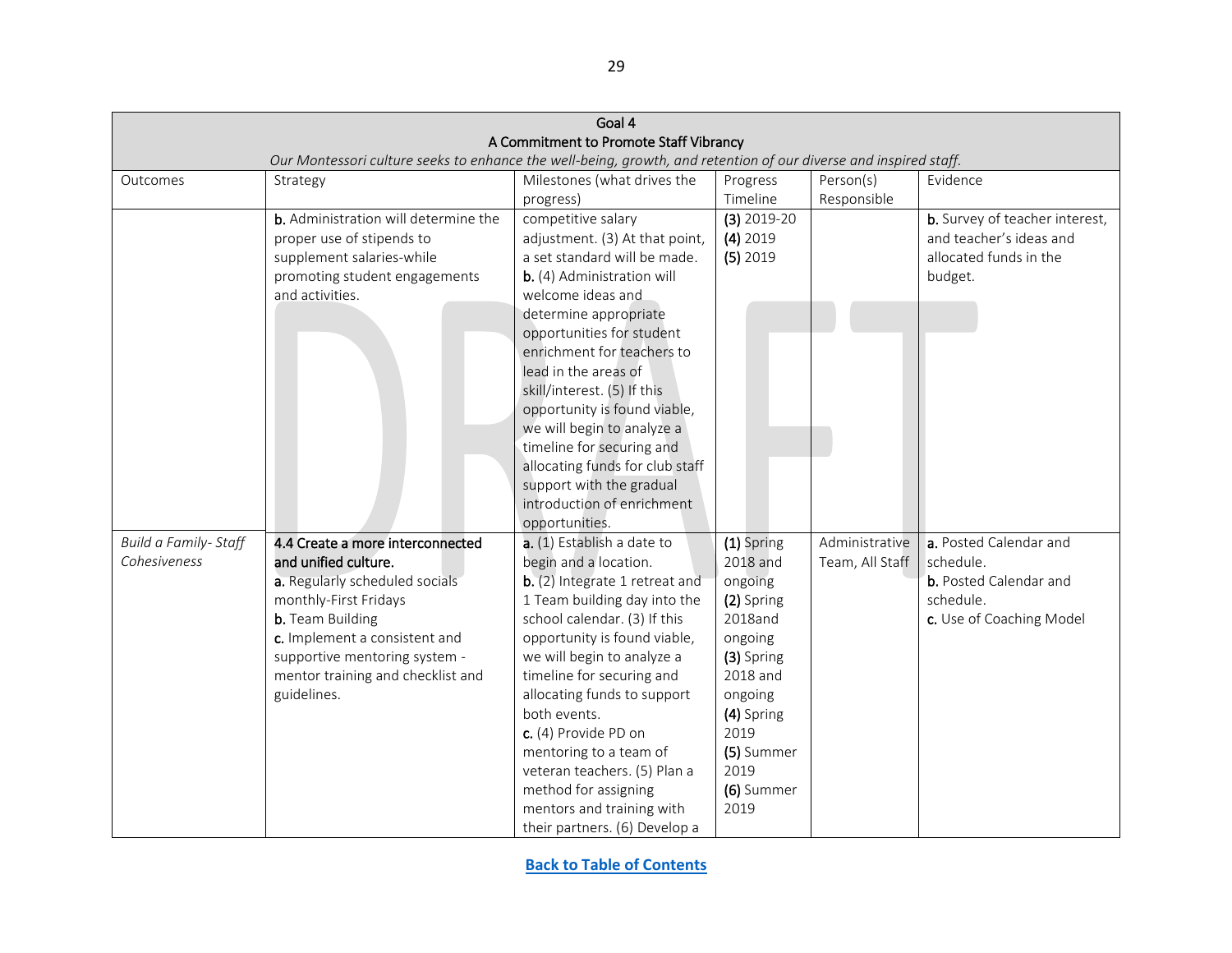<span id="page-29-0"></span>

|               |                                                                                                                  | Goal 4                                 |               |                 |                               |
|---------------|------------------------------------------------------------------------------------------------------------------|----------------------------------------|---------------|-----------------|-------------------------------|
|               |                                                                                                                  | A Commitment to Promote Staff Vibrancy |               |                 |                               |
|               | Our Montessori culture seeks to enhance the well-being, growth, and retention of our diverse and inspired staff. |                                        |               |                 |                               |
| Outcomes      | Strategy                                                                                                         | Milestones (what drives the            | Progress      | Person(s)       | Evidence                      |
|               |                                                                                                                  | progress)                              | Timeline      | Responsible     |                               |
|               |                                                                                                                  | checklist and guidelines to            | (7) Fall 2019 |                 |                               |
|               |                                                                                                                  | support the program and                |               |                 |                               |
|               |                                                                                                                  | collaborative feedback. (7)            |               |                 |                               |
|               |                                                                                                                  | Implement with validity.               |               |                 |                               |
| Reinvent      | 4.5 Develop communication goals                                                                                  | $a. (1)$ Create a theme of             | (1) Summer    | Administrative  | a. Shared and posted theme    |
| Communication | designed to improve and integrate                                                                                | communication. (2) Develop             | 2018          | Team, All Staff | of communication              |
|               | effective communication at all levels,                                                                           | methods of delivery for key            | (2) Summer    |                 | <b>b.</b> Posted flow of      |
|               | tied to the IMCS staff.                                                                                          | messages among staff, board            | 2018          |                 | communication is shared on    |
|               | a. Develop clear, consistent                                                                                     | and key communicators.                 | (3) Summer    |                 | Dropbox and posted in         |
|               | messages that are delivered in "one                                                                              | b. (3) Develop the patterns,           | 2018          |                 | classrooms                    |
|               | clear voice."                                                                                                    | habits desired, and create a           | (4) Fall 2018 |                 | c. Schedule staff time for    |
|               | <b>b.</b> Establish a Key Communicator                                                                           | <b>Strategic Communications</b>        | (5) Spring    |                 | team building and building    |
|               | Network to enforce positive patterns                                                                             | Advisory Committee in                  | 2018          |                 | relationships in evidenced in |
|               | and habits for communication.                                                                                    | defining the communication             |               |                 | the calendar                  |
|               | c. Increase opportunities for face-to-                                                                           | program and developing                 |               |                 |                               |
|               | face communication.                                                                                              | specific goals and action              |               |                 |                               |
|               |                                                                                                                  | steps. (4) Provide PD to staff         |               |                 |                               |
|               |                                                                                                                  | by a communication                     |               |                 |                               |
|               |                                                                                                                  | specialist.                            |               |                 |                               |
|               |                                                                                                                  | c. (5) Ensure all staff receive        |               |                 |                               |
|               |                                                                                                                  | complete information and               |               |                 |                               |
|               |                                                                                                                  | receive the same                       |               |                 |                               |
|               |                                                                                                                  | information.                           |               |                 |                               |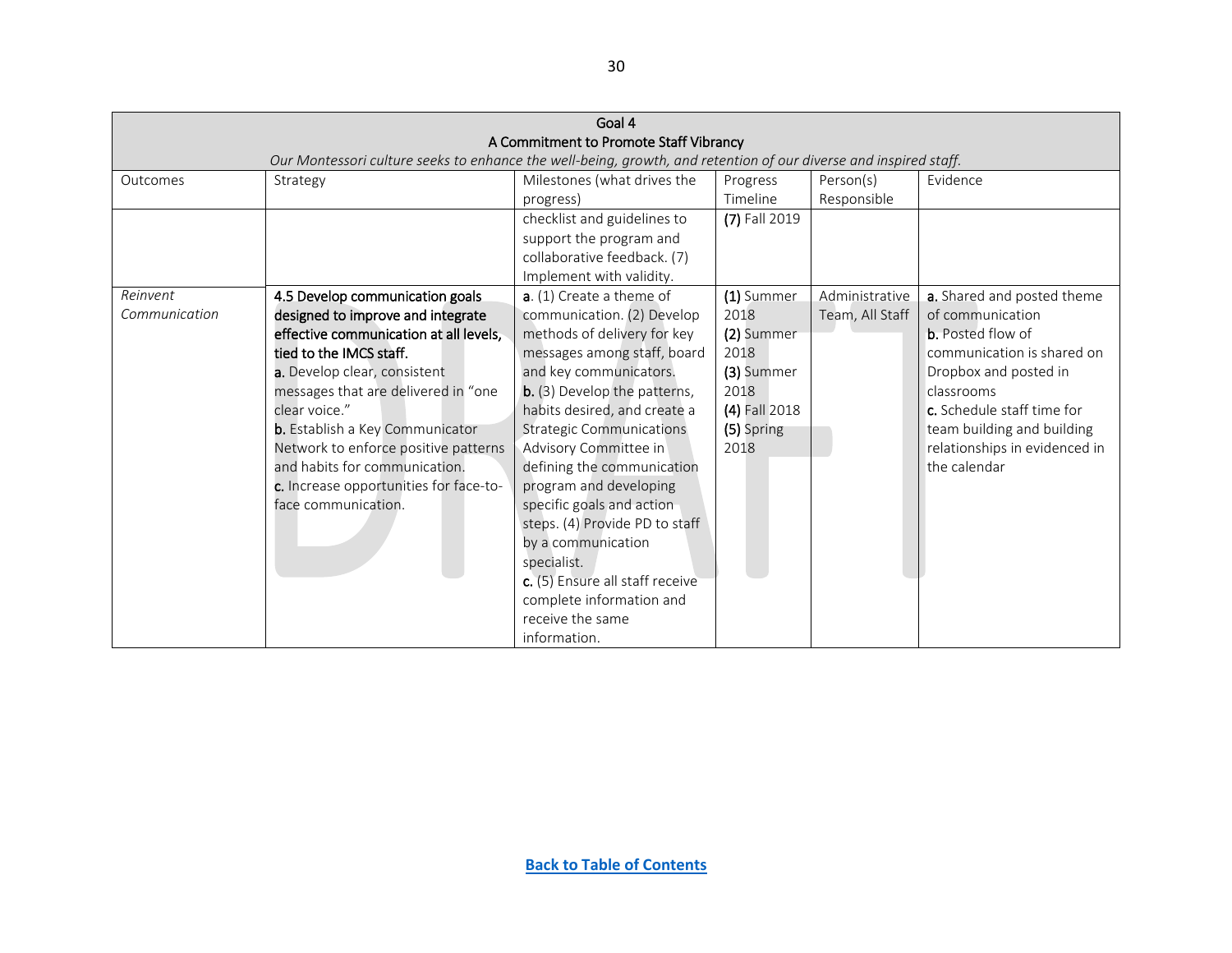# *II – Facility Goals*

### Goal 5 A Commitment to Our Facility

*Love our lived-in spaces and natural surroundings: We embrace our role as responsible stewards of our campus and ensure that the design, planning, construction, operation, and maintenance of these spaces- both indoor and outdoor- support our mission. We will create and care for the physical environment*  so those who seek knowledge; well-being and meaningful connections, can flourish in safety.

<span id="page-30-0"></span>

| Outcomes                     | Strategies                       | Milestones (What drives the        | Progress     | Person(s)   | Evidence |
|------------------------------|----------------------------------|------------------------------------|--------------|-------------|----------|
|                              |                                  | progress)                          | Timeline     | Responsible |          |
| The IMCS outdoor campus      | 5.1 We aim to make the           | a. (1) Outdoor review of           | $(1-6)$ 2018 | HOS,        |          |
| will be artistically         | campus artistically beautiful    | committee will initiate the        | and ongoing  | Treasurer,  |          |
| beautiful and an             | and a reflection of human        | process of feasibility and cost    |              | President,  |          |
| interactive extension of     | diversity; exhibiting            | study. (2) Features consistent     |              | Outdoor     |          |
| the classroom, by offering   | appreciation of art and student  | with the functional space and      |              | Committee   |          |
| a "prepared" and             | creativity.                      | wish list will be recorded and (3) |              |             |          |
| sustainable environment      | a. All classrooms will have      | a timeline of implementation will  |              |             |          |
| for students. They will be   | clearly defined "outside"        | be created. (4) The timeline will  |              |             |          |
| a point of distinction to be | classroom extension space        | determine when planned             |              |             |          |
| maintained.                  | balanced by the needs of the     | opportunities are viable, and we   |              |             |          |
|                              | overall site plan to maximize    | will begin to analyze methods for  |              |             |          |
|                              | educational use of               | securing and allocating funds to   |              |             |          |
|                              | undeveloped assets.              | support.                           |              |             |          |
|                              | <b>b.</b> Educationally prepared | b. (5) Student feedback,           |              |             |          |
|                              | outdoor environments are         | curriculum guidance, focus         |              |             |          |
|                              | created across campus to         | groups, and surveys will lead the  |              |             |          |
|                              | engage, inspire, and             | discussion on how to adapt our     |              |             |          |
|                              | encourage both physical and      | spaces for more academic           |              |             |          |
|                              | academic development.            | development.                       |              |             |          |
|                              | c. Use principles of sustainable | c. (6) Refer to outside resources  |              |             |          |
|                              | design to attractively           | for guidance and advice.           |              |             |          |
|                              | landscape the campus.            |                                    |              |             |          |
|                              |                                  |                                    |              |             |          |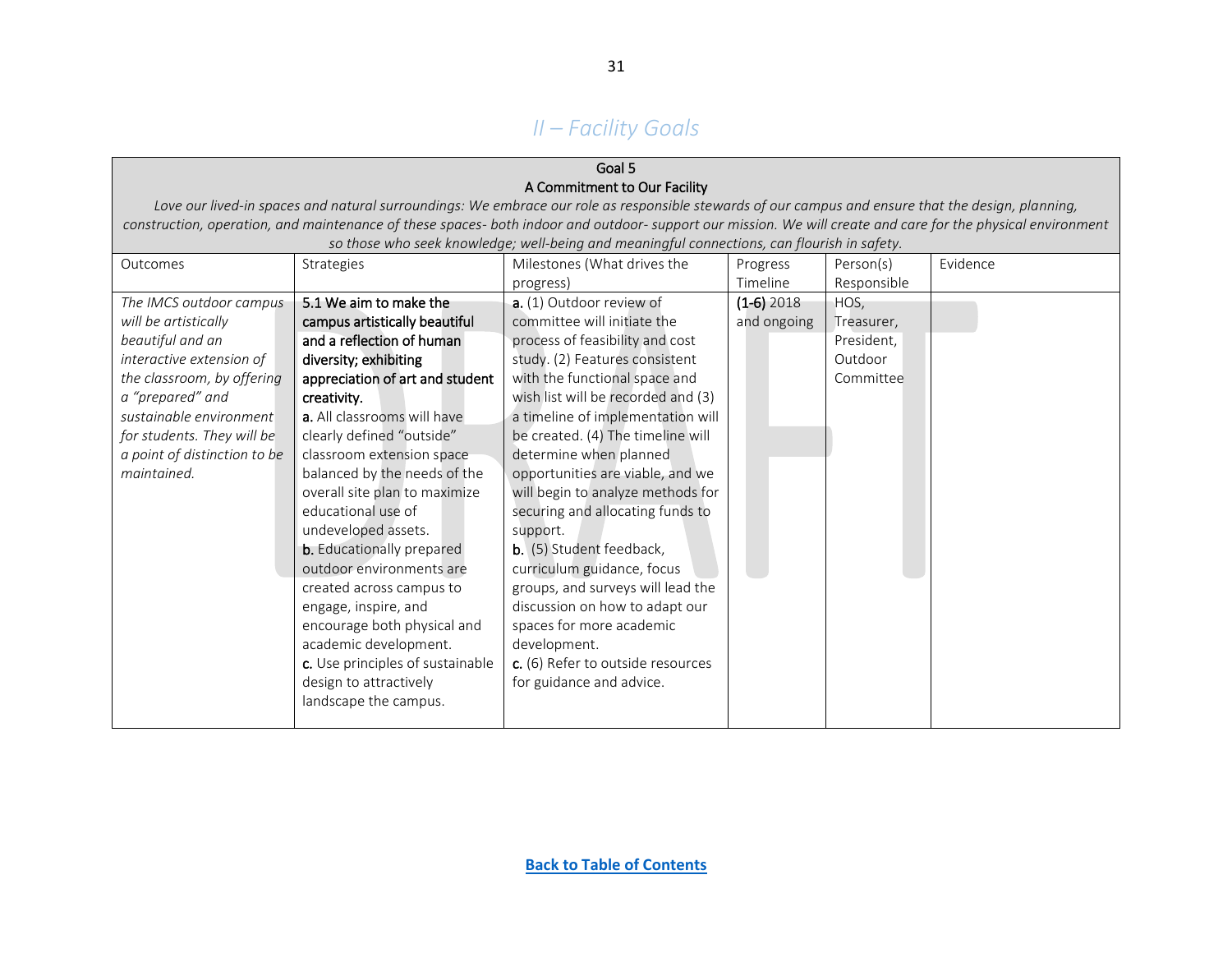| Goal 5   |                                  |                                                                                                                                                             |               |             |          |  |  |
|----------|----------------------------------|-------------------------------------------------------------------------------------------------------------------------------------------------------------|---------------|-------------|----------|--|--|
|          | A Commitment to Our Facility     |                                                                                                                                                             |               |             |          |  |  |
|          |                                  | Love our lived-in spaces and natural surroundings: We embrace our role as responsible stewards of our campus and ensure that the design, planning,          |               |             |          |  |  |
|          |                                  | construction, operation, and maintenance of these spaces- both indoor and outdoor-support our mission. We will create and care for the physical environment |               |             |          |  |  |
|          |                                  | so those who seek knowledge; well-being and meaningful connections, can flourish in safety.                                                                 |               |             |          |  |  |
| Outcomes | Strategies                       | Milestones (What drives the                                                                                                                                 | Progress      | Person(s)   | Evidence |  |  |
|          |                                  | progress)                                                                                                                                                   | Timeline      | Responsible |          |  |  |
|          | 5.2 Plans to maintain and        | a. (1) Plan, prioritize, and                                                                                                                                | (1) Spring    | HOS &       |          |  |  |
|          | expand the established           | oversee building and grounds                                                                                                                                | 2018          | Treasurer/  |          |  |  |
|          | outdoor environments and         | issues for three different time                                                                                                                             | (2) Spring    | President   |          |  |  |
|          | exterior building facilities are | horizons: immediate (2018-19),                                                                                                                              | 2018          |             |          |  |  |
|          | well-laid and intentional.       | short-term (1-2 years), and long-                                                                                                                           | (3) Fall 2019 |             |          |  |  |
|          | a. Maintenance of building       | term (3-5 years) to determine                                                                                                                               | (4) Fall 2019 |             |          |  |  |
|          | exteriors and developed          | amount needed and how to fund                                                                                                                               | (5) Fall 2018 |             |          |  |  |
|          | grounds.                         | how we take care of what we                                                                                                                                 | (6) Fall 2020 |             |          |  |  |
|          | <b>b.</b> Expand facilities and  | already have on campus. (2)                                                                                                                                 |               |             |          |  |  |
|          | improve existing landscaping     | Determine an appropriate                                                                                                                                    |               |             |          |  |  |
|          | and outdoor playgrounds.         | percentage of budget for                                                                                                                                    |               |             |          |  |  |
|          | c. Expand outdoor natural        | building cost maintenance                                                                                                                                   |               |             |          |  |  |
|          | learning areas.                  | through feasibility study.                                                                                                                                  |               |             |          |  |  |
|          |                                  | b.- c. (3) Consider additional                                                                                                                              |               |             |          |  |  |
|          |                                  | space needed for specials                                                                                                                                   |               |             |          |  |  |
|          |                                  | programs. (4) Plan for the                                                                                                                                  |               |             |          |  |  |
|          |                                  | integration of an outdoor                                                                                                                                   |               |             |          |  |  |
|          |                                  | sensory area. (5) Conduct                                                                                                                                   |               |             |          |  |  |
|          |                                  | research on how to maximize                                                                                                                                 |               |             |          |  |  |
|          |                                  | educational use of undeveloped                                                                                                                              |               |             |          |  |  |
|          |                                  | assets (i.e. land).                                                                                                                                         |               |             |          |  |  |
|          |                                  | (6) Conduct a capital campaign                                                                                                                              |               |             |          |  |  |
|          |                                  | and other sources for funding.                                                                                                                              |               |             |          |  |  |
|          |                                  |                                                                                                                                                             |               |             |          |  |  |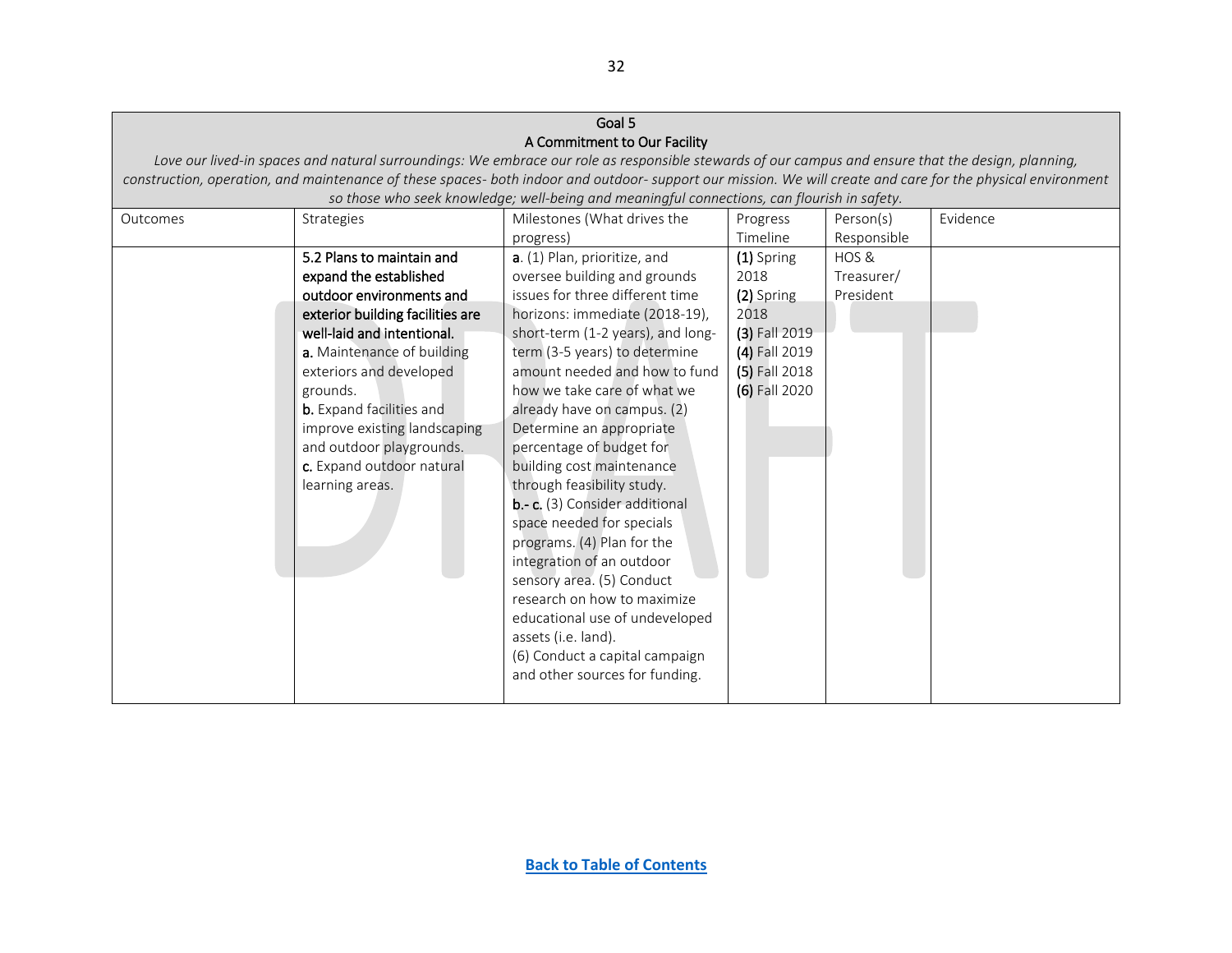### Goal 5 A Commitment to Our Facility

*Love our lived-in spaces and natural surroundings: We embrace our role as responsible stewards of our campus and ensure that the design, planning, construction, operation, and maintenance of these spaces- both indoor and outdoor- support our mission. We will create and care for the physical environment* 

<span id="page-32-0"></span>

| so those who seek knowledge; well-being and meaningful connections, can flourish in safety. |                                |                                    |            |              |          |  |  |
|---------------------------------------------------------------------------------------------|--------------------------------|------------------------------------|------------|--------------|----------|--|--|
| Outcomes                                                                                    | <b>Strategies</b>              | Milestones (What drives the        | Progress   | Person(s)    | Evidence |  |  |
|                                                                                             |                                | progress)                          | Timeline   | Responsible  |          |  |  |
| Interior spaces will be                                                                     | 5.3 We aim to create an        | a. (1) Plan to expand overall      | $(1)$ 2019 | HOS.         |          |  |  |
| consistently functional by                                                                  | inviting environment carefully | facility storage and consider      | $(2)$ 2019 | Treasurer,   |          |  |  |
| developmental level,                                                                        | designed to accommodate the    | additional space for               | $(3)$ 2020 | Presidents,  |          |  |  |
| artistically beautiful and                                                                  | needs of multi-aged children.  | administrative offices. (2)        |            | and relevant |          |  |  |
| thoughtfully maintained                                                                     | a. We establish an orderly and | Conduct a feasibility study (3)    |            | committees   |          |  |  |
| over time.                                                                                  | properly prepared Montessori   | Created a capital campaign and     |            |              |          |  |  |
|                                                                                             | learning environment to        | other sources to pay for findings. |            |              |          |  |  |
|                                                                                             | promote independence with      |                                    |            |              |          |  |  |
|                                                                                             | thoughtful integration of      |                                    |            |              |          |  |  |
|                                                                                             | organization.                  |                                    |            |              |          |  |  |
|                                                                                             |                                |                                    |            |              |          |  |  |

33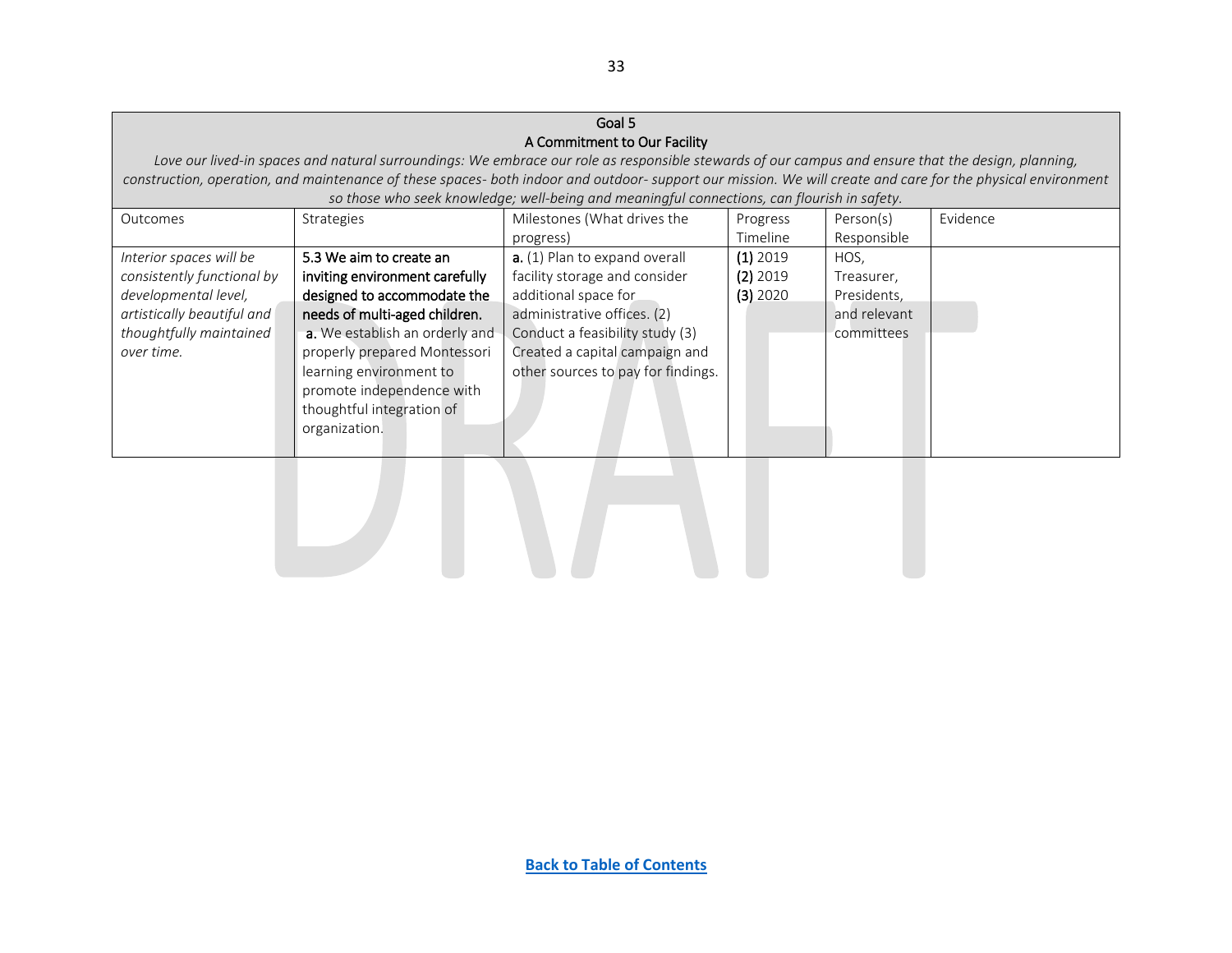### <span id="page-33-0"></span>Goal 5 A Commitment to Our Facility *Love our lived-in spaces and natural surroundings: We embrace our role as responsible stewards of our campus and ensure that the design, planning, construction, operation, and maintenance of these spaces- both indoor and outdoor- support our mission. We will create and care for the physical environment so those who seek knowledge; well-being and meaningful connections, can flourish in safety.* Outcomes Strategies Strategies Milestones (What drives the progress) Progress Timeline Person(s) Responsible Evidence *We will evaluate emergency preparedness and create a comprehensive emergency plan.*  5.4 The administrative staff will review and update the crisis plan. a. Schedule drills b. PD for staff 5.5 Installation of cameras for safety protocol a. Schedule drills b. PD for staff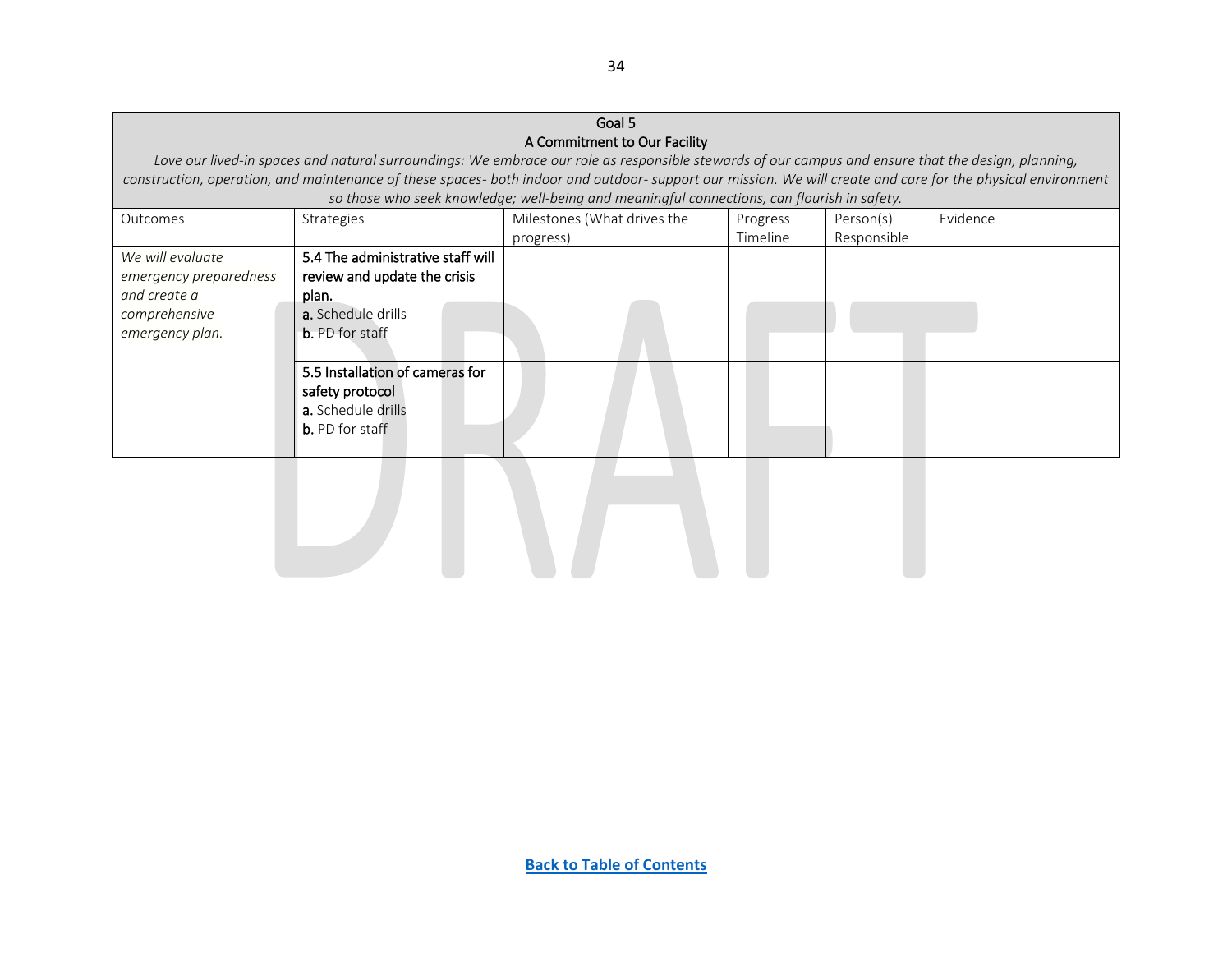# *III- Governance and Administration*

<span id="page-34-0"></span>

|                          | Goal 6                                                                                                                                                           |                                               |          |                |                              |  |  |
|--------------------------|------------------------------------------------------------------------------------------------------------------------------------------------------------------|-----------------------------------------------|----------|----------------|------------------------------|--|--|
|                          |                                                                                                                                                                  | A Commitment to Governance and Administration |          |                |                              |  |  |
|                          | IMCS is in transition to a mature and effectively run school. With an eye toward long-term sustainability, we will work in the following areas to build a strong |                                               |          |                |                              |  |  |
|                          | operational structure: board policies that support strategic board governance, leadership development, creating a budgeting and fundraising model, and           |                                               |          |                |                              |  |  |
|                          | ensuring the administrative structure to support that. We will also review salary structures and planning for contingencies.                                     |                                               |          |                |                              |  |  |
| Outcomes                 | Strategies                                                                                                                                                       | Milestones (What drives the                   | Progress | Person(s)      | Evidence                     |  |  |
|                          |                                                                                                                                                                  | progress)                                     | Timeline | Responsible    |                              |  |  |
| The IMCS Board of        | 6.1 The IMCS Board and                                                                                                                                           | a. (1) updated strategic plan                 | Ongoing  | BOD,           | a. Strategic plan            |  |  |
| Directors will support a | administrative staff will review and                                                                                                                             | available on school website.                  |          | Administrative | updates                      |  |  |
| strong administrative    | implement the school's charter,                                                                                                                                  | $b.$ (2) updated school                       |          | Team           | <b>b.</b> School improvement |  |  |
| team, led by the Head    | including the strategic plan, bylaws,                                                                                                                            | improvement plan submitted to                 |          |                | plan updates                 |  |  |
| of School, which will    | and school improvement plan.                                                                                                                                     | necessary staff at DPI.                       |          |                |                              |  |  |
| create sound policies    | a. Board Members and                                                                                                                                             |                                               |          |                |                              |  |  |
| and procedures that      | administrative staff will complete                                                                                                                               |                                               |          |                |                              |  |  |
| are guided by the        | an annual review of the strategic                                                                                                                                |                                               |          |                |                              |  |  |
| school's charter and     | plan                                                                                                                                                             |                                               |          |                |                              |  |  |
| mission statement.       | <b>b.</b> Administrative staff will review                                                                                                                       |                                               |          |                |                              |  |  |
|                          | and update the school                                                                                                                                            |                                               |          |                |                              |  |  |
|                          | improvement plan yearly.                                                                                                                                         |                                               |          |                |                              |  |  |
|                          | 6.2 The roles of the Board Member                                                                                                                                |                                               |          |                |                              |  |  |
|                          | responsibilities and the Head of                                                                                                                                 | a. (1) Board meeting minutes                  | Ongoing  | BOD, HOS       | a. Minutes posted to         |  |  |
|                          | School will be clearly defined.                                                                                                                                  | posted on school website                      |          |                | school website               |  |  |
|                          | a. The IMCS Board will act as the                                                                                                                                | b. (2) Head of School roles and               |          |                | <b>b</b> . Employee handbook |  |  |
|                          | governing trustees of the school,                                                                                                                                | responsibilities written in                   |          |                | Head of School yearly        |  |  |
|                          | focusing on policy and planning, in                                                                                                                              | employee handbook. (3) End of                 |          |                | review/evaluation            |  |  |
|                          | alignment with the mission of the                                                                                                                                | year review for Head of School                |          |                |                              |  |  |
|                          | school.                                                                                                                                                          |                                               |          |                |                              |  |  |
|                          | <b>b.</b> The IMCS Board will entrust                                                                                                                            |                                               |          |                |                              |  |  |
|                          | management of the daily                                                                                                                                          |                                               |          |                |                              |  |  |
|                          | operations of the school to the                                                                                                                                  |                                               |          |                |                              |  |  |
|                          | Head of School.                                                                                                                                                  |                                               |          |                |                              |  |  |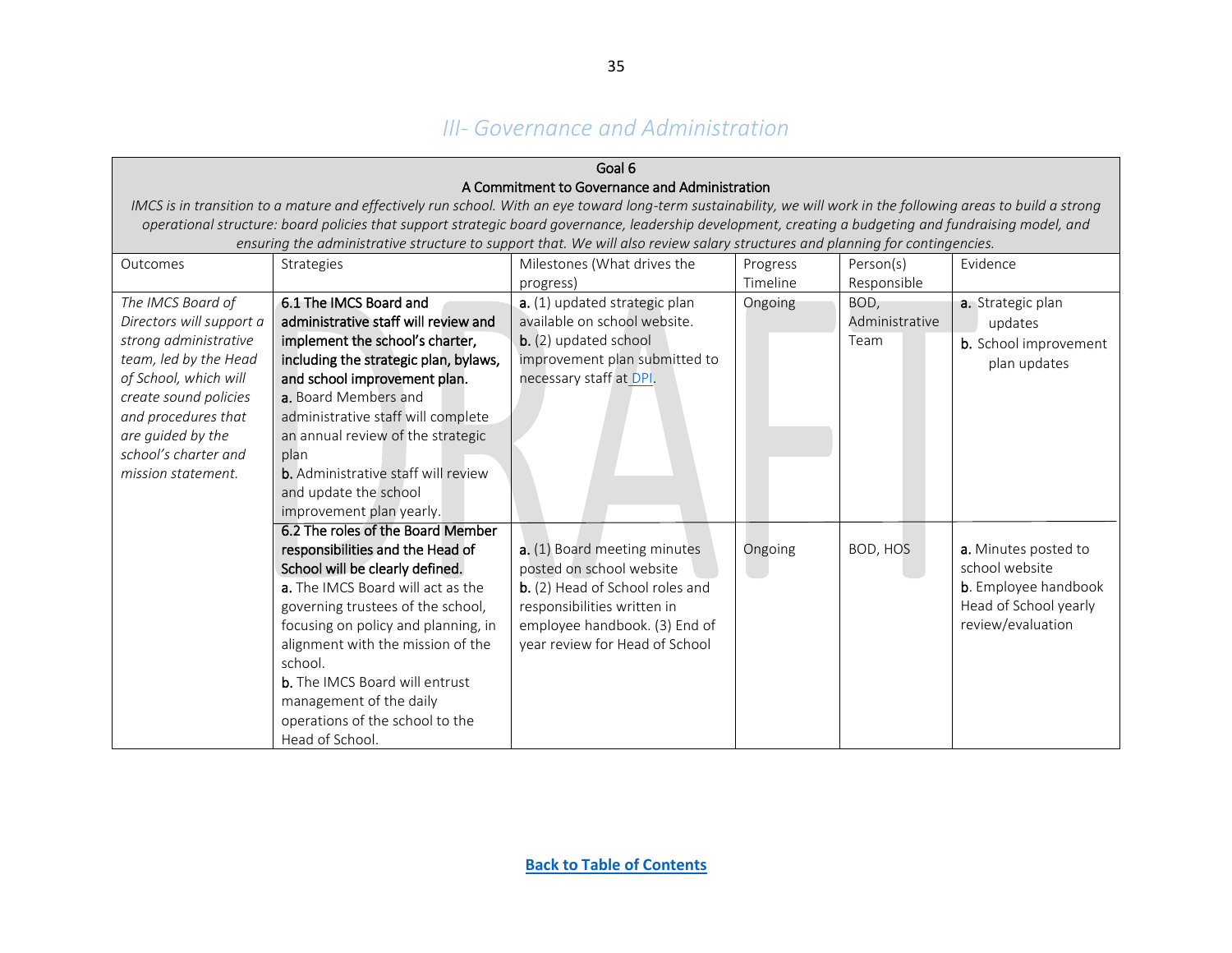|          |                                                                                                                                                                  | Goal 6                                            |          |                |                                |  |  |
|----------|------------------------------------------------------------------------------------------------------------------------------------------------------------------|---------------------------------------------------|----------|----------------|--------------------------------|--|--|
|          |                                                                                                                                                                  | A Commitment to Our Governance and Administration |          |                |                                |  |  |
|          | IMCS is in transition to a mature and effectively run school. With an eye toward long-term sustainability, we will work in the following areas to build a strong |                                                   |          |                |                                |  |  |
|          | operational structure: board policies that support strategic board governance, leadership development, creating a budgeting and fundraising model, and           |                                                   |          |                |                                |  |  |
|          | ensuring the administrative structure to support that. We will also review salary structures and planning for contingencies.                                     |                                                   |          |                |                                |  |  |
| Outcomes | Strategies                                                                                                                                                       | Milestones (What drives the                       | Progress | Person(s)      | Evidence                       |  |  |
|          |                                                                                                                                                                  | progress)                                         | Timeline | Responsible    |                                |  |  |
|          | 6.3 The IMCS Board will ensure that                                                                                                                              | a. (1) roles and responsibilities                 | Ongoing  | BOD, HOS,      | a. Employee Handbook           |  |  |
|          | policies are in place to support                                                                                                                                 | updated in employee handbook                      |          | Administrative | <b>b.</b> Administrative staff |  |  |
|          | effective and efficient operations                                                                                                                               | annually. (2) Board Meeting                       |          | Team           | and committees,                |  |  |
|          | and successful administration of                                                                                                                                 | Minutes posted to the school                      |          |                | Board minutes                  |  |  |
|          | the school.                                                                                                                                                      | website                                           |          |                | posted to school               |  |  |
|          | a. Sufficient and qualified                                                                                                                                      | <b>b.</b> (1) Review of committees                |          |                | website                        |  |  |
|          | employees will be in place to                                                                                                                                    | within school (2) Head of school                  |          |                | c. Employee Handbook           |  |  |
|          | effectively carry out the school's                                                                                                                               | end of year review (3) Head of                    |          |                | d. Administrative staff        |  |  |
|          | mission.                                                                                                                                                         | School monthly report                             |          |                | Academic                       |  |  |
|          | <b>b.</b> The Head of School will create a                                                                                                                       | c. (1) employee handbook (2)                      |          |                | Committee                      |  |  |
|          | unified team around the goals of                                                                                                                                 | Head of school report to board                    |          |                | minutes                        |  |  |
|          | IMCS.                                                                                                                                                            | d. (1) teacher evaluation reports                 |          |                | e. Established feedback        |  |  |
|          | c. The administrative team will                                                                                                                                  | (2) Head of School End of year                    |          |                | loop; PD on                    |  |  |
|          | review annually the roles/                                                                                                                                       | review                                            |          |                | communication                  |  |  |
|          | responsibilities of employees for                                                                                                                                | e. (1) PD for Board Members and                   |          |                | f. Employee and                |  |  |
|          | clarity; in the employee handbook.                                                                                                                               | IMCS staff on communication (2)                   |          |                | student/parent                 |  |  |
|          | d. The employee evaluation system                                                                                                                                | policy/procedure on lines of                      |          |                | handbook                       |  |  |
|          | will be revised and maintained                                                                                                                                   | communication.                                    |          |                |                                |  |  |
|          | according to the Montessori                                                                                                                                      | f. (1) Updated handbooks                          |          |                |                                |  |  |
|          | philosophy, IMCS Guiding                                                                                                                                         |                                                   |          |                |                                |  |  |
|          | principles, and implemented                                                                                                                                      |                                                   |          |                |                                |  |  |
|          | effectively.                                                                                                                                                     |                                                   |          |                |                                |  |  |
|          | e. Provide better pathways of                                                                                                                                    |                                                   |          |                |                                |  |  |
|          | communication with the                                                                                                                                           |                                                   |          |                |                                |  |  |
|          | administrative team and all school                                                                                                                               |                                                   |          |                |                                |  |  |
|          | employees (open and reciprocal, in                                                                                                                               |                                                   |          |                |                                |  |  |
|          | an atmosphere of trust).                                                                                                                                         |                                                   |          |                |                                |  |  |
|          | f. Employee/Parent Handbooks will                                                                                                                                |                                                   |          |                |                                |  |  |
|          | clearly outline procedures and                                                                                                                                   |                                                   |          |                |                                |  |  |
|          | expectations and reviewed                                                                                                                                        |                                                   |          |                |                                |  |  |
|          | /updated annually.                                                                                                                                               |                                                   |          |                |                                |  |  |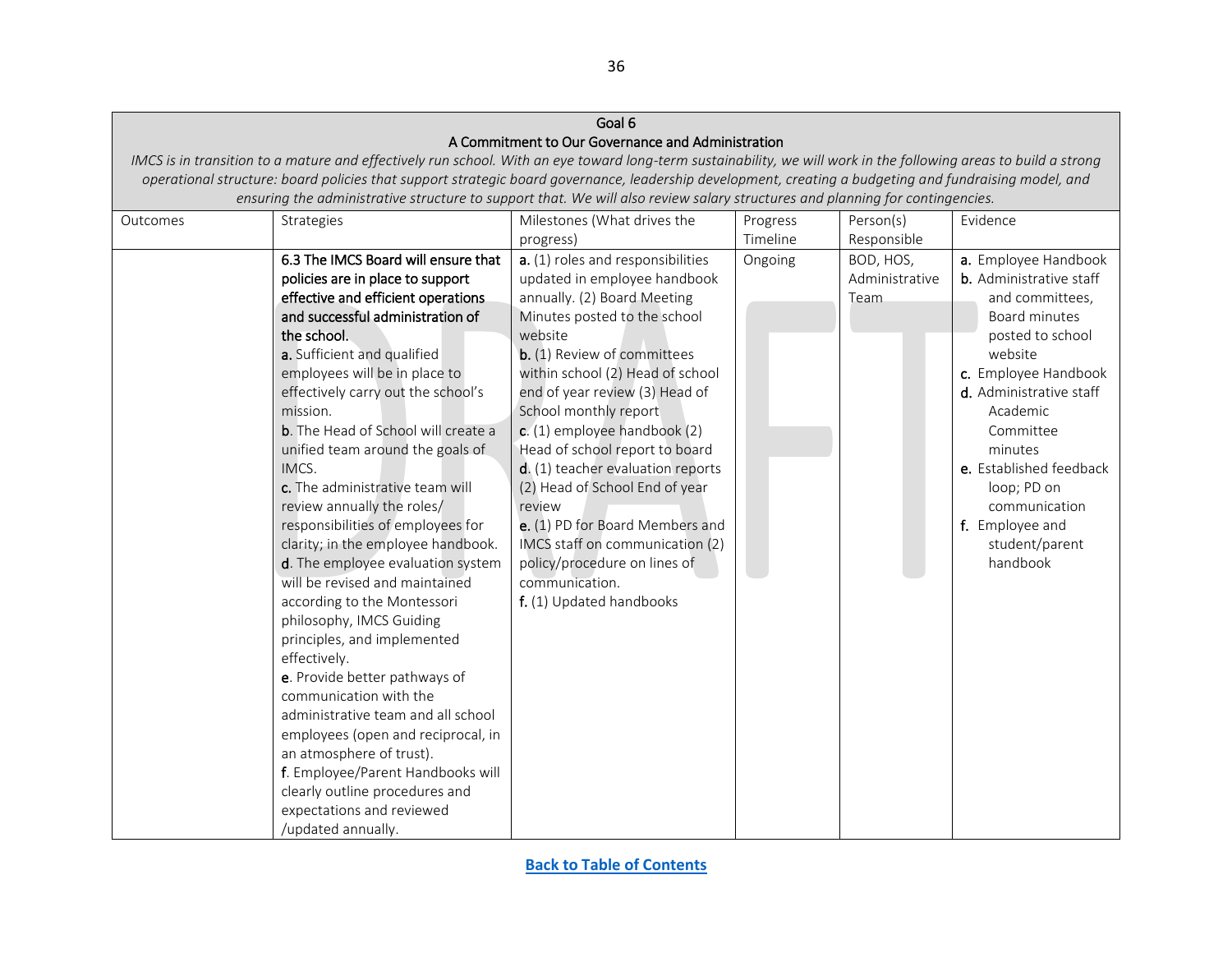<span id="page-36-0"></span>

| Goal 6                                                                                                                                                           |                                    |                                    |          |             |                                 |  |  |
|------------------------------------------------------------------------------------------------------------------------------------------------------------------|------------------------------------|------------------------------------|----------|-------------|---------------------------------|--|--|
| A Commitment to Our Governance and Administration                                                                                                                |                                    |                                    |          |             |                                 |  |  |
| IMCS is in transition to a mature and effectively run school. With an eye toward long-term sustainability, we will work in the following areas to build a strong |                                    |                                    |          |             |                                 |  |  |
| operational structure: board policies that support strategic board governance, leadership development, creating a budgeting and fundraising model, and           |                                    |                                    |          |             |                                 |  |  |
| ensuring the administrative structure to support that. We will also review salary structures and planning for contingencies.                                     |                                    |                                    |          |             |                                 |  |  |
| Outcomes                                                                                                                                                         | Strategies                         | Milestones (What drives the        | Progress | Person(s)   | Evidence                        |  |  |
|                                                                                                                                                                  |                                    | progress)                          | Timeline | Responsible |                                 |  |  |
| IMCS will be committed to                                                                                                                                        | 6.4 The IMCS Board will            | a. (1) annual review of policies   | Ongoing  | HOS &       | a. Board policy manual          |  |  |
| responsible growth driven                                                                                                                                        | monitor the school's finances      | (2) Annual Fiscal Audit            |          | Treasurer/  | <b>b.</b> Board Meeting Minutes |  |  |
| by genuine Montessori                                                                                                                                            | to ensure stability and            | b. (3) Monthly budget updates      |          | President   | posted to school website        |  |  |
| practices, financial                                                                                                                                             | longevity.                         | from HOS (4) Monthly bank          |          |             |                                 |  |  |
| sustainability and the                                                                                                                                           | a. Policies will be in             | reconciliations from HOS & staff   |          |             |                                 |  |  |
| collective needs of the                                                                                                                                          | compliance with the financial      | (5) Treasurer/Finance              |          |             |                                 |  |  |
| community.                                                                                                                                                       | and governance policies of the     | Committee participation in         |          |             |                                 |  |  |
|                                                                                                                                                                  | NC State Board of Education.       | annual budgets (6) Annual Fiscal   |          |             |                                 |  |  |
|                                                                                                                                                                  | b. All governance decisions will   | Audit                              |          |             |                                 |  |  |
|                                                                                                                                                                  | be made proactively by             |                                    |          |             |                                 |  |  |
|                                                                                                                                                                  | monitoring the Average Daily       |                                    |          |             |                                 |  |  |
|                                                                                                                                                                  | Membership and its impact on       |                                    |          |             |                                 |  |  |
|                                                                                                                                                                  | budget and growth                  |                                    |          |             |                                 |  |  |
|                                                                                                                                                                  | projections.                       |                                    |          |             |                                 |  |  |
|                                                                                                                                                                  |                                    |                                    |          |             |                                 |  |  |
|                                                                                                                                                                  | 6.5- The IMCS Board and the        | a. (1) Executive Committee         | Ongoing  | HOS&        | a-b. Board Meeting              |  |  |
|                                                                                                                                                                  | administrative staff will assure   | reports (2) Head of School         |          | Treasurer/  | Minutes posted to school        |  |  |
|                                                                                                                                                                  | that necessary resources are       | reports (3)                        |          | President   | website                         |  |  |
|                                                                                                                                                                  | available to support the           | <b>b.</b> Biannual Teacher Working |          |             |                                 |  |  |
|                                                                                                                                                                  | strategic initiatives outlined in  | Conditions Survey                  |          |             |                                 |  |  |
|                                                                                                                                                                  | the 2018-2023 Strategic Plan.      | (4) Head of School reports (5)     |          |             |                                 |  |  |
|                                                                                                                                                                  | a. Board members and               | Annual Fiscal Audit                |          |             |                                 |  |  |
|                                                                                                                                                                  | administrative team will           |                                    |          |             |                                 |  |  |
|                                                                                                                                                                  | review strategic plan annually.    |                                    |          |             |                                 |  |  |
|                                                                                                                                                                  | <b>b.</b> Head of School and Board |                                    |          |             |                                 |  |  |
|                                                                                                                                                                  | members will adjust budget to      |                                    |          |             |                                 |  |  |
|                                                                                                                                                                  | support needs driven through       |                                    |          |             |                                 |  |  |
|                                                                                                                                                                  | the strategic plan                 |                                    |          |             |                                 |  |  |
|                                                                                                                                                                  |                                    |                                    |          |             |                                 |  |  |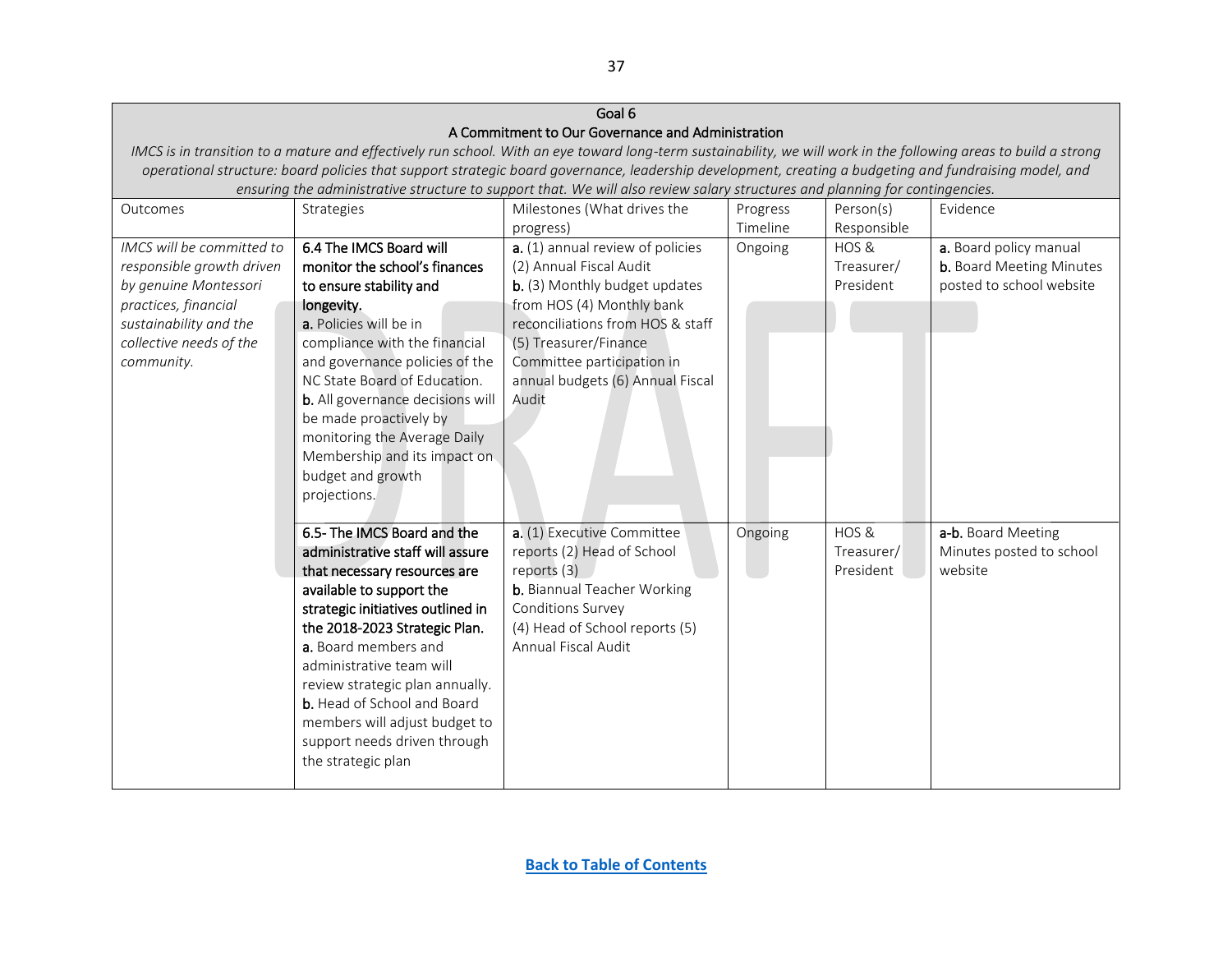# *IV- Financial Goals*

### Goal 7: A Commitment to Financial Goals

To sustain IMCS<sup>'s</sup> wonderful successes it is important to: maintain the current facilities, support staff with health care benefits and professional development, and enhance the school's diversity. True financial security will allow IMCS to weather the ebbs and flows of enrollment, while ensuring the state of the campus, *the well-being of the faculty and staff, and the ability of many families to continue to access the invaluable education we provide. A stable non-government revenue is the only way to truly achieve these.*

<span id="page-37-1"></span><span id="page-37-0"></span>

|                            |                                  | revenue is the biny way to truly achieve these. |                      |             |                     |
|----------------------------|----------------------------------|-------------------------------------------------|----------------------|-------------|---------------------|
| Outcomes                   | Strategies                       | Milestones (What drives the                     | Progress             | Person(s)   | Evidence            |
|                            |                                  | progress)                                       | Timeline             | Responsible |                     |
| Adequate operating cash    | 7.1- Support IMCS operations     | a-b. Determine reserve amount                   | <b>a.</b> Early 2018 | HOS,        | Annual margin goals |
| flow reserve               | in the event of unexpected,      | for 2017-18 year - and re-                      | and annually in      | Treasurer,  |                     |
|                            | but necessary expenses.          | calculate annually.                             | July                 | President   |                     |
|                            | a. 2 - 3 month cash reserve      |                                                 | <b>b.</b> Early 2018 |             |                     |
|                            | (or low risk easily liquidated   |                                                 |                      |             |                     |
|                            | assets)                          |                                                 | Overall goal by      |             |                     |
|                            | <b>b.</b> Line of credit for the |                                                 | 2019                 |             |                     |
|                            | remainder (or a larger           |                                                 |                      |             |                     |
|                            | amount).                         |                                                 |                      |             |                     |
|                            | 7.2 To ensure operation in the   | Determine reserve amount for                    | Recalculate          | HOS &       | Annual margin goal  |
|                            | event of cuts in government      | 2017-18 year and re-calculate                   | annually in July     | Treasurer/  |                     |
|                            | funding (Enough to withstand     | annually                                        | Overall goal by      | President   |                     |
|                            | a 2% cut in revenue for 2        |                                                 | 2019                 |             |                     |
|                            | years.)                          |                                                 |                      |             |                     |
|                            |                                  |                                                 |                      |             |                     |
| Teacher & staff retention  | 7.3 Compensate faculty and       | a. Set cost of living and                       | Spring/Summer        | HOS&        | TBD                 |
| and financial satisfaction | staff with competitive salaries  | performance standards for                       | 2018                 | Treasurer/  |                     |
|                            | and benefits                     | newer employees (1-3 years)                     |                      | President   |                     |
|                            | a. Determine salary              | and veterans with 3+ years.                     |                      |             |                     |
|                            | adjustments and set salary       | <b>b.</b> Reassess periodically                 |                      |             |                     |
|                            | standards increases and          |                                                 |                      |             |                     |
|                            | system.                          |                                                 |                      |             |                     |
|                            |                                  |                                                 |                      |             |                     |
|                            |                                  |                                                 |                      |             |                     |
|                            |                                  |                                                 |                      |             |                     |
|                            | <b>b.</b> Evaluate and adjust    |                                                 |                      |             |                     |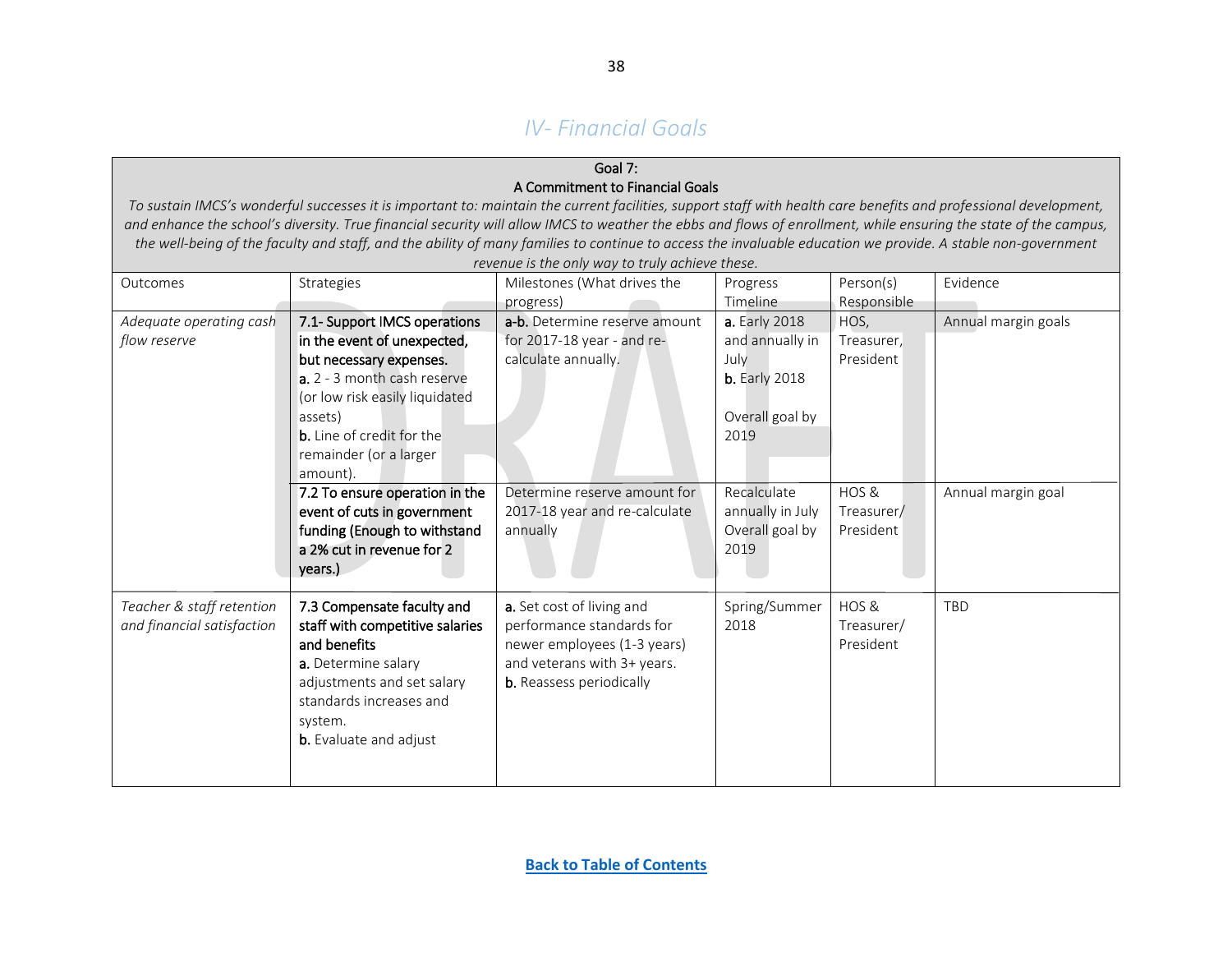### Goal 7: A Commitment to Financial Goals

*To sustain IMCS's wonderful successes it is important to: maintain the current facilities, support staff with health care benefits and professional development, and enhance the school's diversity. True financial security will allow IMCS to weather the ebbs and flows of enrollment, while ensuring the state of the campus, the well-being of the faculty and staff, and the ability of many families to continue to access the invaluable education we provide. A stable non-government revenue is the only way to truly achieve these.*

<span id="page-38-0"></span>

|                         | revenue is the only way to truly achieve these. |                                        |                  |             |            |  |  |
|-------------------------|-------------------------------------------------|----------------------------------------|------------------|-------------|------------|--|--|
| Outcomes                | Strategies                                      | Milestones (What drives the            | Progress         | Person(s)   | Evidence   |  |  |
|                         |                                                 | progress)                              | Timeline         | Responsible |            |  |  |
|                         | 7.4 Research opportunities                      | a. (1) Research benefits and (2)       | (1) Spring 2018  | HOS,        | TBD        |  |  |
|                         | and advantages of                               | conduct a feasibility study.           | (2)              | Treasurer,  |            |  |  |
|                         | supplemental benefits for                       | $b.$ (3) See Goal 4                    | Spring/Summer    | President   |            |  |  |
|                         | employees.                                      |                                        | $(3)$ See Goal 4 |             |            |  |  |
|                         | a. Other benefits (healthcare,                  |                                        |                  |             |            |  |  |
|                         | retirement, etc)                                |                                        |                  |             |            |  |  |
|                         | <b>b.</b> Other staff vibrancy                  |                                        |                  |             |            |  |  |
|                         | initiatives (see Goal 4)                        |                                        |                  |             |            |  |  |
|                         |                                                 |                                        |                  |             |            |  |  |
| Increase non-government | 7.5 Identify outside sources to                 | a. (1) Research and evaluate           |                  | HOS &       | <b>TBD</b> |  |  |
| revenue                 | fund educational initiatives.                   | schools additional funding             |                  | Treasurer/  |            |  |  |
|                         | a. Define what % of                             | needs.                                 |                  | President   |            |  |  |
|                         | government revenue should                       | <b>b.</b> (2) Charge individual groups |                  |             |            |  |  |
|                         | be reasonable to set a goal for                 | and committees to research             |                  |             |            |  |  |
|                         | outside funding.                                | specific areas of funding              |                  |             |            |  |  |
|                         | <b>b.</b> Research feasibility of               | sources. (3) Meet to discuss           |                  |             |            |  |  |
|                         | increasing/initiating:                          | findings and ideas. (4)                |                  |             |            |  |  |
|                         | Fundraising, Grants, voluntary                  | Determine feasibility and              |                  |             |            |  |  |
|                         | subscriptions,                                  | person(s) responsible.                 |                  |             |            |  |  |
|                         | Investment/rental income,                       |                                        |                  |             |            |  |  |
|                         | other options                                   |                                        |                  |             |            |  |  |
|                         |                                                 |                                        |                  |             |            |  |  |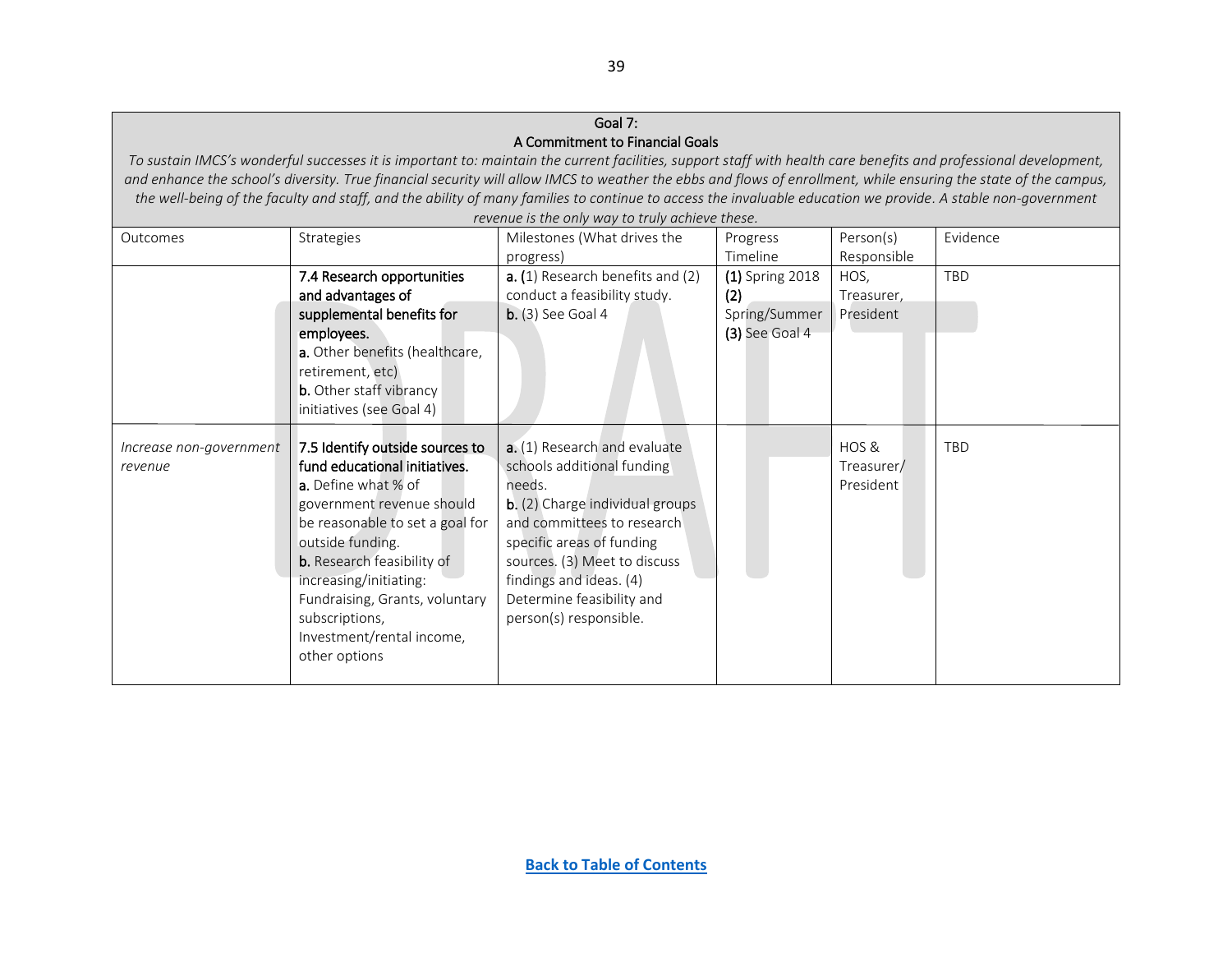# Acronym Appendix:

<span id="page-39-13"></span>**AMS-** American Montessori Society- A nonprofit, member-supported, professional organization with an aim to provide the leadership and inspiration to make Montessori a known branch of education. They oversee education and certification for teachers and schools.

**BOY**- Beginning of Year

<span id="page-39-12"></span>**CEC**- Continuing Education Credits (*earned through attendance in PD and needed for license renewal*).

<span id="page-39-1"></span>**CL**- Curriculum Ladder (*The curriculum ladders use statements from the Montessori Learning Continuum and are designed to help teachers think about the skills that are most important for each student, as they relate to the standards we are required to teach*).

<span id="page-39-11"></span>**CLC**- Curriculum Ladder Committee (*Members represent each level and a variety of experience*).

<span id="page-39-9"></span>**DPI**- Department of Public Instruction

<span id="page-39-10"></span>**EOY**- End of Year

<span id="page-39-14"></span>**GEDB**- Global Educator Digital Badge- A state-level designation recognizing your ability to develop students' capacity and disposition to understand and act on issues of global significance. Attained by schools who meet requirements.

<span id="page-39-3"></span>**IC-** Instructional Coordinator

<span id="page-39-7"></span>**Interventionist -** Assist schools by providing educational interventions and progress monitoring for students in addition to classroom lessons. (*Conducts one-on-one or small group remediation to assist the teacher*).

<span id="page-39-5"></span>**Lexile-** The numeric representation of an individual's reading ability or a text's readability (or difficulty), followed by an "L" (Lexile)"

<span id="page-39-6"></span>**MAP-** Measure of Academic Progress- Individualized assessment to determine the personal growth of individual children.

**MOY**- Middle of Year

<span id="page-39-4"></span>**MTSS**- Multi-Tiered System of Support (*A system of tracking progress for all students*).

<span id="page-39-8"></span>**NCVPS**- North Carolina Virtual Public (*Will begin use for Math 1*).

<span id="page-39-0"></span>**NWEA**- North West Education Association- The company that created the MAP test.

<span id="page-39-2"></span>**PD**- Professional Development